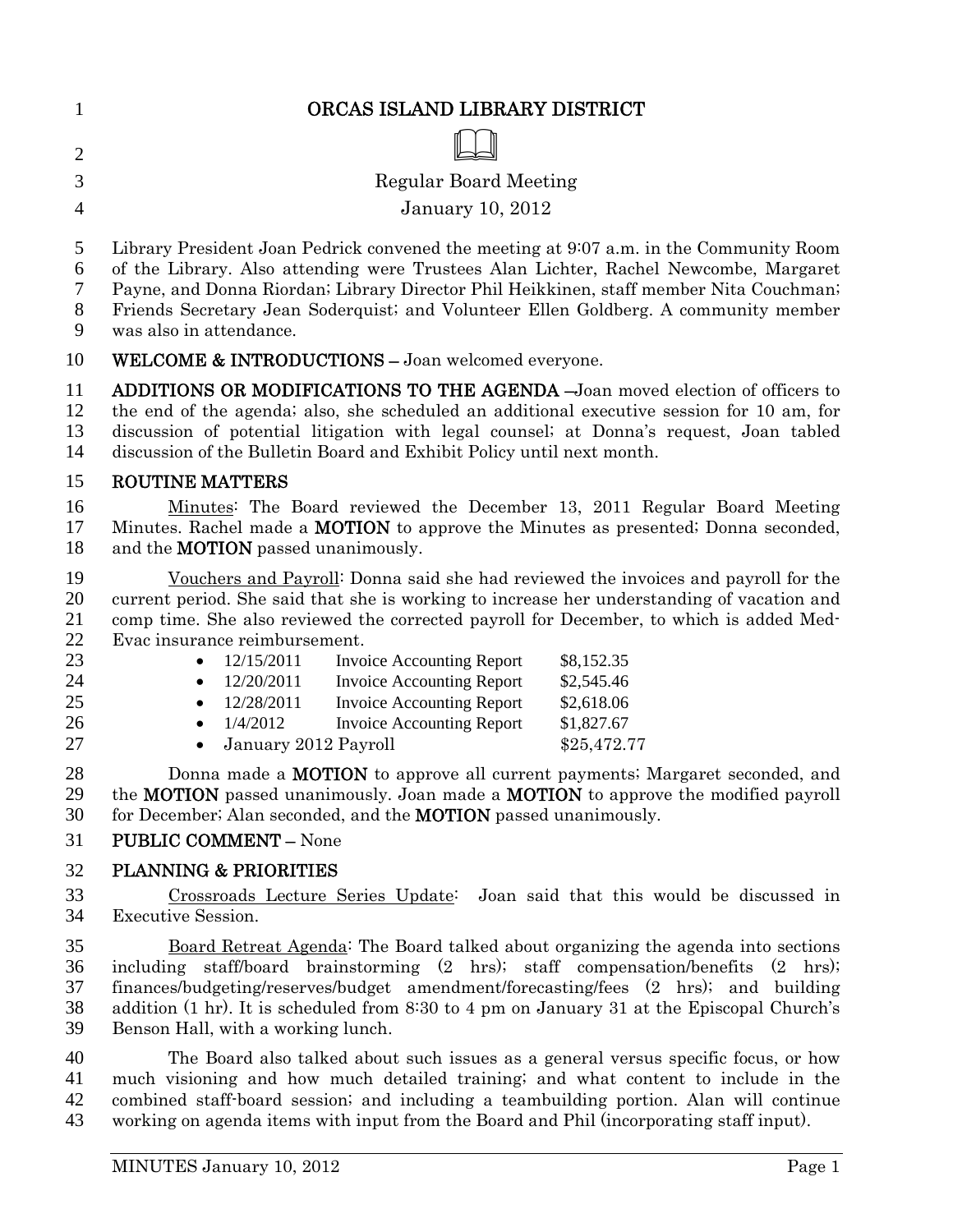### NEW BUSINESS

Relevant News and Issues: Nothing to report.

Director's Report: Phil reviewed his report. Items of discussion included the Orcas Reads kickoff and subsequent events; development of the trial plan to charge fees for overdue ILLs, along with discussion about details of our current ILL use and costs; how best to report on network uptime; format of items included in the Board packet; Live Mocha costs; flex plan changes; ILS replacement process, including both timeline, testing process,

- staff input, and costs; and the informal group calling itself the Orcas Community Council.
- Friends of the Library: Nothing to report; the Friends Board held no meetings in December and January.

#### REPORTS FROM ACTIVE COMMITTEES

Reports were deferred until next month.

PUBLIC COMMENT – Kevin Sloan commented about options for cutting expense items, and asked how best to contribute to the budget process. Phil offered to meet with Kevin; and Joan invited him to attend budget meetings.

CALENDAR – no new discussion.

The Board took a break from 10:05 a.m. to 10:13 a.m.

#### EXECUTIVE SESSIONS

- 62 At 10:13 a.m., the Board moved into Executive Session to discuss potential litigation with
- legal counsel representing the agency, pursuant to RCW 42.30.110. At 11:17, the Board
- moved back into Open Session. Donna made a MOTION that the Board ask Adina
- Cunningham to draft a letter to the State Auditor's Office seeking clarification on the
- proposed transfer of dedicated Crossroads Lecture Series funds to the new Crossroads

nonprofit corporation, with the letter to be signed by the Board President or Director. Alan

- seconded. The MOTION passed unanimously.
- At 11:22, the Board moved into Executive Session to discuss the performance of a public

employee pursuant to RCW 42.30.110. At 11:58 a.m. the Board moved back into Open

- Session. The Board announced an additional Executive Session at end of the January 31
- Board Retreat.

#### OFFICER ELECTION AND COMMITTEE ASSIGNMENTS

- Joan nominated Alan Lichter as President; Rachel seconded. The MOTION passed. Donna nominated Joan as Vice-President; Rachel seconded. The MOTION passed. Rachel
- nominated Margaret as Secretary; Joan seconded. The MOTION passed. Alan appointed
- Donna as Finance Chair; Donna and Margaret as Facilities and Systems Co-Chairs; Alan
- stayed on as Collection Management Chair (with Margaret to learn more about it); Rachel
- as Community Relations Chair; and Joan as Policy and Personnel Chair.
- There being no additional business, the meeting was adjourned at 12:10 p.m.
- Submitted by Phil Heikkinen.
- Approved
- \_\_\_\_\_\_\_\_\_\_\_\_\_\_\_\_\_\_\_\_\_\_\_\_\_\_\_\_\_\_\_\_\_\_\_\_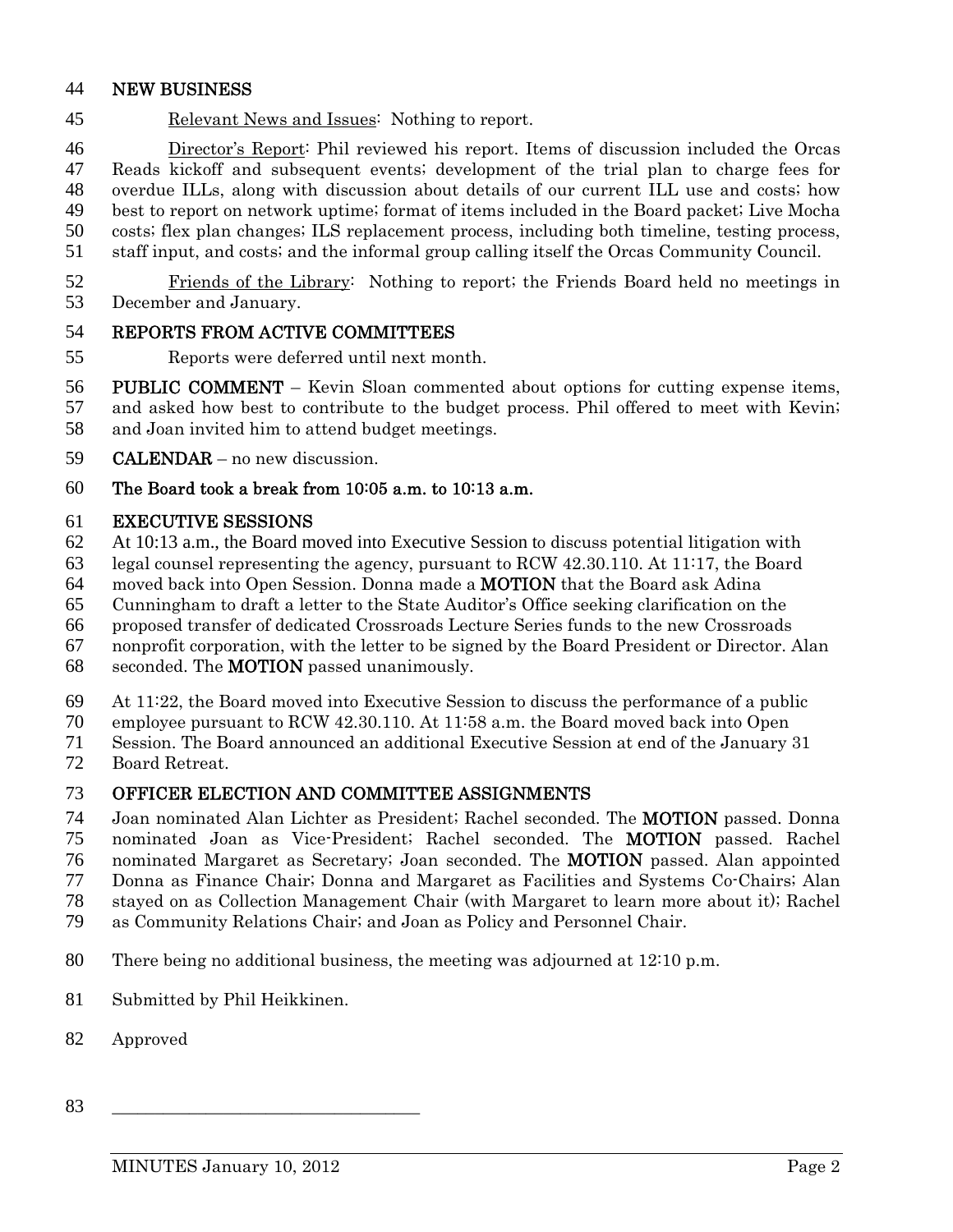| 1  |        | ORCAS ISLAND LIBRARY DISTRICT                                  |
|----|--------|----------------------------------------------------------------|
| 2  |        |                                                                |
| 3  |        | Library Board Retreat                                          |
| 4  |        | <b>January 31, 2012</b>                                        |
| 5  | Agenda |                                                                |
| 6  | 9:00   | Introduction                                                   |
| 7  |        | Additions or modifications                                     |
| 8  | 9:05   | Staff and Board brainstorming session                          |
| 9  |        | Vision and mission of the Library<br>$\bullet$                 |
| 10 |        | <b>Building expansion ideas</b><br>$\bullet$                   |
| 11 | 10:30  | <b>Break</b>                                                   |
| 12 | 10:45  | Staff compensation system                                      |
| 13 | 12:15  | Lunch                                                          |
| 14 |        | Teambuilding exercise                                          |
| 15 | 1:00   | Budget/Financial                                               |
| 16 |        | Overview, forecasting                                          |
| 17 |        | Reserves, mid-year budget amendment                            |
| 18 |        | Fees for services                                              |
| 19 | 2:30   | <b>Break</b>                                                   |
| 20 | 2:35   | Building expansion discussion                                  |
| 21 | 3:30   | Assistant director discussion                                  |
| 22 | 4:00   | Executive Session (following up on the Review of the Director) |
| 23 | 5:00   | Adjournment                                                    |
|    |        |                                                                |

#### **Introduction, Additions and modifications**

- Board President Alan Lichter began the retreat at 9:03 am in Benson Hall of the Episcopal Church, in
- Eastsound. Other attendees included Trustees Donna Riordan, Joan Pedrick, Rachel Newcombe, and
- Margaret Payne; also, staff members Mary Pugh, Tony Ghazel, Nita Couchman, Karen Hiller, Holly King,
- Martin Arnold, and Library Director Phil Heikkinen.
- Alan added discussion of the Crossroads transition to the agenda under Budget/Financial; and added
- discussion about the possibility of a new Assistant Director position for the Library under Staff and Board brainstorming session.
- **Staff and Board brainstorming session**
- Alan led a discussion about ways to improve library services to the public, and ways to reduce the quality of
- library services, or to make library users feel unwelcomed, describing this exercise as a way of helping us to
- think outside the box.
- Some of the responses to the first part included: More comfortable seating; Fireplace; Espresso machine;
- Music performances; Funding for staff to go to school for continuing education; Health memberships for staff.
- Some of the responses to the second part included: No answering questions; No volunteers; Bedbugs; No
- Wi-Fi; No weeding; No reserves.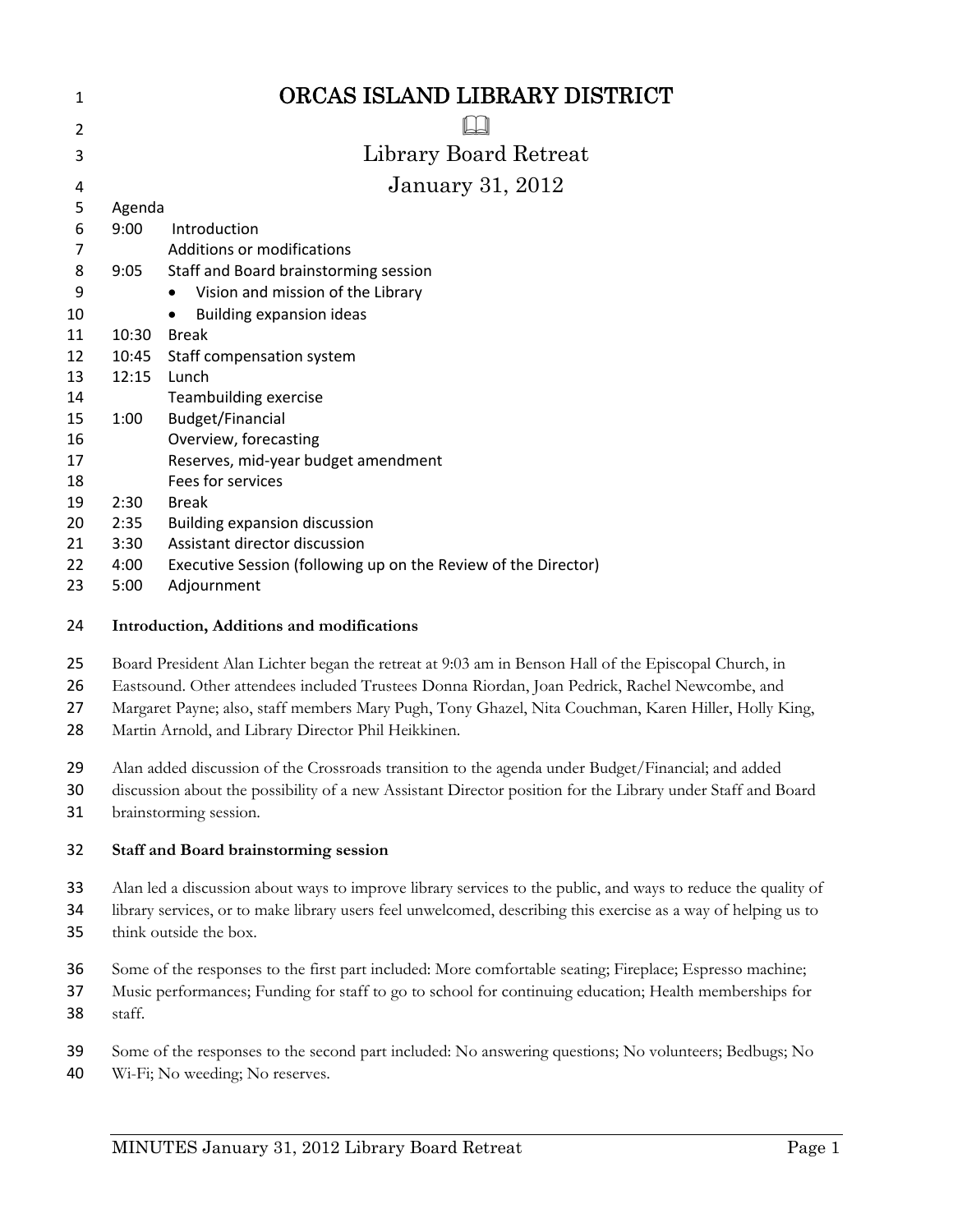- The Board and staff next talked about the possibility of adding an Assistant Director position to the Library.
- Attendees brainstormed possible advantages and disadvantages to this idea.
- Due to time constraints, the discussion about a possible building addition was short. The Board and staff will be looking further into this idea in the coming months.

#### **Staff Compensation Discussion**

- Joan Pedrick led the discussion about such options as a step system versus a standard across-the-board
- 47 increase; the concept of merit and how best to implement it; generic leave time or PTO (paid time off) versus
- sick and vacation leave; wellness incentives; how the Library uses compensatory time; how to determine
- COLA (cost of living adjustment); and possible incentive-based pay increases or bonuses. The ala-apa.org has
- a lot of good information about these issues. Some of the discussion included career versus job focus; how to
- make a system most workable; work performance in the context of life/family factors; the idea of satisfaction
- from meaningful work for which one is recognized (going beyond monetary compensation). The Board will
- look further into this with staff input, led by Joan and Rachel.
- **Lunch/Teambuilding exercise:** Margaret led an exercise in which paired attendees shared some of their personal experiences and traits through an interview process.

#### **Budget/Financial Discussion**

Donna introduced this topic, which included information from Phil, Mary, and former Trustee Lois Cornell

- (who joined the retreat midway). Some of the content included details about revenues; budget projection
- modeling; how to assess the bottom-line financial health of the Library; and how best to use reporting tools.

#### **Building Expansion Discussion**

- Alan introduced this topic, with input from Phil and Lois Cornell about two previous efforts in 2003-04 and
- 2009. Discussion included floor plans, priority needs for use of additional space; how to fund construction
- and increased operating costs; how to raise private funds; how or whether to combine a levy lid lift campaign
- for regular operating costs with a campaign for the incremental costs associated with an expansion; and next
- steps, including discussion at the February regular Board meeting.

#### **Assistant Director Discussion**

 The Board discussed the staff feedback from the morning session, and decided to no longer investigate the possibility of adding an Assistant Director position.

#### **At 3:55 pm, the Board entered an Executive Session for Review of the Director.**

- At 5:00 pm, the Board came back into public session with no action taken. Board President Alan Lichter adjourned the Retreat.
- Submitted by Phil Heikkinen, Library Director
- \_\_\_\_\_\_\_\_\_\_\_\_\_\_\_\_\_\_\_\_\_\_\_\_\_\_\_\_\_\_\_\_\_\_\_\_\_\_

Board Secretary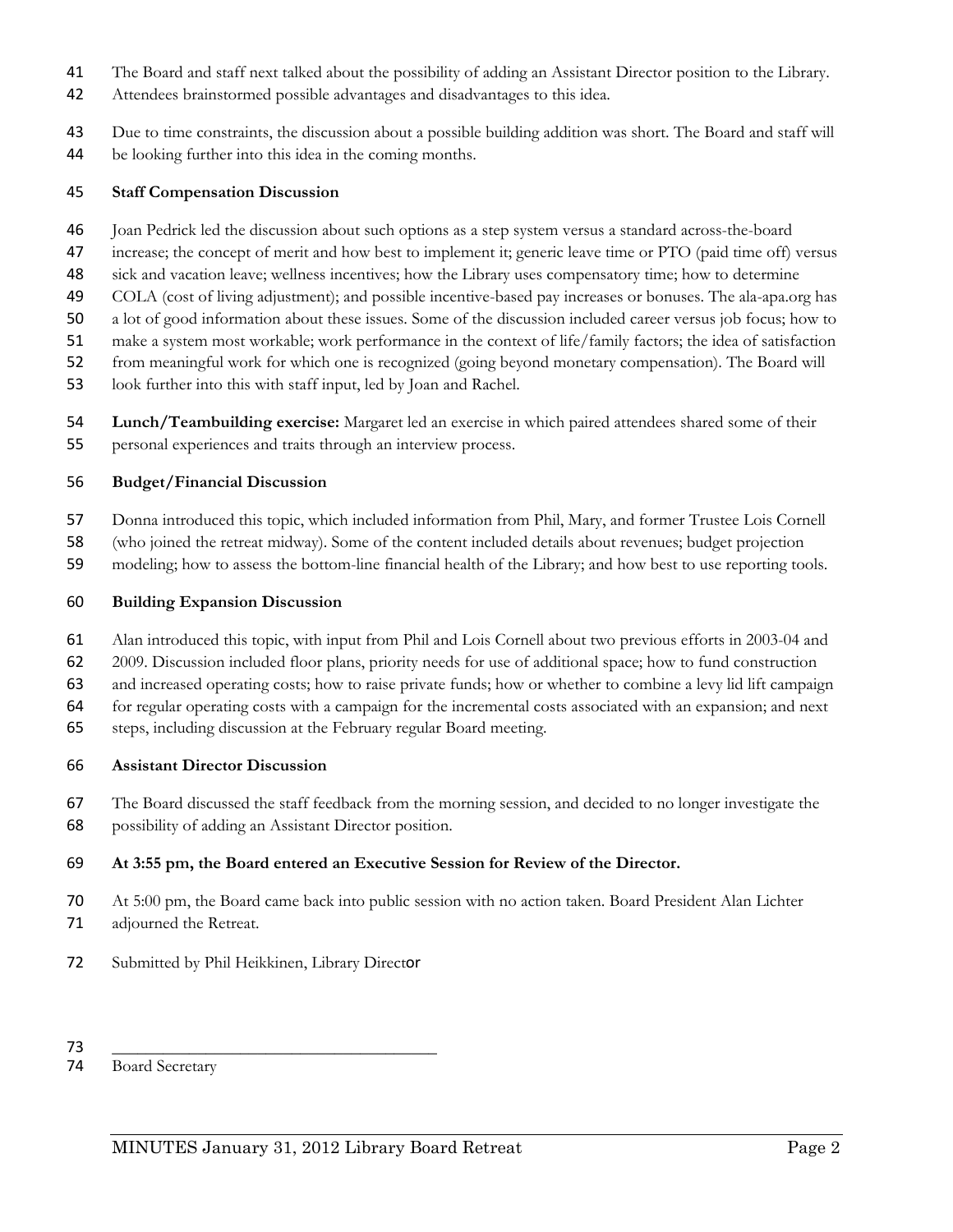| $\overline{2}$                                |                                                                                                                                                                                                                                                                                                                                                                                                                                                                                                                                                                                                    |  |  |  |
|-----------------------------------------------|----------------------------------------------------------------------------------------------------------------------------------------------------------------------------------------------------------------------------------------------------------------------------------------------------------------------------------------------------------------------------------------------------------------------------------------------------------------------------------------------------------------------------------------------------------------------------------------------------|--|--|--|
| 3                                             | <b>Regular Board Meeting</b>                                                                                                                                                                                                                                                                                                                                                                                                                                                                                                                                                                       |  |  |  |
| $\overline{4}$                                | February 14, 2012                                                                                                                                                                                                                                                                                                                                                                                                                                                                                                                                                                                  |  |  |  |
| 5<br>6<br>$\overline{7}$<br>8<br>$\mathbf{9}$ | Library President Alan Lichter convened the meeting at 9:03 a.m. in the Community Room<br>of the Library. Also attending were Trustees Rachel Newcombe, Margaret Payne, Joan<br>Pedrick, and Donna Riordan; Library Director Phil Heikkinen, staff members Mary Pugh<br>and Nita Couchman; Friends President Pierrette Guimond. A community member was also<br>in attendance.                                                                                                                                                                                                                      |  |  |  |
| 10                                            | <b>WELCOME &amp; INTRODUCTIONS - Alan welcomed everyone.</b>                                                                                                                                                                                                                                                                                                                                                                                                                                                                                                                                       |  |  |  |
| 11<br>12                                      | <b>ADDITIONS OR MODIFICATIONS TO THE AGENDA -Alan added an Executive Session</b><br>for review of a public employee's performance.                                                                                                                                                                                                                                                                                                                                                                                                                                                                 |  |  |  |
| 13                                            | <b>ROUTINE MATTERS</b>                                                                                                                                                                                                                                                                                                                                                                                                                                                                                                                                                                             |  |  |  |
| 14<br>15<br>16                                | Minutes: Board reviewed the January 10, 2012 Regular Board Meeting Minutes.<br>There was a misspelling on line 53. Donna made a <b>MOTION</b> to approve the Minutes as<br>corrected; Joan seconded, and the <b>MOTION</b> passed unanimously.                                                                                                                                                                                                                                                                                                                                                     |  |  |  |
| 17<br>18<br>19                                | <u>Vouchers and Payroll</u> : Donna presented the invoices and payroll for the current<br>period. Donna said she worked on language for the signature page that more accurately<br>reflects the status of the invoices and vouchers.                                                                                                                                                                                                                                                                                                                                                               |  |  |  |
| 20<br>21<br>22<br>23<br>24                    | 1/17/2012<br>\$6,586.15<br><b>Invoice Accounting Report</b><br>$\bullet$<br><b>Invoice Accounting Report</b><br>1/24/2012<br>\$4,307.10<br>$\bullet$<br><b>Invoice Accounting Report</b><br>\$874.38<br>1/27/2012<br>$\bullet$<br>2/6/2012<br><b>Invoice Accounting Report</b><br>\$6,101.81<br>$\bullet$<br>February 2012 Payroll<br>\$25,607.83<br>$\bullet$                                                                                                                                                                                                                                     |  |  |  |
| 25<br>26                                      | Joan made a <b>MOTION</b> to approve all current payments; Rachel seconded, and the<br><b>MOTION</b> passed unanimously.                                                                                                                                                                                                                                                                                                                                                                                                                                                                           |  |  |  |
| 27                                            | <b>PUBLIC COMMENT - Pierrette discussed the status of landscaping maintenance.</b>                                                                                                                                                                                                                                                                                                                                                                                                                                                                                                                 |  |  |  |
| 28<br>29<br>30<br>31<br>32<br>33<br>34        | <b>PLANNING &amp; PRIORITIES</b><br>Crossroads Lecture Series Update: The Board discussed the draft of the agreement,<br>letter to donors, types of donations, status reports, and whether the Board or the Director<br>should sign. Joan made a <b>MOTION</b> to authorize the Director to execute the Letter of<br>Agreement, as approved by the District's legal counsel, and including a reference to provide<br>funding status reports, and which said Agreement transfers donor funds from the District<br>to Orcas Crossroads. Margaret seconded, and the <b>MOTION</b> passed unanimously. |  |  |  |
| 35<br>36<br>37                                | Board Retreat Follow-up: Action items include a review of staff compensation, a<br>committee to explore building expansion with the development of a work plan to determine<br>needs and funding. Public Comments were received on the building expansion and funding.                                                                                                                                                                                                                                                                                                                             |  |  |  |
| 38                                            | The Board took a break from 9:59 a.m. to 10:04 a.m.                                                                                                                                                                                                                                                                                                                                                                                                                                                                                                                                                |  |  |  |
| 39                                            | <b>NEW BUSINESS</b>                                                                                                                                                                                                                                                                                                                                                                                                                                                                                                                                                                                |  |  |  |
| 40                                            | Relevant News and Issues: Nothing to report.                                                                                                                                                                                                                                                                                                                                                                                                                                                                                                                                                       |  |  |  |
|                                               | Page 1<br>MINUTES February 14, 2012                                                                                                                                                                                                                                                                                                                                                                                                                                                                                                                                                                |  |  |  |

1 ORCAS ISLAND LIBRARY DISTRICT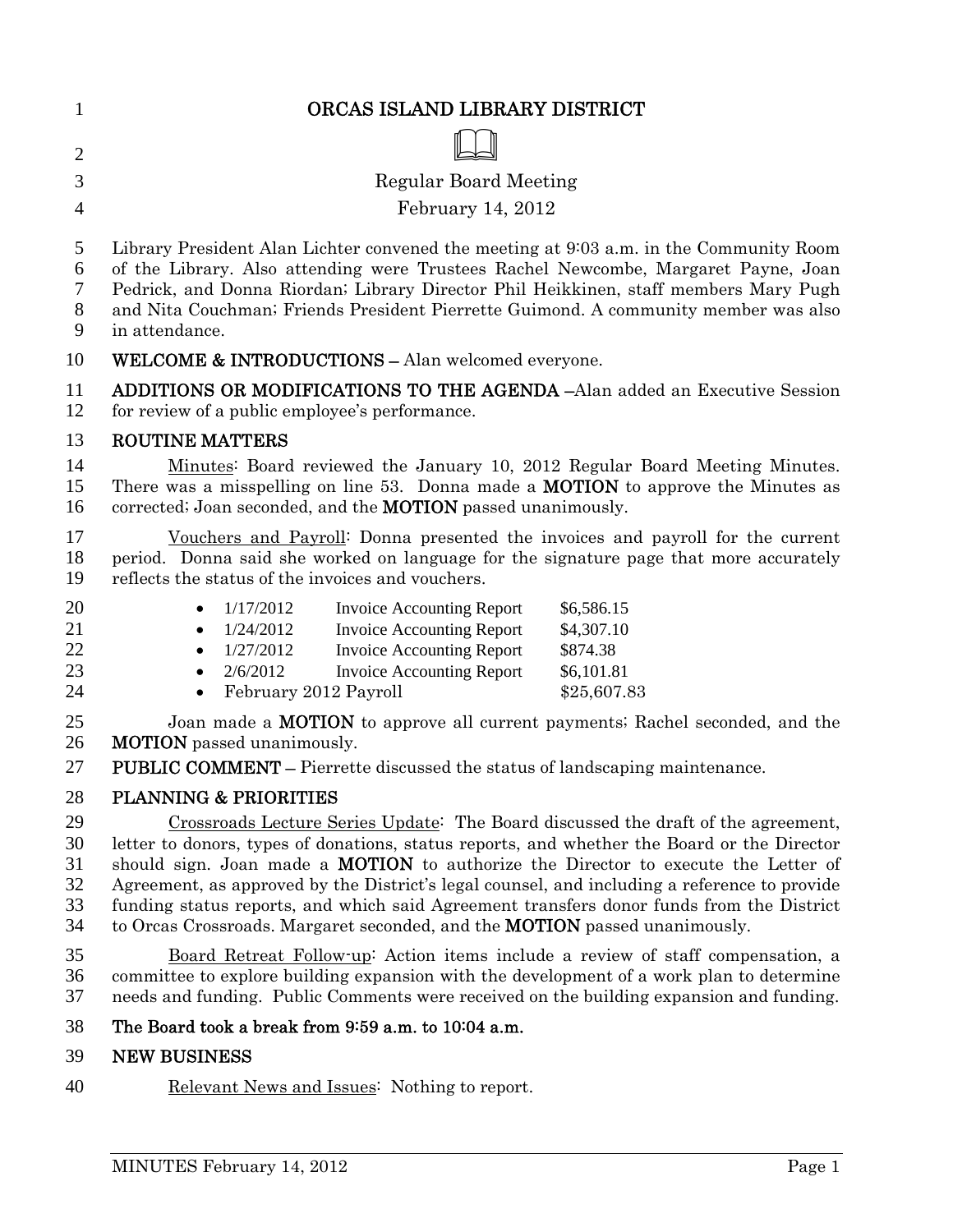- Director's Report: Phil reviewed his report. The Board discussed ILL overdue fees; exam proctoring; the new Life-Long Learning model; children's book club; the Orcas Reads program; and the upcoming PLA Conference.
- Friends of the Library: Pierrette reported on a membership drive and the upcoming Winter Booksale. Rachel will attend the March Friends meeting. Nita thanked the Friends 46 for the continuing support of the children's book club, Table of Contents.

## REPORTS FROM ACTIVE COMMITTEES

- 48 Collection Management: Alan reported the next meeting to be Friday February 17<sup>th</sup>, where they will elect a new chair person.
- Community Relations: There was no report.
- Facilities & Systems: Margaret reported on her meeting with Kevin and Pierrette. Phil said he is getting quotes to repair the concrete curbs and gutters.
- Finance: Donna updated the ILS research; tracking the Expenditure Status Report (ESR); and changing the language on the voucher signature sheet to reflect the current payment process.
- Policy & Personnel: Joan acknowledged Children's Librarian Nita Couchman's 7th anniversary with a card from the Board.
- Donna expressed her concern that a recent display in the lobby case was inaccurate,
- although stating that in light of existing policy and standard of practices in public libraries, she didn't propose a policy revision. After Board discussion, Phil offered to post part of our
- display policy as a disclaimer.
- The Board discussed the Open Staff Hours Procedure on allowing allocation of available hours to multiple positions. Margaret made a MOTION to approve the change to 64 "In the event that there are eight open hours per week or more to be filled *for an individual* staff position…" Joan seconded, and the MOTION passed unanimously.
- PUBLIC COMMENT Kevin Sloan commented about charging for late ILLs.
- CALENDAR Phil confirmed with the Board that regular board meetings will be held on 68 the  $2<sup>nd</sup>$  Tuesday of each month beginning at 9:00 a.m.
- Margaret said it is the  $20<sup>th</sup>$  anniversary of the building and asked about celebration plans. Phil said that staff member Kathy Lunde was in charge of the committee.

## The Board took a break from 11:10 a.m. to 11:14 a.m.

### EXECUTIVE SESSIONS

- 73 At 11:15 a.m., the Board moved into Executive Session to discuss the performance of a public
- employee pursuant to RCW 42.30.110. At 11:50 a.m. the Board moved back into Open
- Session. The Board discussed using a consultant for staff development.
- There being no additional business, the meeting was adjourned at 11:53 a.m.
- Submitted by Mary Pugh.
- Approved
- \_\_\_\_\_\_\_\_\_\_\_\_\_\_\_\_\_\_\_\_\_\_\_\_\_\_\_\_\_\_\_\_\_\_\_\_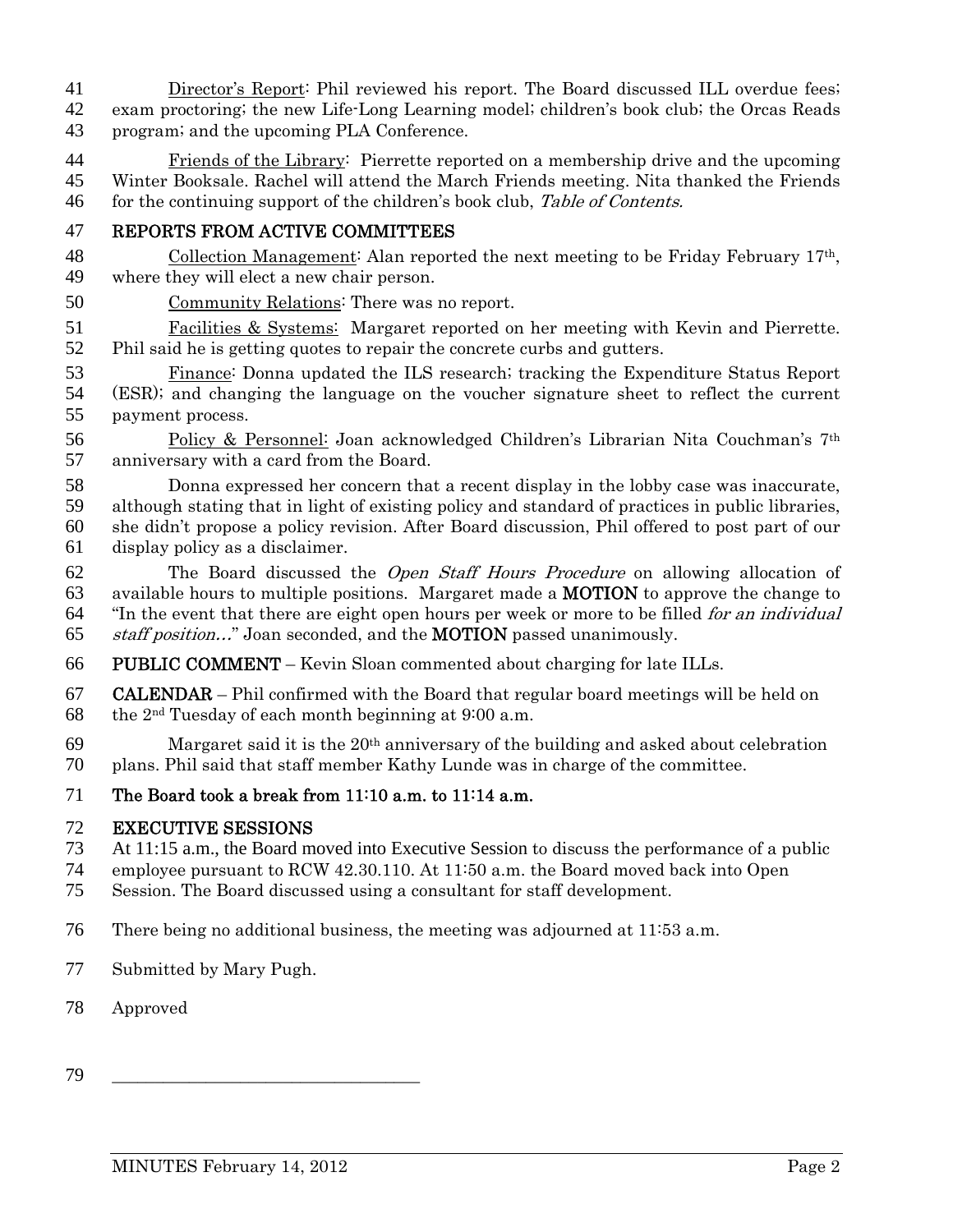| ORCAS ISLAND LIBRARY DISTRICT |
|-------------------------------|
|                               |

- Regular Board Meeting
- March 13, 2012
- 

Library President Alan Lichter convened the meeting at 9:03 a.m. in the Community Room

of the Library. Also attending were Trustees Rachel Newcombe, Margaret Payne, Joan

Pedrick, and Donna Riordan; Library Director Phil Heikkinen, staff members Mary Pugh

and Nita Couchman; and Friends President Pierrette Guimond. A community member was

also in attendance.

# WELCOME & INTRODUCTIONS – Alan welcomed everyone.

ADDITIONS OR MODIFICATIONS TO THE AGENDA – Rachel asked to include National 12 Library week under the Community Relations. Donna asked to discuss the Library's  $20<sup>th</sup>$ Anniversary under Relevant News.

# ROUTINE MATTERS

15 Minutes: Board reviewed the January 31, 2012 Retreat Minutes. There was a misspelling on page 2. Donna made a MOTION to approve the Minutes as corrected; Rachel seconded, and the MOTION passed unanimously. The February 12, 2012 Regular 18 Board Minutes were reviewed. Donna made a correction to line 92. Donna made a MOTION to approve the Minutes as corrected; Margaret seconded, and the MOTION passed unanimously.

Vouchers and Payroll: Donna presented the invoices and payroll for the current period. Donna said the signature page language now reflects the status of the invoices and vouchers.

| 24 | • $2/16/2012$ | <b>Invoice Accounting Report</b> | \$7,368.83  |
|----|---------------|----------------------------------|-------------|
| 25 | • $2/22/2012$ | <b>Invoice Accounting Report</b> | \$5,027.17  |
| 26 | • $2/27/2012$ | <b>Invoice Accounting Report</b> | \$19,000.00 |
| 27 | 2/27/2012     | <b>Invoice Accounting Report</b> | \$2,792.56  |
| 28 | 3/6/2012      | <b>Invoice Accounting Report</b> | \$3,471.81  |
|    |               |                                  |             |

Donna made a MOTION to approve all current payments; Rachel seconded, and the MOTION passed unanimously.

32 • March 2012 Payroll \$25,324.79

33 Donna made a **MOTION** to approve March 2012 payroll; Margaret seconded, and the **MOTION** passed unanimously.

PUBLIC COMMENT – Pierrette had information about the Orcas Fire Department personnel contracts and their use of merit pay. Phil said the information would be included in the compensation review later this year.

## PLANNING & PRIORITIES

Board & Staff Retreats: The Board discussed the use of a consultant and letter of 40 agreement. Based on consultation with the Library's counsel, Joan made a **MOTION** and Donna seconded, for the Board to adopt a 2012 professional services agreement for Ruth 42 Metz for Trustee and staff development leadership training for the Director. The **MOTION** 43 was amended to include Trustee and staff development. The **MOTION** passed unanimously.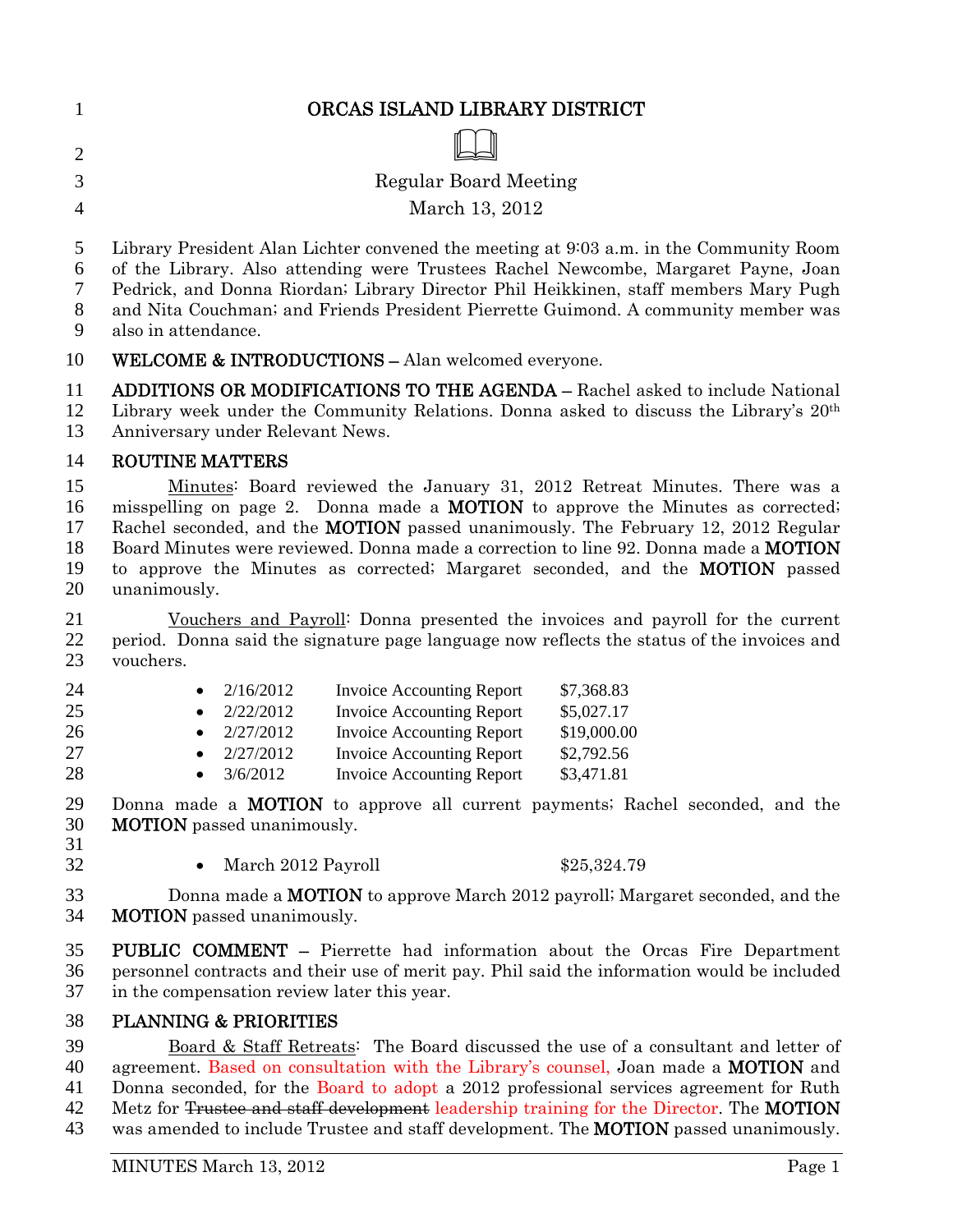44 Joan made a **MOTION** to have Ruth Metz facilitate a Board Retreat on April  $10<sup>th</sup>$  and a 45 staff retreat on April  $11<sup>th</sup>$ . Margaret seconded, and the **MOTION** passed unanimously.

Exploration of Building Project: Alan had information that could be used as a 47 themed capital project, incorporating the Library's  $20<sup>th</sup>$  Anniversary, called 20/20. The Board discussed whether it is the right time to begin a discussion on expansion, funding, timeline, the additional operating revenue needed, and next steps. Donna would like to 50 update the information Lois provided at the January  $31<sup>st</sup>$  retreat, and have each Trustee ask five questions that would need to be answered before continuing. Phil asked the Board to send their lists to him so he could consolidate everything for the April meeting.

## The Board took a break from 10:10 a.m. to 10:19 a.m.

## NEW BUSINESS

 Relevant News and Issues: Library's  $20<sup>th</sup>$  Anniversary: Donna asked for an update on the celebration plans. Phil said that staff member Kathy Lunde was in charge. Kathy is forming a committee of volunteers and Friends members. Margaret suggested incorporating  $20<sup>th</sup>$  Anniversary on all publications, correspondence, programming, and so on.

Director's Report: Phil reviewed his report. The Board discussed the Orcas Reads program, substitute hours, ILL overdue fees, fees for services, and the upcoming PLA Conference.

Friends of the Library: Pierrette reported on the very successful Winter Booksale.

### REPORTS FROM ACTIVE COMMITTEES

Collection Management: Alan reported the new chairperson is Donna McKee. Phil said the committee will be included in weeding areas of the collection. Phil added that volunteer Maureen Barnett, who has extensive library weeding experience, would also be contributing.

Community Relations: Rachel said she is working on publicity for Money Smart 69 Week, entitled The Language of Money. Rachel said the Board has previously acknowledged the staff during National Library Week, and asked them to consider doing the same for 2012.

Facilities & Systems: Margaret said that, with input from Kevin and Pierrette she has developed a seasonal maintenance plan. Margaret is working on developing stages for implementing a landscape plan that would not require such intensive staff involvement. She has submitted a grant request of \$500 to the Orcas Garden Club.

Finance: Donna said she has reviewed the Expenditure Status Report, wanting to better understand the "ebb and flow" of monthly expenses. She said that current overages are all explainable, with most being timed by quarterly or annual payments.

ILL Fees – Project Outline: The Board discussed ILL Librarian Martin Arnold's report. Phil said the project is about patron education and not intended as a revenue stream. Alan asked about charging for all ILL requests. Phil responded that fees would remove ILL from the current core services that the Library provides.

Policy & Personnel: Joan asked that we add to the April agenda a discussion about an article Phil forwarded her about seven things every employee handbook ought to have, which might lead to modification of our own handbook.

PUBLIC COMMENT – Kevin Sloan advocated for small, incremental building additions, rather than conducting a large project. Kevin said the Library could start receiving donations for a future project and putting money away for that. Kevin also said that the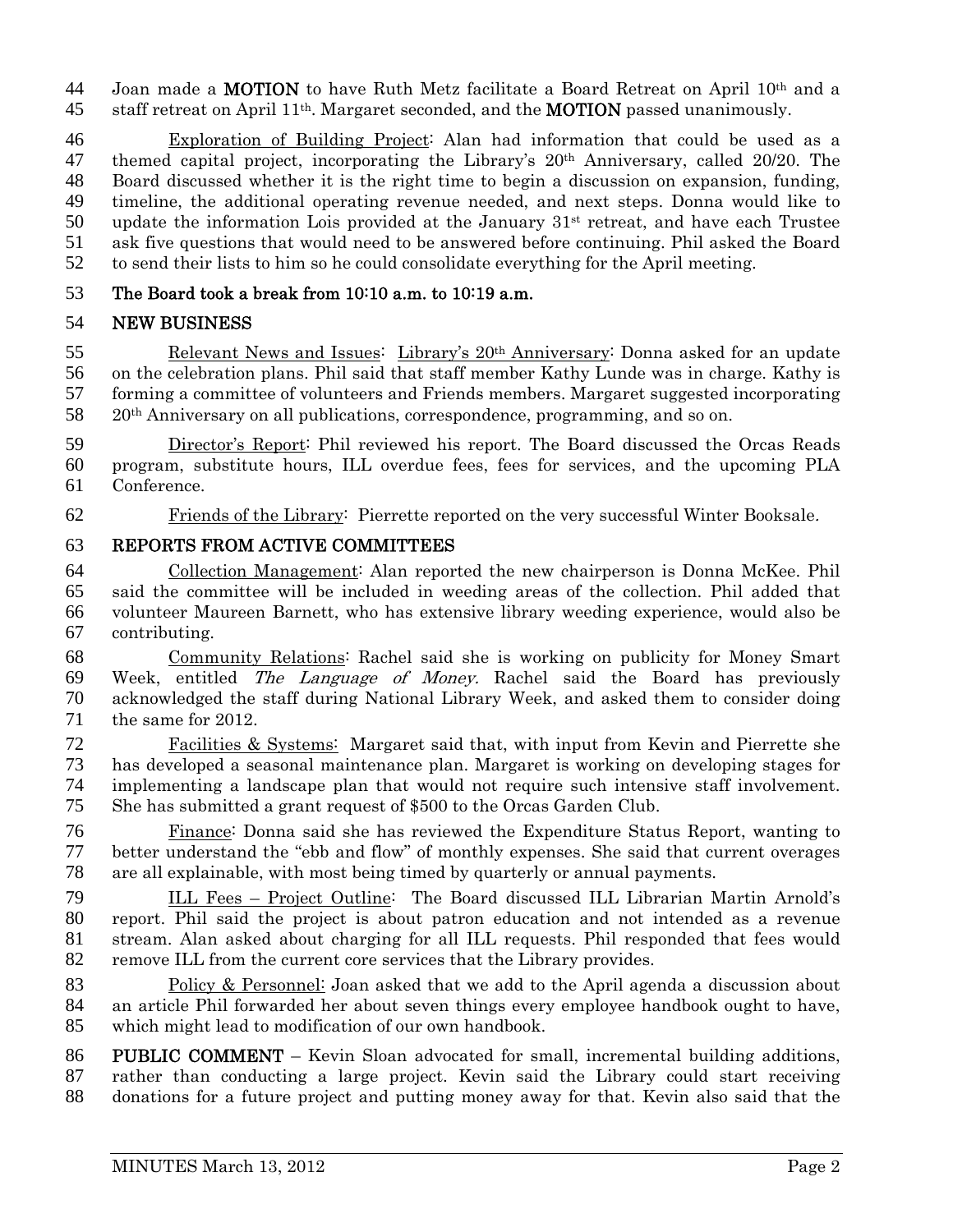- policy on late ILLs goes too far by blocking a patron with overdue ILLs, from checking out all materials.
- 91 Pierrette commented on a future building project, suggesting using volunteers and building in stages. building in stages.
- 93 CALENDAR There was nothing additional.
- OTHER There was nothing additional.
- There being no additional business, the meeting was adjourned at 11:51 a.m.
- Submitted by Mary Pugh.
- Approved
- \_\_\_\_\_\_\_\_\_\_\_\_\_\_\_\_\_\_\_\_\_\_\_\_\_\_\_\_\_\_\_\_\_\_\_\_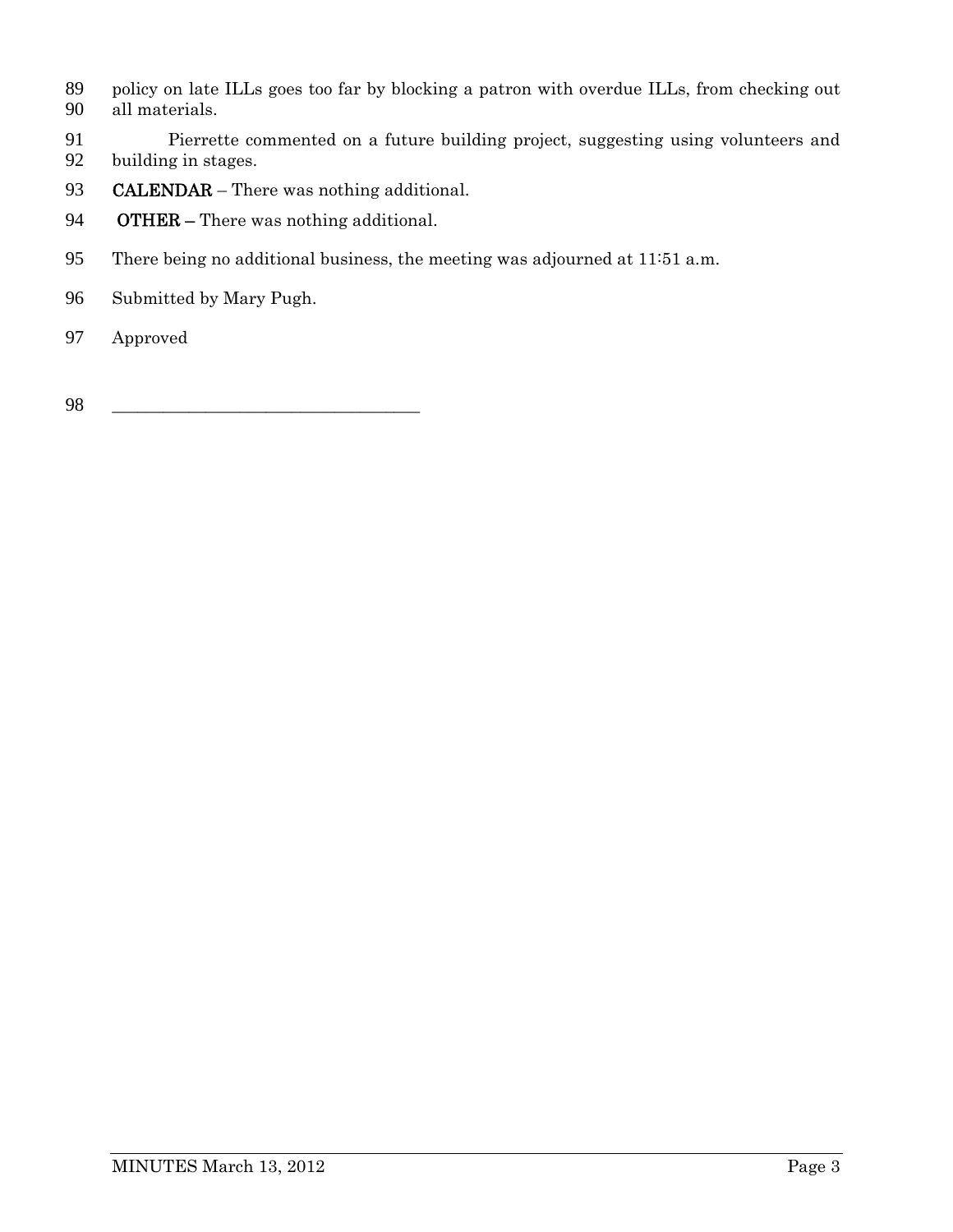|   | ORCAS ISLAND LIBRARY DISTRICT |
|---|-------------------------------|
| 2 | ∭                             |
| 3 | Regular Board Meeting         |
| 4 | April 10, 2012                |

Library President Alan Lichter convened the meeting at 9:03 a.m. in the Community Room

of the Library. Also attending were Trustees Rachel Newcombe, Margaret Payne, Joan

Pedrick, and Donna Riordan; Library Director Phil Heikkinen, staff members Mary Pugh;

and Friends Treasurer Lynn Carter. Former Library Board members Lois Cornell and Tom

Welch were in attendance. A community member was also in attendance.

WELCOME & INTRODUCTIONS – Alan welcomed everyone. He reminded the Board of the scheduled retreat to begin at 1:00 pm at the OPAL conference room.

ADDITIONS OR MODIFICATIONS TO THE AGENDA – Rachel asked to include National 13 Library week under Community Relations. Donna asked to discuss the Library's 20<sup>th</sup> Anniversary under Relevant News.

# ROUTINE MATTERS

Minutes: Board reviewed the March 13, 2012 Regular Board Minutes. Joan requested a change to the language of the motion on lines 40 and 41. Rachel made a **MOTION** to approve the Minutes as corrected; Margaret seconded, and the **MOTION** passed unanimously.

Vouchers and Payroll: Donna presented the invoices and payroll for the current period, remarking that upon her review all items appeared customary.

| 22 |           | 2/16/2012            | <b>Invoice Accounting Report</b> | \$4,869.76  |
|----|-----------|----------------------|----------------------------------|-------------|
| 23 |           | 2/22/2012            | <b>Invoice Accounting Report</b> | \$3,514.52  |
| 24 | $\bullet$ | 2/27/2012            | <b>Invoice Accounting Report</b> | \$3,556.67  |
| 25 |           | 2/27/2012            | <b>Invoice Accounting Report</b> | \$4,308.30  |
| 26 |           | • March 2012 Payroll |                                  | \$25,324.79 |
| 27 |           |                      |                                  |             |

28 Margaret made a **MOTION** to approve all current payments and the April payroll; Rachel seconded, and the MOTION passed unanimously.

## PUBLIC COMMENT – None.

# PLANNING & PRIORITIES

Board & Staff Retreats Agendas: Phil reviewed the agendas with the Board. Joan suggested that if the regular meeting went swiftly, the Board could begin discussion of the expansion exploration prior to the retreat.

Exploration of Building Project: Lois referred to her written comments. She said that the previous Board, committee members, and donors were in agreement that any operational cost increase based on a building expansion should be funded through property tax revenue and not paid through donation or an endowment.

Tom Welch said his time spent on the previous committee focused on the community surveys and committee work that indicated the community would rally behind a building project that was 100 percent donor financed. He is not sure a project of that scope is viable in today's economy and with the changing population demographics. He suggested looking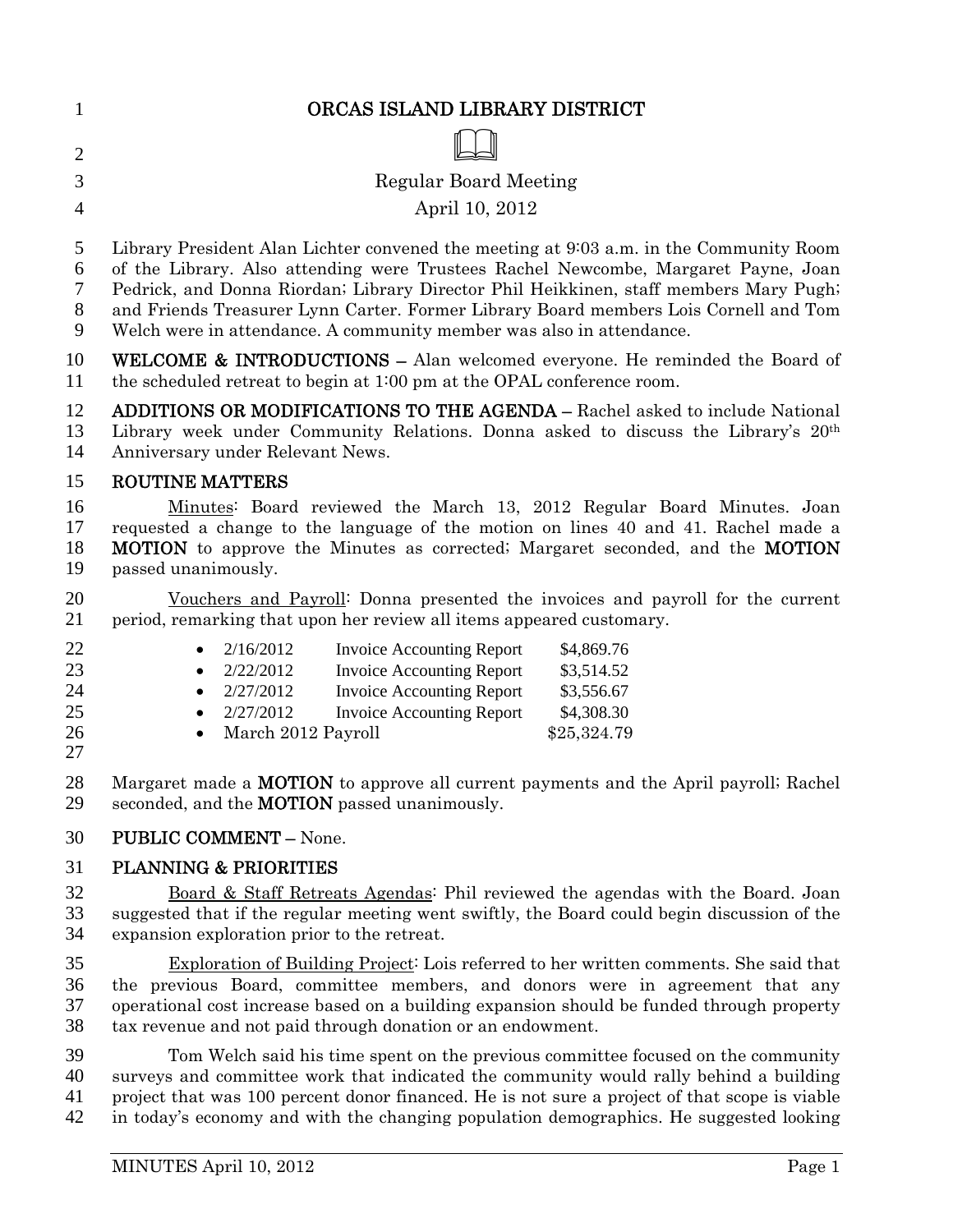at different ways to ease the current overcrowding, i.e. different storage area, flexible hours, smaller plant expansion. Tom also advocated forming a library foundation.

Lois said that the Board is required by law to continue basic services and to make sure of the financial commitment to provide the current level of service. Lois said it would be hard to ask for a levy lid lift for basic services after a failed building campaign.

The Board discussed with Tom and Lois the use of volunteers, board time commitment, professional manager involvement and costs, the additional operating cost structure, timing of a levy, commitment of a board that changes structure every year, fundraising fatigue, and hiring local if possible.

### NEW BUSINESS

Relevant News and Issues: Print-On-Demand: Donna spoke about a recent Crossroads lecture that touched on a new technology called print-on-demand, and thought it was appropriate for the Library to facilitate a discussion with the community to bring attention to the technology. Phil said it was an emerging technology that is available for out-of-copyright and contracted publication items. He said that, for example, you would not be able at this time to get the current John Grisham book. Margaret, Joan, and Rachel agreed that the Library could initiate a community conversation on the topic.

### The Board took a break from 10:03 a.m. to 10:15 a.m.

Director's Report: Phil asked for questions on his report. The Board discussed the 62 upcoming  $20<sup>th</sup>$  building anniversary, using the  $20/20$  campaign for fundraising, and eBooks. Donna said some of the upcoming library programs seemed to be venturing into social service areas, i.e. classes for seniors on using personal electronic devices. She is concerned about the budget impact of the programs, commenting that they are beyond books and reading. Phil said that the classes provide learning support for users learning new technology, which relates to our long-range plan. Donna said any increased cost of resources should be addressed in the budget.

Margaret said that the Library's role involves services beyond just books, including addressing new ways to access information, saying the vision of what a library does should be larger. Phil said this topic could segue into the vision discussion on the retreat agenda. He said the OICF needs-assessment highlighted underserved areas where the Library could provide support. Donna said that even small amounts would impact the budget and suggested additional discussion during the 2013 budget preparations. She also said seeking grants might help defray the costs. Margaret said that if the Library does not provide the services, who would?

Friends of the Library: Lynn reported on the membership drive, eBay, and lobby book sales. Donna will go to the May meeting, Joan in June, and Rachel in July.

### REPORTS FROM ACTIVE COMMITTEES

Collection Management: Alan reported that the committee is scheduled to meet on April 20.

82 Community Relations: Rachel wrote a letter to the editor about Money Smart Week, scheduled April 21-28. Also, she talked about hosting a table at the June 16 and July 14 Farmers' Market.

85 Expansion Exploration: No report.

Facilities & Systems: Margaret said she has been discussing the Library's grounds with several local landscape design and maintenance companies. One professional, Emily Aring of KaBloom, asked to present a design proposal for four of the existing landscape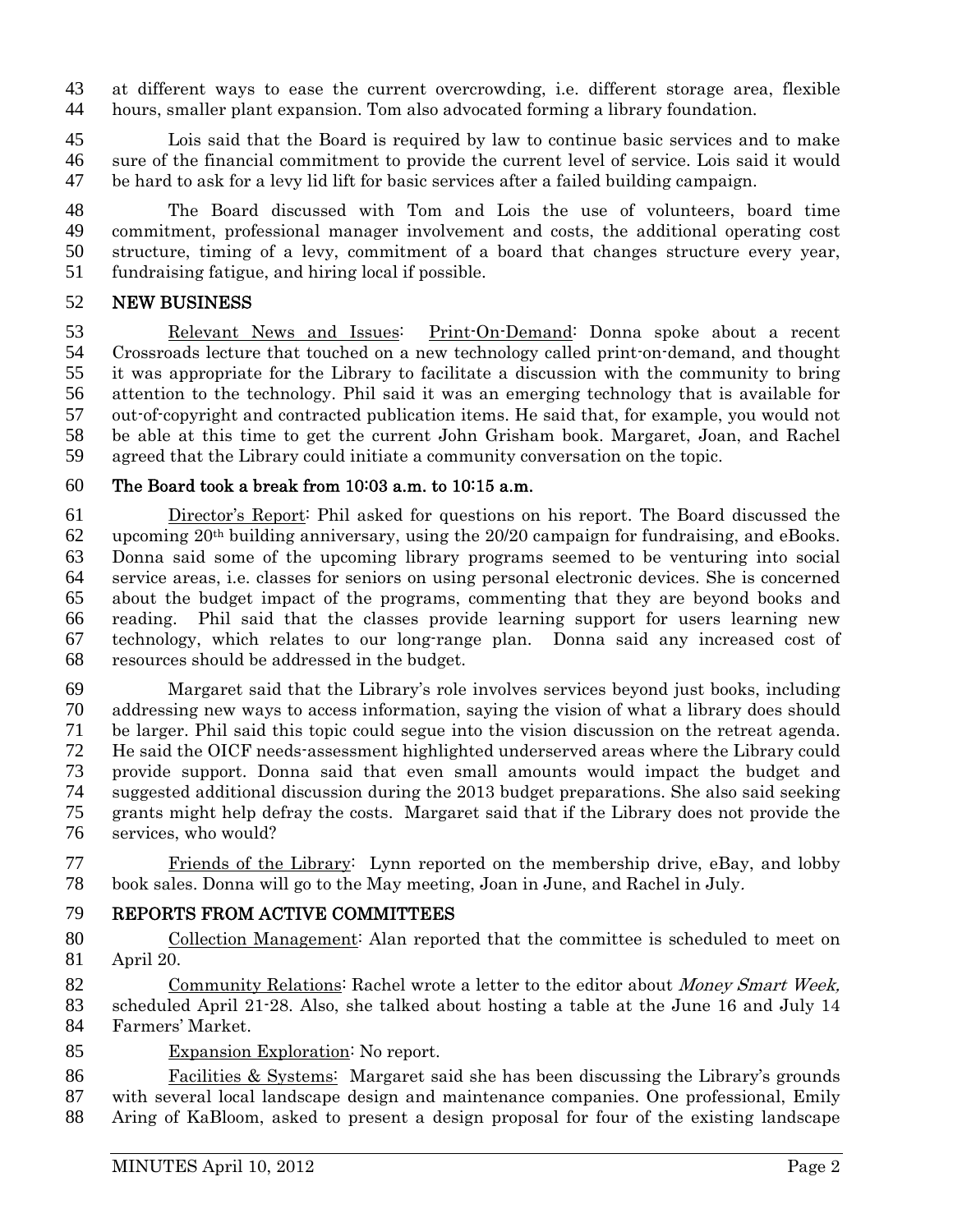beds. Emily emphasized unity, beauty, simplicity, with low-maintenance and deer-resistant plants. She would donate her design time, price plants and supplies at wholesale, and recruit volunteers to plant, using an outdoor planting seminar. The project would cost about \$3200. Alan asked about timing; Emily said it should be fairly soon to take advantage of the Spring planting season. Lynn Carter of the Friends suggested it could be presented as an additional request at today's Friends meeting. Margaret said she is awaiting word from the Garden Club's Executive Board on a \$500 grant proposal. The Trustees authorized Phil to move forward, based on the current level of funding in the 2012 budget, and seeking additional funding from the Friends. Margaret said she still needs to meet with Pierrette and Kevin to get their input, and to finalize the details with Phil.

Finance: Donna reviewed the internal QuickBooks first quarter P&L and balance sheet. She said that it appears donations are down and recommended sticking close to the budget. Joan asked at what point Phil stops spending within a line item, using substitutes as an example. Phil said the budget is an estimate, and if a category goes over he looks for additional revenue or makes adjustments in other expense categories.

Donna said the travel and conferences category was over budget for this time of year, and would like to anticipate the coming year's travel costs in November. Joan and Donna said they do not want information on budget overages after-the-fact. Joan said she does not want to tap into reserves without notice. Donna said she will begin looking at the 2013 budget this June.

Policy & Personnel: Joan said she and Phil reviewed a couple of areas of the employee handbook, i.e. using social media, and safety. She is reviewing Phil's draft of a safety policy. In addition, Joan and the Board wished Mary a happy birthday. Joan asked Phil to update the website with current policies.

113 PUBLIC COMMENT – Lois said that the Board should keep a possible expansion in mind when developing a landscape plan.

- **CALENDAR** There was nothing additional.
- **OTHER** There was nothing additional.
- There being no additional business, the meeting was adjourned at 11:20 a.m.
- Submitted by Mary Pugh.
- Approved
- \_\_\_\_\_\_\_\_\_\_\_\_\_\_\_\_\_\_\_\_\_\_\_\_\_\_\_\_\_\_\_\_\_\_\_\_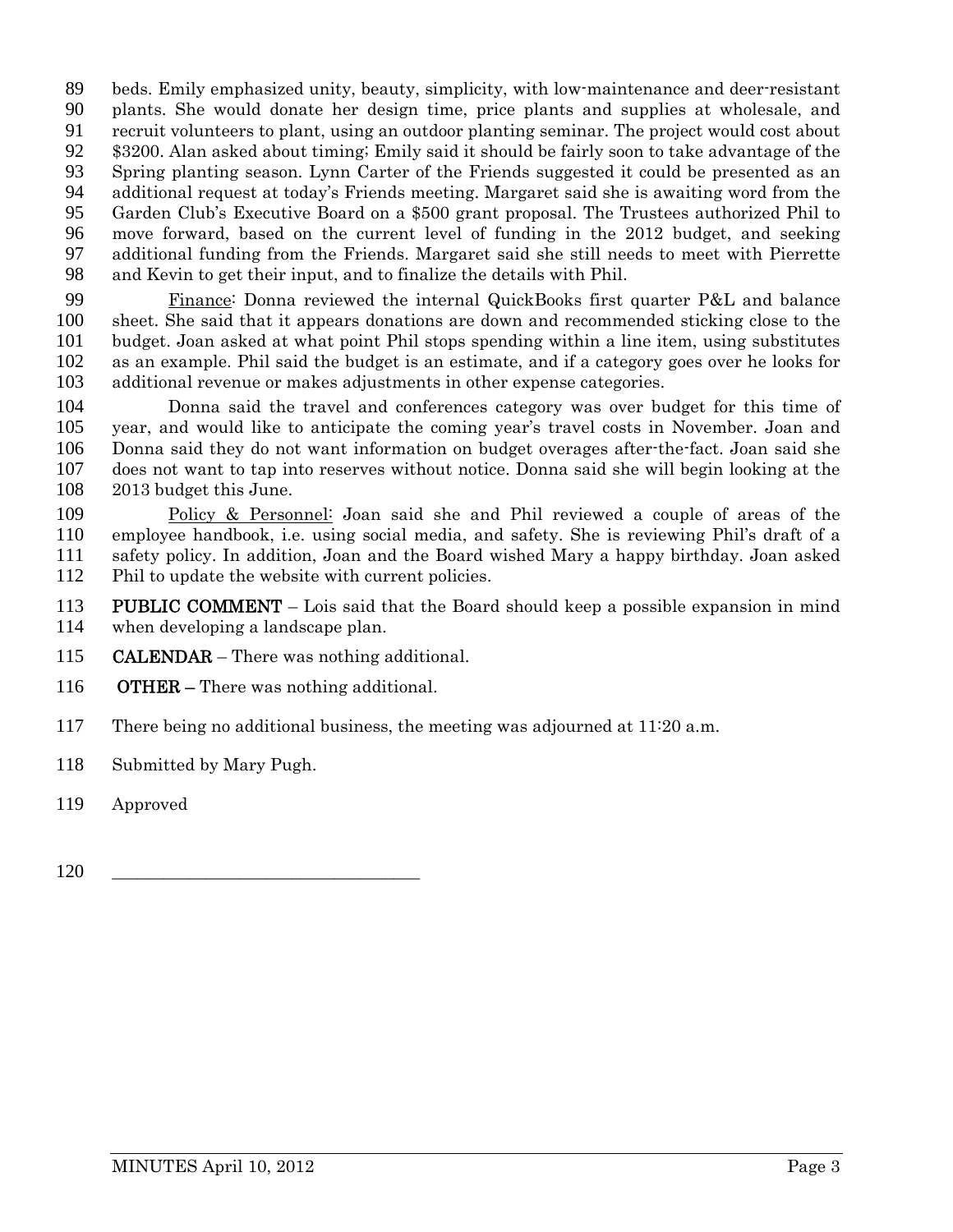Orcas Island Library Library Board Retreat Agenda and Notes April 10, 2012, from 1 to 5 pm, OPAL meeting room, Eastsound

Library Board President Alan Lichter opened the meeting at 1:15 pm. Ruth Metz, Library Consultant, facilitated. Other attendees included Trustees Rachel Newcombe, Margaret Payne, Joan Pedrick, Donna Riordan; and Library Director Phil Heikkinen. Also attending was former Library Trustee Lois Cornell.

#### 1. Vision for the Library

The Board reviewed what individual Trustees had written in preparation for the retreat about a vision for the Library. Ruth wrote down additional comments.

2. Discussion about tenets of library service (and related topics) among Library Director and Trustees

The Board reviewed what individual Trustees had previously written, and added further comments. Ruth suggested that ideally, each person involved, whether a Trustee, Director, or staff member, would understand each other's respective roles.

There is both a clear legal structure according to the RCWs and a more functional or operational structure, which better lends itself to blending of roles, although recognizing boundaries among respective areas of responsibility. Shared values can help to build cohesion. The Board and Director can share the development role, which is challenging, and which benefits from good communication and shared intentionality.

Ruth invited the Board to review, at upcoming meetings, the standing committee structure as listed in the bylaws, including changing it if appropriate.

3. Possible building project

The Board discussed the idea of adding onto the building, and listed likely necessary steps before any decision is made to move forward. Also, the Board reviewed input from staff and former Trustees, as well as the Director's list of functional needs and other written responses to previous questions. The list of steps included:

- a. Review all existing material related to the need for expansion that should be considered in preface to developing a polished prospectus.
- b. Develop the prospectus.
- c. Proceed with a targeted investigative inquiry of potential donors, doing an informal feasibility analysis.
- d. Simultaneously develop a levy lid lift rationale and strategy for ongoing operations, as well as for all expansion options.
- e. If it seems advisable to keep going, design a public process for education and input and to further gauge feasibility.
- f. Conduct the public process.
- g. Analyze feasibility based on all the foregoing steps, of the levy lid lift for ongoing operations, expansion operations, and for a capital project.
- 4. Next steps

The Board agreed to add follow-up discussion to the May 8 Library Board meeting agenda.

Submitted by: Phil Heikkinen

\_\_\_\_\_\_\_\_\_\_\_\_\_\_\_\_\_\_\_\_\_\_\_\_\_\_\_\_\_\_\_\_\_\_\_\_\_\_\_\_\_

Approved: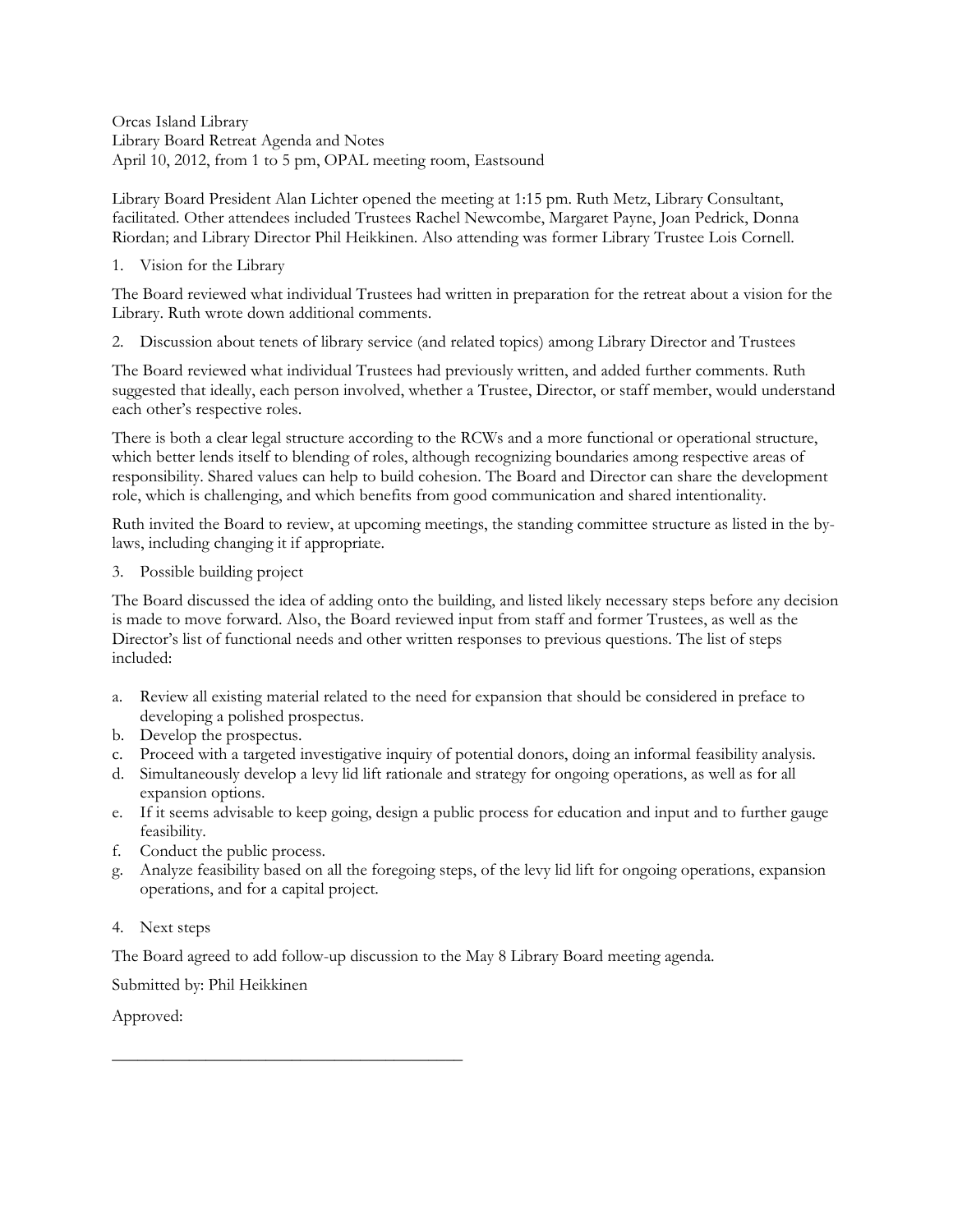| $\mathbf{1}$               | ORCAS ISLAND LIBRARY DISTRICT                                                                                                                                                                                                                           |  |  |
|----------------------------|---------------------------------------------------------------------------------------------------------------------------------------------------------------------------------------------------------------------------------------------------------|--|--|
| $\overline{2}$             |                                                                                                                                                                                                                                                         |  |  |
| 3                          | <b>Regular Board Meeting</b>                                                                                                                                                                                                                            |  |  |
| $\overline{4}$             | May 8, 2012                                                                                                                                                                                                                                             |  |  |
| 5                          | Library President Alan Lichter convened the meeting at 9:02 a.m. in the Community Room                                                                                                                                                                  |  |  |
| 6                          | of the Library. Also attending were Trustees Rachel Newcombe, Margaret Payne, and                                                                                                                                                                       |  |  |
| $\overline{7}$             | Donna Riordan; Library Director Phil Heikkinen, staff members Mary Pugh, Martin                                                                                                                                                                         |  |  |
| $8\,$                      | Arnold, and Nita Couchman; and Friends President Pierrette Guimond. A community                                                                                                                                                                         |  |  |
| 9                          | member was also in attendance.                                                                                                                                                                                                                          |  |  |
| 10                         | WELCOME & INTRODUCTIONS - Alan welcomed everyone. He stated that Joan Pedrick                                                                                                                                                                           |  |  |
| 11                         | had resigned from the Board effective May 3, expressing his thanks for her hard work.                                                                                                                                                                   |  |  |
| 12                         | <b>ADDITIONS OR MODIFICATIONS TO THE AGENDA - Alan added Trustee recruitment</b>                                                                                                                                                                        |  |  |
| 13                         | to New Business; Donna added the 20 <sup>th</sup> Anniversary Planning and OPALCO broadband to                                                                                                                                                          |  |  |
| 14                         | New Business and Facilities & Systems, respectively.                                                                                                                                                                                                    |  |  |
| 15                         | <b>ROUTINE MATTERS</b>                                                                                                                                                                                                                                  |  |  |
| 16                         | Minutes: Board reviewed the April 10, 2012 Regular Board Minutes. Donna made a                                                                                                                                                                          |  |  |
| 17                         | <b>MOTION</b> to approve the Minutes; Rachel seconded, and the <b>MOTION</b> passed unanimously.                                                                                                                                                        |  |  |
| 18                         | The Board reviewed and made corrections to the written notes from the April 10,                                                                                                                                                                         |  |  |
| 19                         | 2012 Board Retreat. Rachel made a <b>MOTION</b> to approve the notes as corrected; Donna                                                                                                                                                                |  |  |
| 20                         | seconded and the <b>MOTION</b> passed unanimously.                                                                                                                                                                                                      |  |  |
| 21                         | Vouchers and Payroll: Donna presented the May 2012 payroll in the amount of                                                                                                                                                                             |  |  |
| 22                         | \$26,379.40, noting the vacation payout for Susannah Beck who resigned. Donna made a                                                                                                                                                                    |  |  |
| 23                         | <b>MOTION</b> to approve the May payroll; Rachel seconded, and the <b>MOTION</b> passed                                                                                                                                                                 |  |  |
| 24                         | unanimously.                                                                                                                                                                                                                                            |  |  |
| 25                         | Donna presented the invoices and remarked that upon her review all items appeared                                                                                                                                                                       |  |  |
| 26                         | customary. She noted most BARS accounts were within budget.                                                                                                                                                                                             |  |  |
| 27<br>28<br>29<br>30<br>31 | 4/10/2012<br><b>Invoice Accounting Report</b><br>\$3,926.10<br>$\bullet$ 4/18/2012 Invoice Accounting Report<br>\$2,008.93<br>4/25/2012<br><b>Invoice Accounting Report</b><br>\$6,302.44<br><b>Invoice Accounting Report</b><br>5/1/2012<br>\$6,084.01 |  |  |
| 32                         | Donna made a <b>MOTION</b> to approve all current payments; Margaret seconded, and the                                                                                                                                                                  |  |  |
| 33                         | <b>MOTION</b> passed unanimously.                                                                                                                                                                                                                       |  |  |
| 34                         | <b>PUBLIC COMMENT</b> – Pierrette said she thought the Board should use the same procedure                                                                                                                                                              |  |  |
| 35                         | for Trustee recruitment that was implemented by the County Council. She also said she                                                                                                                                                                   |  |  |
| 36                         | would have comments for the landscape update listed on the agenda.                                                                                                                                                                                      |  |  |
| 37                         | <b>PLANNING &amp; PRIORITIES</b>                                                                                                                                                                                                                        |  |  |
| 38                         | April Retreats – Follow-up: Phil reviewed the notes from Ruth Metz that included                                                                                                                                                                        |  |  |
| 39                         | comments from staff. Phil noted the common theme of maintaining and increasing                                                                                                                                                                          |  |  |
| 40                         | communication between and among staff, Director, and Board. Alan has the draft and will                                                                                                                                                                 |  |  |

41 send it out.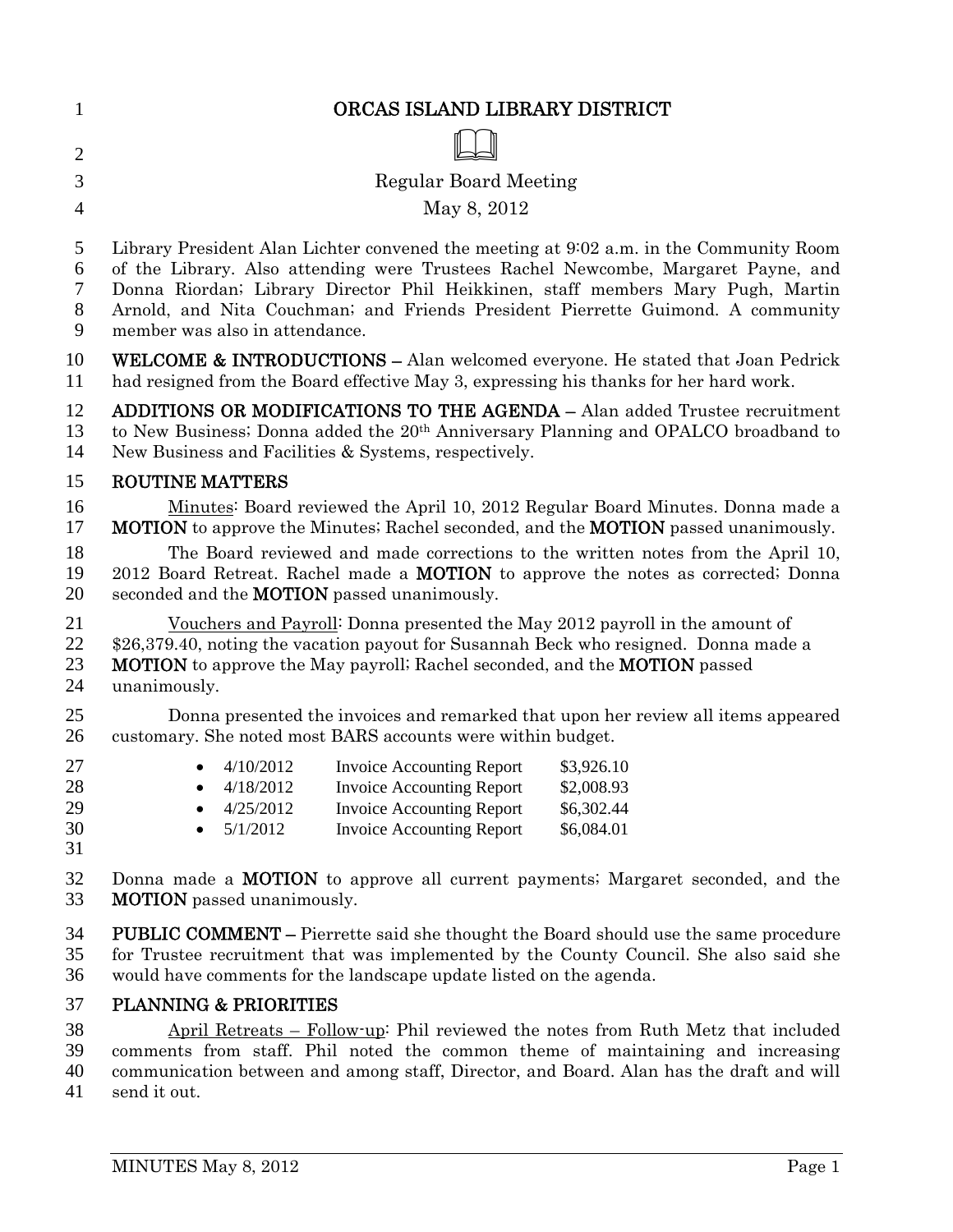Exploration of Building Project: Phil reviewed the discussion from both retreats, saying he had a good outline of current issues and priorities, including: a) short or full length prospectus, b) questions from the Board, c) finances, d) donor timing and commitment, and e) needs statement. Margaret agreed, describing a chicken/egg scenario of developing a needs statement, and then, a vision statement on how to accomplish it. She felt donors want solutions and vision, possibly encompassing a learning center, not just books. A defining question is what a library is in a small community. Alan agreed, saying it was not just a space problem, that there were other issues.

Margaret asked what the Library in today's technology is in a remote community with low resources and that is used for so many other things, including classes, outreach, children and senior programming. She sees the Library as a vital institution, suggesting that as a selling point, not just a space issue. Donna said we could formally revisit the Long Range Plan to determine what has changed and including new trends and needs, not just space. Donna noted the need for assessing the needs, saying the need to reduce crowding is not the same as addressing services.

Rachel said her reading of the previous committee's reports and findings did not give a clear message on how to proceed. She noted an online tool that can be used to determine the dollar value received from the library. Margaret said that even if the statistics are down, additional space is needed and space usage should be reviewed. Donna suggested that if the OPALCO broadband is implemented, patrons may not need the Library's wifi as much.

Phil said that a common meeting space is a recurring theme in surveys. He noted the Orcas Commons (Funhouse) is expanding to include adult programming. Phil said the 2010 Long-Range Plan put core collection first, and then, along with learning support, a community forum for meeting and discussing issues. Martin Arnold felt that an expansion was necessary, noting the increased space usage even with reduced checkouts. Martin advocated for a computer lab using the current meeting room, thus freeing up room in the main reading area. Margaret said additional children's space was also needed to encourage and foster future readers.

Donna asked about partnering with the school. Phil reviewed the previous study when the school asked about combining resources. Nita felt removing the children's materials to the school would disconnect generational contact and recommended keeping children and young adult areas in the library. Nita noted only four work tables for patron use, and the often crowded conditions.

Alan shared a conversation he had with Jim Bredouw of the Orcas Funhouse Commons Board; how not having community "buy-in" was detrimental to the financial health of the Commons. Margaret said any project had to include the community, but worried about the time commitment for staff, Board, and volunteers.

Donna suggested renaming the committee, maybe "Vision 20/20" and charging it with a needs assessment, not expansion. She asked Phil to prepare for the June meeting with a scoping statement that the Board could consider for adoption. Alan agreed, adding the need to have names to explore. Margaret said a scoping statement should have a vision as a community place to find meaning and fulfillment, all with free access.

Trustee Recruitment: Alan remarked on Joan Pedrick's resignation, and thanking her for all her work. Donna said Joan was a wonderful colleague, who redefined her ideas about what a library is. There will be announcements, in multiple venues, to gather names of persons interested in joining the Board. As with prior recruitment, a short list will be sent to and interviewed by the Orcas Council Representatives and a sitting Trustee.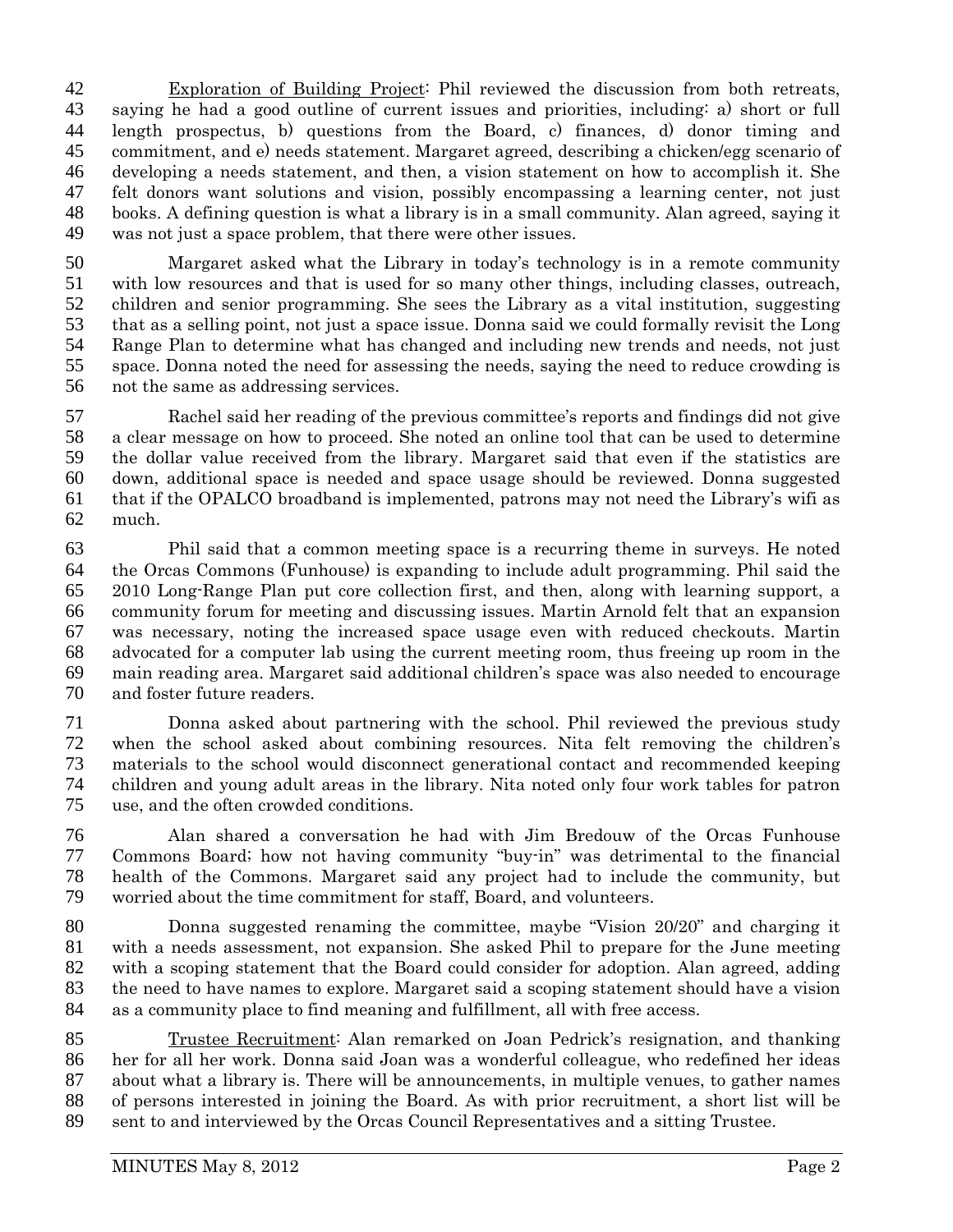## The Board took a break from 10:05 a.m. to 10:12 a.m.

20th Anniversary Planning: Phil reported on the progress of the planning.

### NEW BUSINESS

Relevant News and Issues: No report.

Director's Report: Phil asked for questions on his report. The Board discussed the ILL report, the new computer sign-up software, Cassie, the new TLA-50 grant, an advertising contract with the Islands' Sounder, equipment changes in the meeting room, and additional statistical reporting similar to San Juan Library. Donna thanked Martin for his detailed PLA report. Margaret commended the staff on programming.

Friends of the Library: Pierrette talked about the upcoming Library Fair, the grant request to help with updating the landscape, and the membership campaign. Margaret will attend the June Friends meeting.

#### REPORTS FROM ACTIVE COMMITTEES

Collection Management: Nita reported that the Committee discussed how to add depth to a popular browsing collection. Donna asked about adding access to professional journals. Martin suggested ILL services could fulfill the requests.

Community Relations: Rachel will host a table at the Farmers' Market.

Expansion Exploration: No additional discussion.

Facilities & Systems: Margaret said there was good discussion with all parties and there was a decision to proceed with Emily Aring of Kabloom Design. Planting will begin in the fall, allowing Emily the time to develop a community education program to use volunteers for planting. Pierrette noted 20 years is a good time to update the landscaping. She is excited to be a part of the project.

OPALCO Broadband: Donna would like to track the progress of the OPALCO project. Phil said the question is how far to build out the infrastructure and to make it affordable.

116 Finance: Donna said she will be working with Phil and Mary for a mid-year review of the budget, noting the ESR is at 33%, which is on target.

Policy & Personnel: Rachel will temporarily chair the committee.

PUBLIC COMMENT – Pierrette said she was excited about the upcoming computer classes, and commented on the expansion discussion and children's activities.

- CALENDAR There was nothing additional.
- OTHER There was nothing additional.
- There being no additional business, the meeting was adjourned at 11:29 a.m.
- Submitted by Mary Pugh.
- Approved
- \_\_\_\_\_\_\_\_\_\_\_\_\_\_\_\_\_\_\_\_\_\_\_\_\_\_\_\_\_\_\_\_\_\_\_\_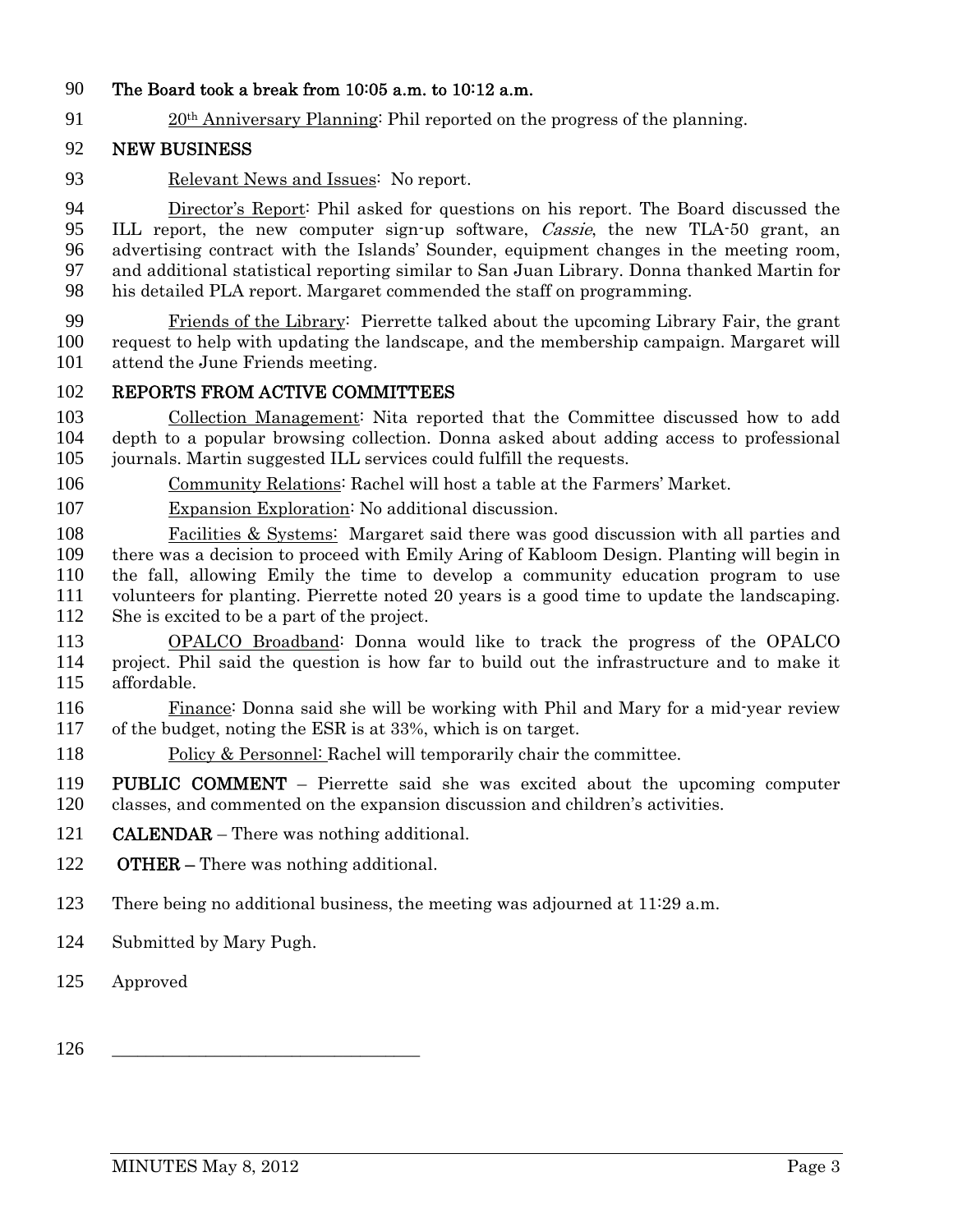| $\mathbf{1}$                           | ORCAS ISLAND LIBRARY DISTRICT                                                                                                                                                                                                                                                                                                                                                                                                                                                                                                                        |
|----------------------------------------|------------------------------------------------------------------------------------------------------------------------------------------------------------------------------------------------------------------------------------------------------------------------------------------------------------------------------------------------------------------------------------------------------------------------------------------------------------------------------------------------------------------------------------------------------|
| $\overline{2}$                         |                                                                                                                                                                                                                                                                                                                                                                                                                                                                                                                                                      |
| 3                                      | <b>Regular Board Meeting</b>                                                                                                                                                                                                                                                                                                                                                                                                                                                                                                                         |
| $\overline{4}$                         | June 12, 2012                                                                                                                                                                                                                                                                                                                                                                                                                                                                                                                                        |
| 5<br>6<br>7<br>8<br>9                  | Library President Alan Lichter convened the meeting at 9:01 a.m. in the Community Room<br>of the Library. Also attending were Trustees Margaret Payne (arriving at 9:20 a.m.), and<br>Donna Riordan; Library Director Phil Heikkinen, staff members Mary Pugh, and Nita<br>Couchman; Friends Treasurer Lynn Carter; and Board Candidates Michael Armenia and<br>Tom Fiscus.                                                                                                                                                                          |
| 10<br>11                               | <b>WELCOME &amp; INTRODUCTIONS</b> – Alan welcomed everyone. He stated that Margaret was<br>delayed and that non-quorum items on the agenda would be discussed first.                                                                                                                                                                                                                                                                                                                                                                                |
| 12<br>13                               | ADDITIONS OR MODIFICATIONS TO THE AGENDA - Alan advanced the Friends<br>Report and Landscape update to the beginning of the agenda.                                                                                                                                                                                                                                                                                                                                                                                                                  |
| 14                                     | <b>NEW BUSINESS</b>                                                                                                                                                                                                                                                                                                                                                                                                                                                                                                                                  |
| 15<br>16<br>17<br>18<br>19             | Friends of the Library: Lynn updated the Board on the Library Fair, saying booth<br>applications were good, and there are lots of books for the booksale. She asked for<br>volunteers to work the booksale at the Fair. Lynn said the Friends will recognize Library<br>Intern Susanne Mietzner with a \$599 stipend. The meeting room will display the Art<br>Auction items.                                                                                                                                                                        |
| 20                                     | REPORTS FROM ACTIVE COMMITTEES                                                                                                                                                                                                                                                                                                                                                                                                                                                                                                                       |
| 21<br>22<br>23<br>24                   | <b>Facilities &amp; Systems:</b> Phil had a handout, courtesy of Pierrette, of the names and<br>photo of the new plants. He noted the removal of the fir bushes that were crowding the<br>weeping cedar. The updated design is possible with assistance from the Friends and the<br>Garden Club.                                                                                                                                                                                                                                                     |
| 25<br>26<br>27<br>28<br>29<br>30<br>31 | Collection Management: Phil noted the ongoing challenge of recruitment and<br>retention of committee members. Donna suggested a call for volunteers; and Alan to put<br>something in the local media. Phil said our intern and volunteers are continuing to weed<br>the collection with items reviewed by Kathy Lunde, Adult Collection Librarian.<br>Community Relations: Phil did not have a report from Rachel, who was called out of<br>town. He said staff is working on the annual report and had a sample from the Everett<br>Public Library. |
| 32                                     | Trustee Margaret Payne arrived at 9:20 a.m. providing a quorum for the Board.                                                                                                                                                                                                                                                                                                                                                                                                                                                                        |
| 33                                     | <b>ROUTINE MATTERS</b>                                                                                                                                                                                                                                                                                                                                                                                                                                                                                                                               |
| 34<br>35<br>36                         | Minutes: Board reviewed the May 8, 2012 Regular Board Minutes. Donna made a<br><b>MOTION</b> to approve the Minutes; Margaret seconded, and the <b>MOTION</b> passed<br>unanimously.                                                                                                                                                                                                                                                                                                                                                                 |
| 37<br>38<br>39                         | The Board reviewed and made corrections to the written notes from the April 10,<br>2012 Board Retreat. Rachel made a <b>MOTION</b> to approve the notes as corrected; Donna<br>seconded and the <b>MOTION</b> passed unanimously.                                                                                                                                                                                                                                                                                                                    |
| 40<br>41<br>42                         | <u>Vouchers and Payroll</u> : Donna presented the June 2012 payroll in the amount of<br>\$25,873.51. Donna made a <b>MOTION</b> to approve the May payroll; Margaret seconded, and<br>the <b>MOTION</b> passed unanimously.                                                                                                                                                                                                                                                                                                                          |
|                                        | MINUTES June 12, 2012<br>Page 1                                                                                                                                                                                                                                                                                                                                                                                                                                                                                                                      |
|                                        |                                                                                                                                                                                                                                                                                                                                                                                                                                                                                                                                                      |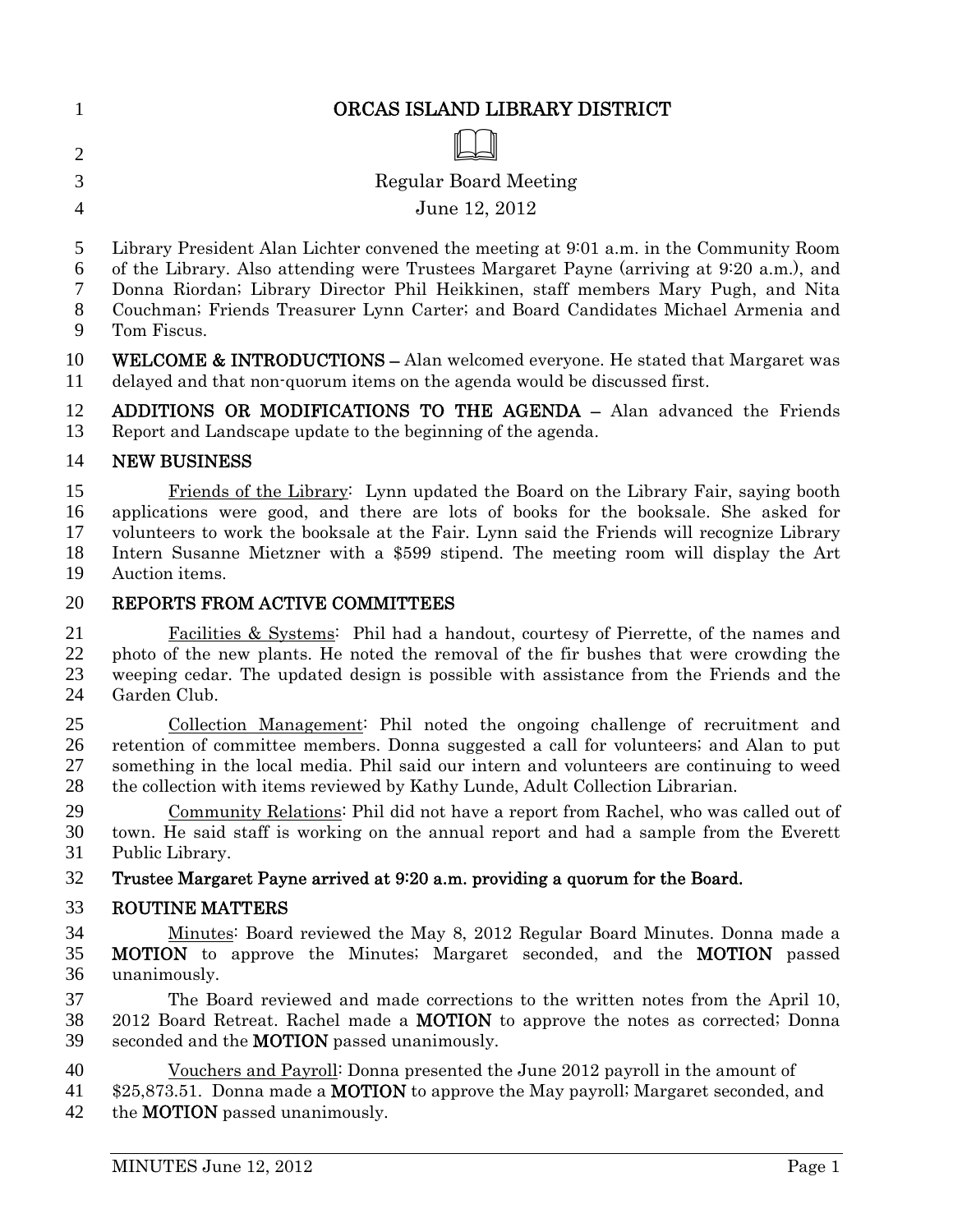Donna said she had reviewed the invoices and recommended they be approved.

| 44 | 5/07/2012           | <b>Invoice Accounting Report</b> | \$5,902.30 |
|----|---------------------|----------------------------------|------------|
| 45 | 5/14/2012           | <b>Invoice Accounting Report</b> | \$3,208.96 |
| 46 | $\bullet$ 5/21/2012 | <b>Invoice Accounting Report</b> | \$5,758.26 |
| 47 | 5/30/2012           | <b>Invoice Accounting Report</b> | \$2,467.13 |
| 48 | • $6/04/2012$       | <b>Invoice Accounting Report</b> | \$4,672.32 |

49 Donna made a **MOTION** to approve all current payments; Margaret seconded, and the MOTION passed unanimously.

#### PUBLIC COMMENT – None

#### PLANNING & PRIORITIES

Trustee Recruitment: Alan welcomed Michael and Tom, and invited them to speak to the Board. Michael said he has been on Orcas for two years and wants to be a part of the community, including the library. He said that he has a love of books, noting he used to collect and sell them. Currently he is working in graphic arts and marketing. Michael said he has previously worked on non-profit boards. Donna noted that working on a public board is different from other boards. She said there is a greater time commitment for public boards.

Tom said he is a two-year resident and was impressed with the library as a beautiful, well-run facility. Tom is a retired Air Force officer and part-time practicing attorney. He is interested in personal growth and wants to be involved in the community. He has worked on non-profit boards. Tom recognizes the space challenges in the library, and is interested in finding solutions because of the integral part the library plays in the community.

Community Committee-Library Priorities: The Board discussed the formation of a committee to determine community needs and how the Library might fulfill them. Donna is not sure "bricks and mortar" are the answer to all needs. She is thankful for donors who want to support the physical plant but cautions that funding for operations must also be in place. Phil thinks revisiting the topic from time to time is a good idea, as the Library and community are always changing. Phil shared a draft of a scope statement

Donna made a MOTION to adopt the scope statement and form a committee to assess the community needs, as soon as possible. Margaret seconded and the MOTION passed unanimously.

#### The Board took a break from 10:05 a.m. to 10:15 a.m.

#### NEW BUSINESS

Relevant News and Issues: There is a webinar on engaging the community today at noon.

Director's Report: Phil went over his report. The Board asked about the Ask WA, storytime and book club, gift policy, and L&I coverage for volunteers.

### REPORTS FROM ACTIVE COMMITTEES

Collection Management: Nita reported that the Committee discussed how to add breadth and depth to a popular browsing collection. Donna asked about adding access to professional journals. Martin suggested ILL services could fulfill the requests.

85 Community Relations: Phil covered the 20<sup>th</sup> Anniversary plans, the 2011 annual report, and the needs assessment.

Expansion Exploration: No additional discussion.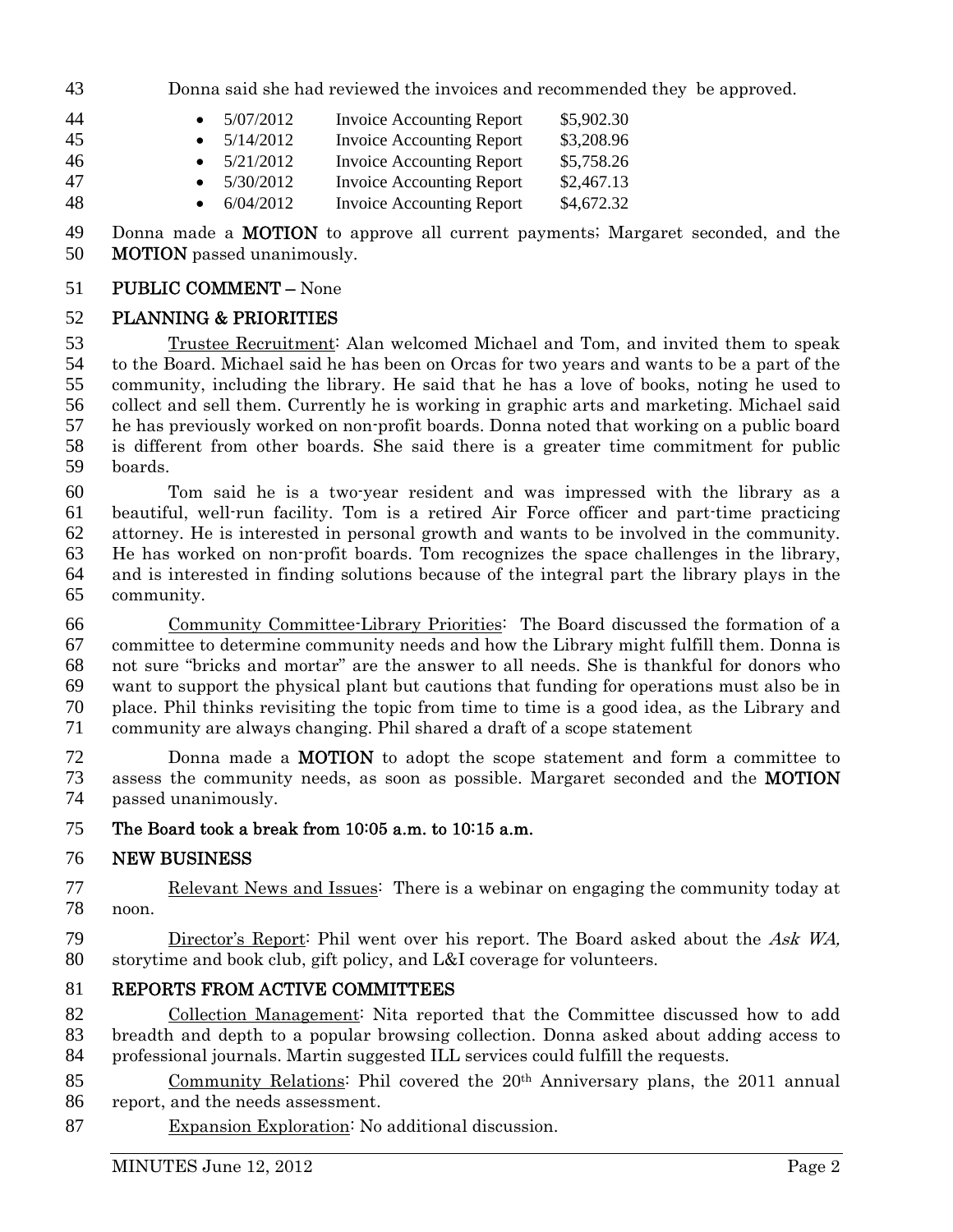Facilities & Systems: Margaret presented the \$500 grant from the Garden Club. She thanked Driftwood Nursery for the generous discount given on the plants.

90 Finance: Donna noted overall expenses are at 42% with the exception of travel/conferences and consultants. She does not see the need for a budget amendment, but travel/conferences and consultants. She does not see the need for a budget amendment, but does not rule one out before the end of the year. A 2013 budget discussion will be on the July agenda.

Policy & Personnel: Phil said he met with Rachel and based on their discussions, he is presenting a draft for initial discussion of a compensation policy. Donna asked to see some scenarios of how it would affect future budgets. Mary emphasized the difference between setting a policy of what would be considered and addressing the financial commitments during budget preparation.

- 99 PUBLIC COMMENT None.
- **CALENDAR** There was nothing additional.
- 101 EXECUTIVE SESSION At 11:04 a.m. the Board moved into Executive Session for the
- quarterly review of the Director. The Board returned to general session at 12:00 p.m. There
- was no action.
- **OTHER** There was nothing additional.
- There being no additional business, the meeting was adjourned at 12:02 p.m.
- Submitted by Mary Pugh.
- Approved
- \_\_\_\_\_\_\_\_\_\_\_\_\_\_\_\_\_\_\_\_\_\_\_\_\_\_\_\_\_\_\_\_\_\_\_\_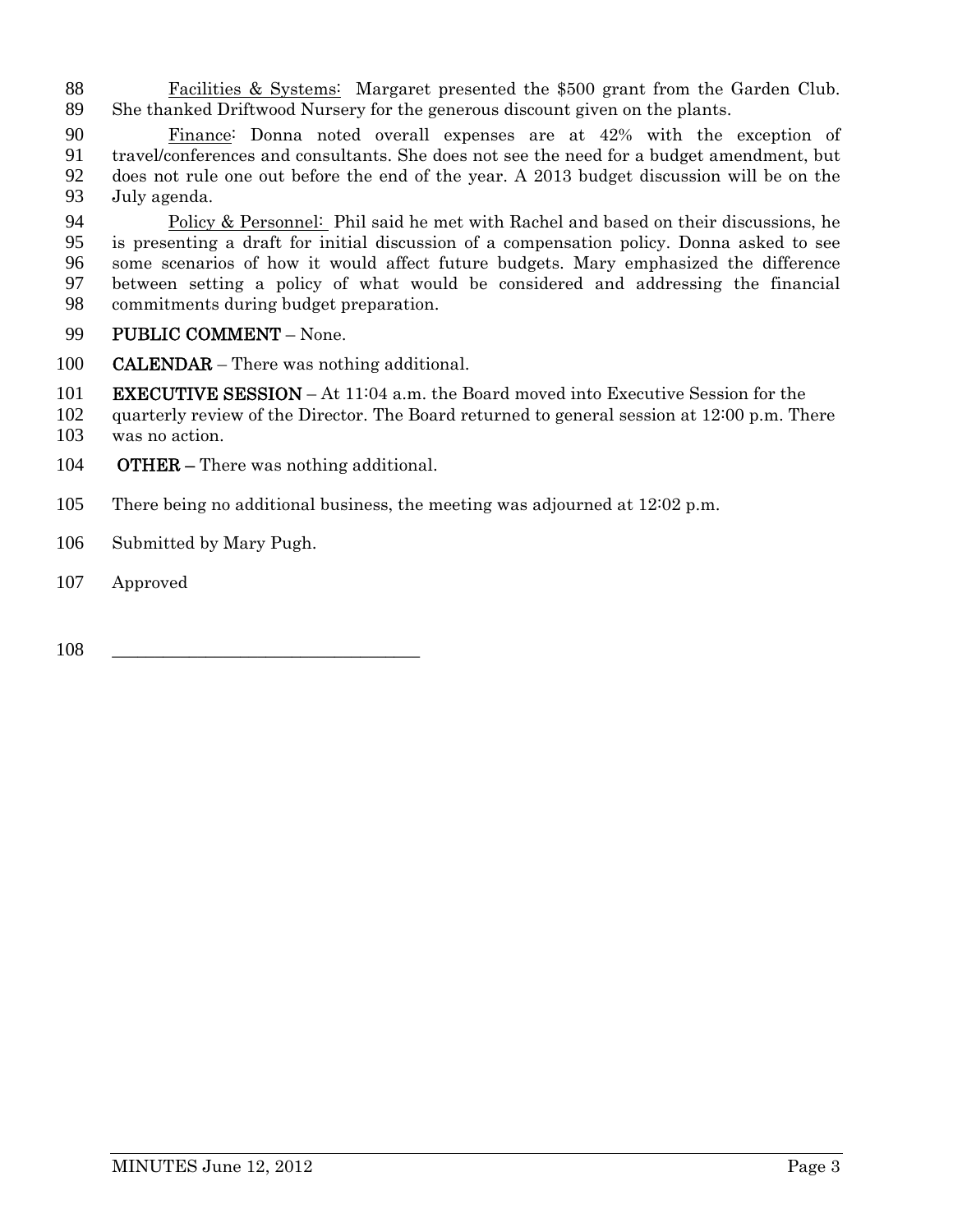| $\mathbf{1}$                           | ORCAS ISLAND LIBRARY DISTRICT                                                                                                                                                                                                                                                                                                                                                                                                                                                                                                   |
|----------------------------------------|---------------------------------------------------------------------------------------------------------------------------------------------------------------------------------------------------------------------------------------------------------------------------------------------------------------------------------------------------------------------------------------------------------------------------------------------------------------------------------------------------------------------------------|
| $\overline{2}$                         |                                                                                                                                                                                                                                                                                                                                                                                                                                                                                                                                 |
| 3                                      | Regular Board Meeting                                                                                                                                                                                                                                                                                                                                                                                                                                                                                                           |
| $\overline{4}$                         | July 10, 2012                                                                                                                                                                                                                                                                                                                                                                                                                                                                                                                   |
| 5<br>6<br>$\tau$<br>8<br>9             | Library President Alan Lichter convened the meeting at 9:00 a.m. in the Community<br>Room of the Library. Also attending were Trustees Tom Fiscus, Rachel Newcombe,<br>Margaret Payne, and Donna Riordan; Library Director Phil Heikkinen, staff members<br>Mary Pugh, Martin Arnold, and Nita Couchman; and Friends Board Member Valerie<br>West.                                                                                                                                                                              |
| 10<br>11                               | WELCOME & INTRODUCTIONS - Alan welcomed everyone. He introduced Tom<br>Fiscus, the newly appointed Library Trustee.                                                                                                                                                                                                                                                                                                                                                                                                             |
| 12<br>13<br>14<br>15<br>16<br>17<br>18 | Vice President Election & Committee Assignments: Alan made a MOTION<br>nominating Margaret as Vice President. Rachel seconded and the MOTION passed<br>unanimously. After Board discussion, Alan appointed Tom to chair the Community<br>Relations Committee; Rachel to chair the Policy and Personnel Committee; Margaret to<br>chair the Collection Management Committee and co-chair the Facilities and Systems<br>Committee; and Donna to chair the Finance Committee and co-chair the Facilities and<br>Systems Committee. |
| 19                                     | <b>ADDITIONS OR MODIFICATIONS TO THE AGENDA - None.</b>                                                                                                                                                                                                                                                                                                                                                                                                                                                                         |
| 20<br>21<br>22<br>23                   | <b>ROUTINE MATTERS</b><br>Minutes: Board reviewed the June 12, 2012 Regular Board Minutes. After<br>corrections, Donna made a <b>MOTION</b> to approve the Minutes; Alan seconded, and the<br><b>MOTION</b> passed, with Rachel and Tom abstaining.                                                                                                                                                                                                                                                                             |
| 24<br>25<br>26                         | Vouchers and Payroll: Donna presented the July 2012 payroll in the amount of<br>\$27,025.73. Donna made a MOTION to approve the May payroll; Margaret seconded,<br>and the <b>MOTION</b> passed unanimously.                                                                                                                                                                                                                                                                                                                    |
| 27                                     | Donna said she had reviewed the invoices and recommended they be approved.                                                                                                                                                                                                                                                                                                                                                                                                                                                      |
| 28<br>29<br>30                         | 6/11/2012<br><b>Invoice Accounting Report</b><br>\$5,360.41<br>6/19/2012<br><b>Invoice Accounting Report</b><br>\$5,227.37<br>6/26/2012<br><b>Invoice Accounting Report</b><br>\$4,319.52                                                                                                                                                                                                                                                                                                                                       |
| 31<br>32                               | Donna made a <b>MOTION</b> to approve all current payments; Margaret seconded, and the<br><b>MOTION</b> passed unanimously.                                                                                                                                                                                                                                                                                                                                                                                                     |
| 33<br>34<br>35                         | Donna explained to Tom her role as Finance Chair in the review process of<br>payroll and vouchers. She recommended that all Board members take a turn in<br>reviewing the materials; she has found the "ebb and flow" quite interesting.                                                                                                                                                                                                                                                                                        |
| 36                                     | <b>PUBLIC COMMENT - None</b>                                                                                                                                                                                                                                                                                                                                                                                                                                                                                                    |
| 37                                     | <b>PLANNING &amp; PRIORITIES</b>                                                                                                                                                                                                                                                                                                                                                                                                                                                                                                |
| 38                                     | Needs Assessment Committee: The Board discussed committee candidates,                                                                                                                                                                                                                                                                                                                                                                                                                                                           |

39 meeting timeline, use of a facilitator, and Board involvement. The Board agreed to ask 40 Marjorie Harrison, Director of San Juan Library, to facilitate. Phil will contact the 41 candidates with a list of meeting dates, and finalize the committee formation.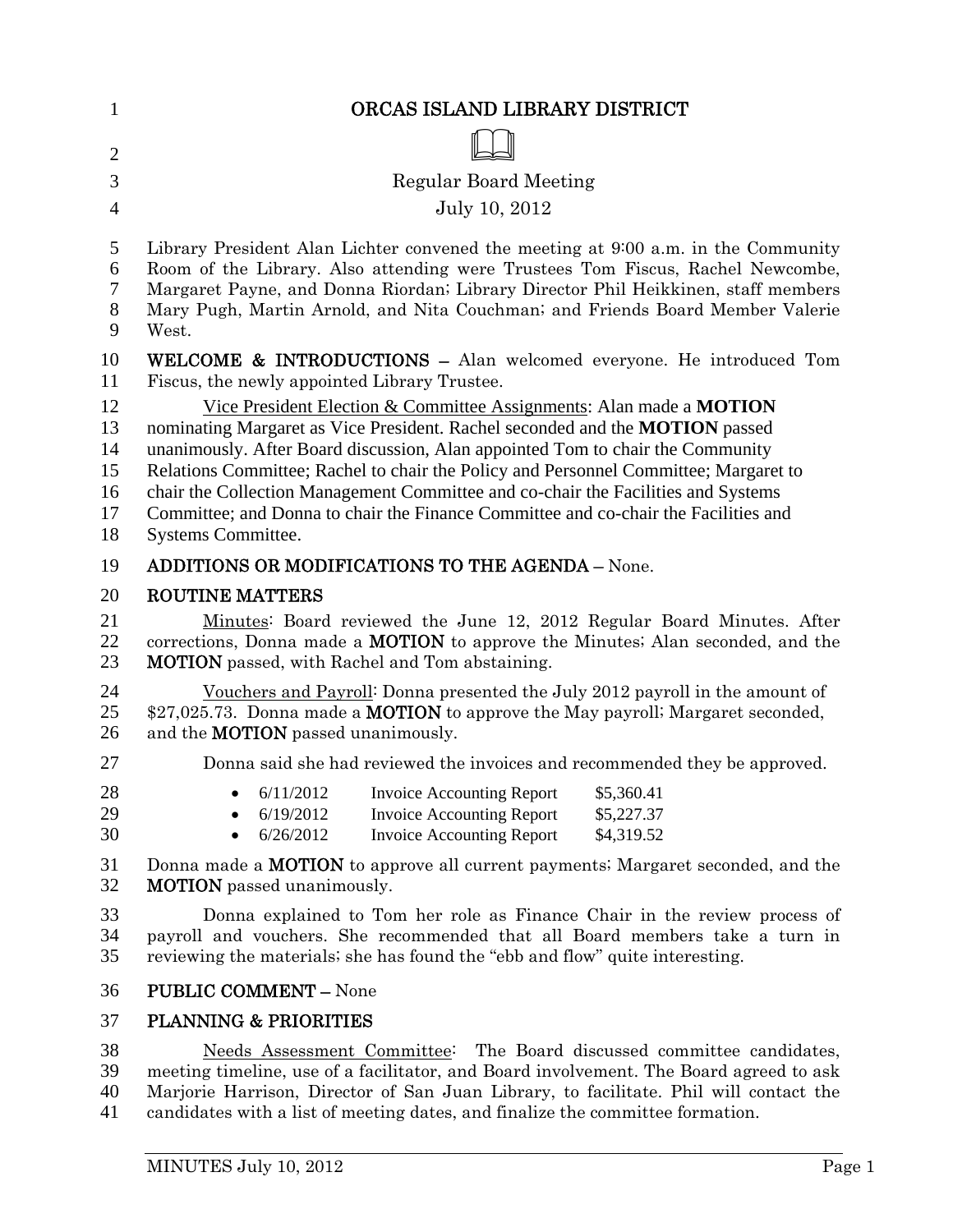Annual Report: Phil distributed a draft developed by Martin and Nita. The Board liked the design and gave some suggestions for additional material. Margaret commended the staff on the work done; she likes the inclusion of the mission statement and goals, and suggested it could be used when visiting the Senior Center and schools.

The Board took a break from 10:00 a.m. to 10:07 a.m.

### NEW BUSINESS

#### Relevant News and Issues: None.

49 Director's Report: Phil answered questions about his written report. He mentioned a group of alumni interested in recognizing Marilyn Anderson (and to include Rachel Adams) with the purchase of a custom bench. Phil said he has had a coaching session with consultant Ruth Metz and will schedule follow-ups; Alan is discussing with Ruth a Board and Director self-evaluation.

Alan asked about Martin's use of personal time to attend a conference for ILLs; Phil and additional Trustees also had misgivings, not wanting to set a precedent. Martin said he had initiated the request because he was not sure the conference would be helpful, and he had already attended PLA this year. Donna said she is in favor of attending conferences; however, she would like a realistic amount reflected in future budgets.

Alan asked about the test proctoring. Martin explained about distance learners' need to have supervised testing.

Friends of the Library: Valerie reported on the upcoming Library Fair, displaying the artwork by Theo McMurray. She reported that there will not be a quilt raffle this year; Phil noted the extensive time commitment to produce and market the raffle. Valerie said that about half of the booth space had been sold; Donna asked about off-island vendors. Phil said the Friends did not want to duplicate the Farmers Market, and expressed the need to work together for a varied vendor selection. Valerie said the Friends annual meeting will be September 23, from 2:00 to 4:00 p.m.

## REPORTS FROM ACTIVE COMMITTEES

70 Collection Management: The next meeting is July  $20<sup>th</sup>$  at  $2:00$  p.m.

Community Relations: Margaret said there will be articles on the landscaping 72 project and the 20<sup>th</sup> Anniversary Celebration.

Expansion Exploration: Alan noted that the committee has morphed into the Needs Assessment Committee. Rachel made a MOTION to delete the Expansion Exploration Committee from future agendas. Donna seconded and the MOTION passed unanimously.

Facilities & Systems: Margaret talked about the new plants noting some deer damage. She said she has received many positive comments about the grounds. Donna said the ILS selection process was continuing.

80 Finance: Donna thanked Phil and Mary for the work on the  $2<sup>nd</sup>$  Quarter P&L statement. She said the majority of categories were on track. Donna asked the rest of the Board to review the historical P&Ls, stating she would like to bring historical revenue amounts into the budget as additional income. Alan asked about a biennial 84 budget; Phil said they were challenging for our finances, and would likely require a  $2<sup>nd</sup>$ year budget amendment.

Policy & Personnel: Staff Compensation Policy: Phil said the policy would standardize the COLA formula and salary increases. In addition, the policy would give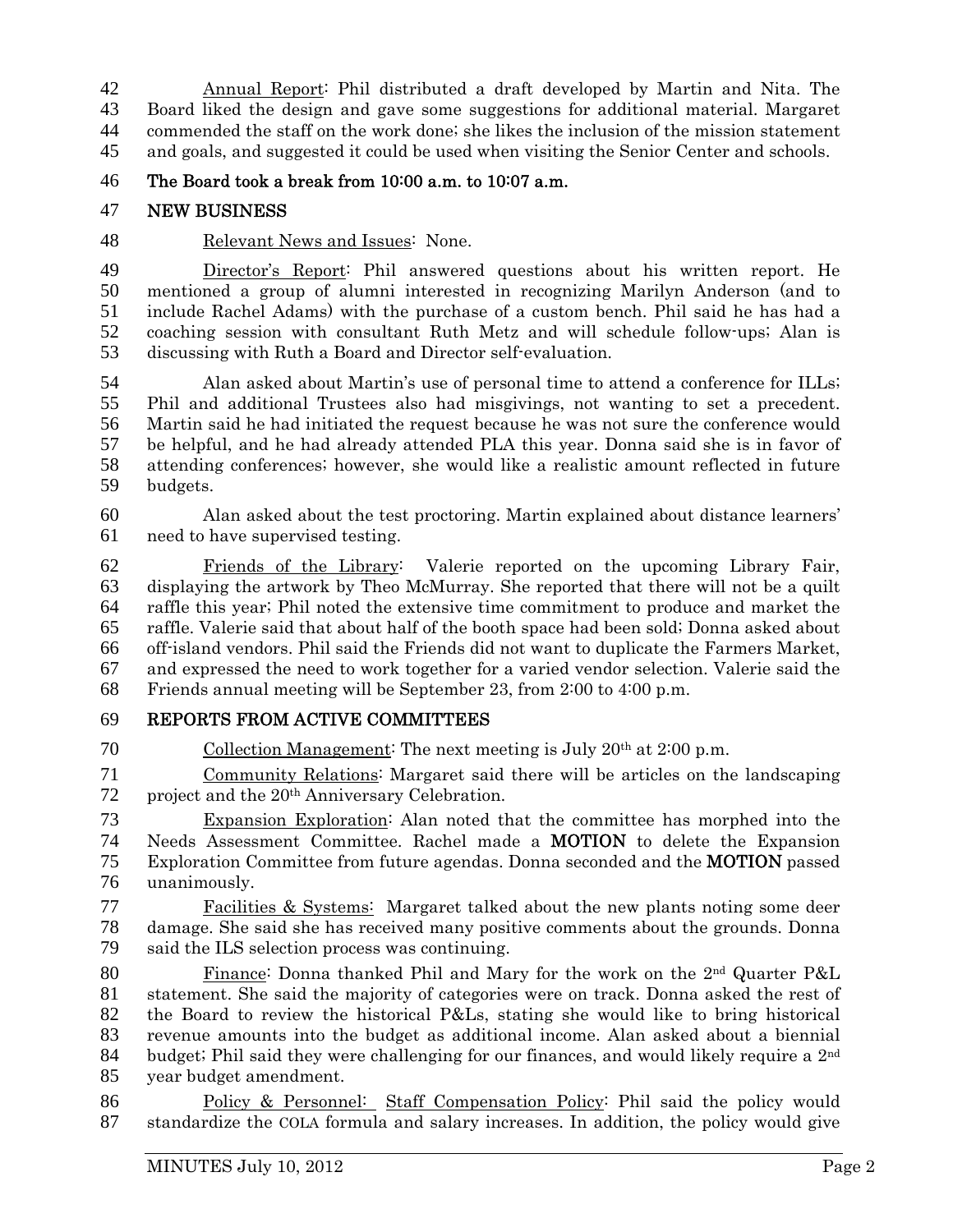the opportunity for sick leave cash-out or transfer of up to two days based on FTE. He is not recommending longevity pay or bonus pay for extraordinary activities benefiting the library. The Board agreed about bonuses; noting the difficulty in evaluating them, preferring to offer the resources to advance a program or interest. The Board discussed the components of the policy. Alan asked if the Board was ready for a vote. Donna made a MOTION to approve the Staff Compensation Policy as submitted. Margaret 94 seconded and the **MOTION** passed unanimously.

Safety Policy: Phil said he had researched ALA and other library policies to develop the draft. Tom asked if there was a standard inspection, possibly by the state. Phil said the San Juan County Fire Marshal does an annual inspection. Tom suggested an in-house safety form for an annual inspection. Also, Donna recommended adding 99 volunteers as covered by this policy. Margaret made a **MOTION** to adopt the Safety 100 Policy as revised. Tom seconded and the **MOTION** passed unanimously.

101 PUBLIC COMMENT – None.

**CALENDAR** – Mary asked about scheduling the mid-year Board retreat. The Trustees preferred to wait until everyone is together, possibly in September.

**OTHER** – Phil reminded the Board that they have the option of participating in Board meetings via telephone or video conferencing.

- There being no additional business, the meeting was adjourned at 11:31 a.m.
- Submitted by Mary Pugh.
- Approved

\_\_\_\_\_\_\_\_\_\_\_\_\_\_\_\_\_\_\_\_\_\_\_\_\_\_\_\_\_\_\_\_\_\_\_\_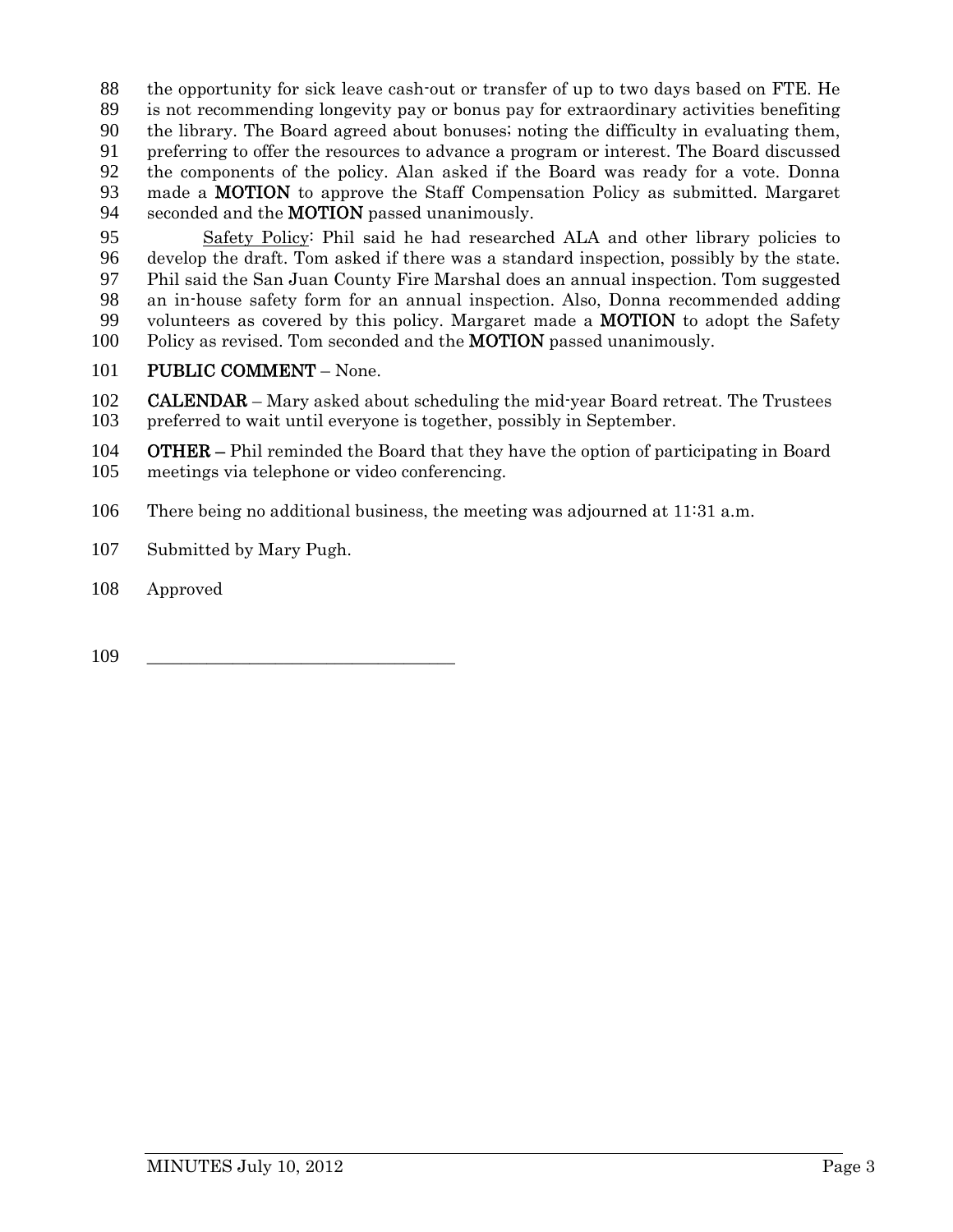| $\mathbf{1}$                     | ORCAS ISLAND LIBRARY DISTRICT                                                                                                                                                                                                                                                                                                                                                                                                                                                                               |
|----------------------------------|-------------------------------------------------------------------------------------------------------------------------------------------------------------------------------------------------------------------------------------------------------------------------------------------------------------------------------------------------------------------------------------------------------------------------------------------------------------------------------------------------------------|
| $\overline{2}$                   |                                                                                                                                                                                                                                                                                                                                                                                                                                                                                                             |
| 3                                | <b>Regular Board Meeting</b>                                                                                                                                                                                                                                                                                                                                                                                                                                                                                |
| $\overline{4}$                   | August 14, 2012                                                                                                                                                                                                                                                                                                                                                                                                                                                                                             |
| 5<br>6<br>7<br>8                 | Library President Alan Lichter convened the meeting at 9:00 a.m. in the Community<br>Room of the Library. Also attending were Trustees Tom Fiscus, Rachel Newcombe, and<br>Margaret Payne; Library Director Phil Heikkinen, staff members Mary Pugh, Martin<br>Arnold, and Nita Couchman; and Friends Board Member Alayne Goodhart.                                                                                                                                                                         |
| 9                                | <b>WELCOME &amp; INTRODUCTIONS - Alan welcomed everyone.</b>                                                                                                                                                                                                                                                                                                                                                                                                                                                |
| 10                               | <b>ADDITIONS OR MODIFICATIONS TO THE AGENDA - None.</b>                                                                                                                                                                                                                                                                                                                                                                                                                                                     |
| 11                               | <b>ROUTINE MATTERS</b>                                                                                                                                                                                                                                                                                                                                                                                                                                                                                      |
| 12<br>13<br>14                   | Minutes: Board reviewed the July 10, 2012 Regular Board Minutes. After<br>corrections, Margaret made a <b>MOTION</b> to approve the Minutes as corrected; Rachel<br>seconded, and the <b>MOTION</b> passed unanimously.                                                                                                                                                                                                                                                                                     |
| 15<br>16<br>17                   | Vouchers and Payroll: Margaret presented the August 2012 payroll in the<br>amount of \$26,363.28. Margaret made a <b>MOTION</b> to approve the August payroll; Alan<br>seconded, and the <b>MOTION</b> passed unanimously.                                                                                                                                                                                                                                                                                  |
| 18<br>19                         | Margaret said she had reviewed the invoices and recommended they be<br>approved.                                                                                                                                                                                                                                                                                                                                                                                                                            |
| 20<br>21<br>22<br>23<br>24<br>25 | 7/10/2012<br><b>Invoice Accounting Report</b><br>\$7,611.89<br>٠<br><b>Invoice Accounting Report</b><br>7/17/2012<br>\$2,508.22<br>$\bullet$<br>7/24/2012<br><b>Invoice Accounting Report</b><br>\$2,817.39<br>$\bullet$<br>8/01/2012<br><b>Invoice Accounting Report</b><br>\$4,508.75<br>$\bullet$<br><b>Invoice Accounting Report</b><br>\$689.00<br>8/6/2012<br>$\bullet$<br>8/8/2012<br><b>Invoice Accounting Report</b><br>\$5,716.94                                                                 |
| 26<br>27                         | Margaret made a <b>MOTION</b> to approve all current payments; Tom seconded, and the<br><b>MOTION</b> passed unanimously.                                                                                                                                                                                                                                                                                                                                                                                   |
| 28<br>29<br>30<br>31             | Mary presented a corrected spreadsheet for the July payroll in the amount of<br>\$26,970.73 that correctly reflects the rate of pay for a staff member. Margaret made a<br><b>MOTION</b> to approve the corrected July payroll. Rachel seconded and the <b>MOTION</b><br>passed unanimously.                                                                                                                                                                                                                |
| 32<br>33<br>34<br>35<br>36<br>37 | Mary presented a Signature Authorization from April 13, 2011 in the amount of<br>\$3,000. She explained that during her vacation last year, payments were made to two<br>Crossroads presenters, David Kennedy and Simon Winchester, for \$1500 each. The<br>payments were included in the April batches; however, the signature page was not.<br>Rachel made a <b>MOTION</b> to approve Invoice Accounting Report 4/13/2011 for \$3000.00.<br>Tom seconded, and the <b>MOTION</b> was approved unanimously. |

# 38 PUBLIC COMMENT – None

## 39 PLANNING & PRIORITIES

40 Needs Assessment Committee: Phil reviewed the notes with the Board from the 41 first meeting. They discussed the agenda for the August  $22<sup>nd</sup>$  meeting.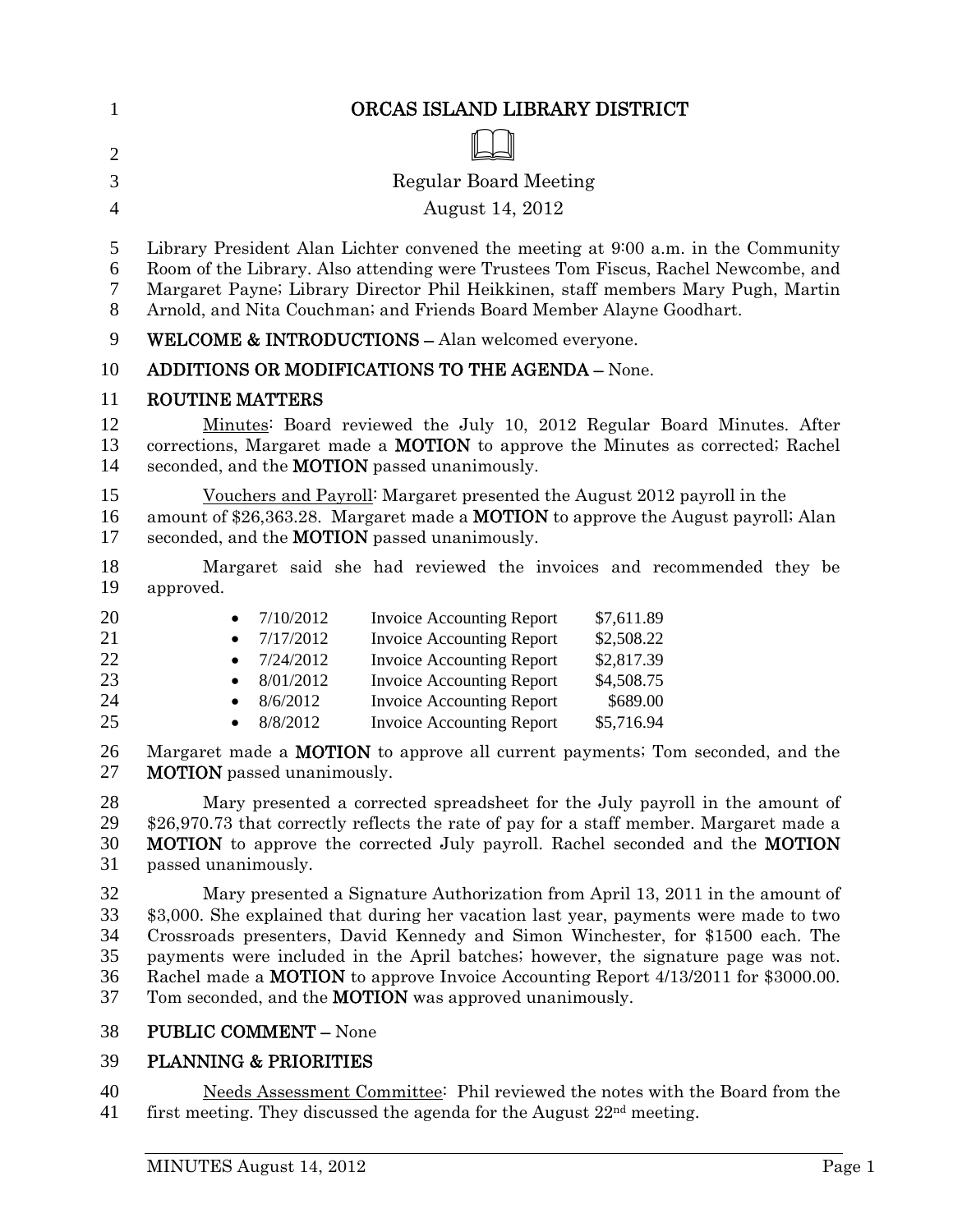#### NEW BUSINESS

Relevant News and Issues: Phil attended Rachel Adams's celebration services. He described a gift of a bench in honor of Rachel and Marilyn Anderson.

Director's Report: Phil reviewed his written report. The Board discussed an upcoming seminar in Bellingham, ILL usage, collection and door counts, magazine renewals, storytimes, and the Children's Librarian's busy schedule.

Friends of the Library: Alayne reviewed the Fair. There is no August meeting 49 and the Annual Meeting is September  $23<sup>rd</sup>$  from 2:00 to 4:00 p.m.

#### The Board took a break from 9:55 a.m. to 10:04 a.m.

#### REPORTS FROM ACTIVE COMMITTEES

Collection Management: Phil described trying to balance the Collection Management Committee Members' special interests within collections. The Board asked about the collection budget and adding items from donations.

Community Relations: The Board discussed a new title for the annual report. Tom will be meeting with Phil and Rachel to discuss community promotional efforts.

Facilities & Systems: Margaret said Emily of KaBloom is working on the upcoming landscaping demonstration and fall planting.

Finance: Phil gave an overview of the 2013 draft budget, covering the tax levy projections, wages and benefits, sick leave cash-out possibility for 2012, use of reserves, the 2013 audit, and, possible increase for the contingency fund.

Policy & Personnel: Phil clarified a question on the safety policy about whether volunteers could be alone in the building.

#### PUBLIC COMMENT – None.

CALENDAR – The Board scheduled an afternoon work session after the September 11 Board meeting.

OTHER – Trustee Acknowledgement: Alan read a certificate recognizing Joan Pedrick

for her service to the Library. Rachel made a MOTION to approve Resolution 01-2012

honoring Joan Pedrick. Margaret seconded and the MOTION passed unanimously.

EXECUTIVE SESSION – The Board moved into the scheduled Executive Session at 71 11:20 a.m. for the review of the Director.

The Board returned to Regular session at 11:43. The Board discussed the process for review of the Director.

There being no additional business, the meeting was adjourned at 11:50 a.m.

Submitted by Mary Pugh.

### Approved

\_\_\_\_\_\_\_\_\_\_\_\_\_\_\_\_\_\_\_\_\_\_\_\_\_\_\_\_\_\_\_\_\_\_\_\_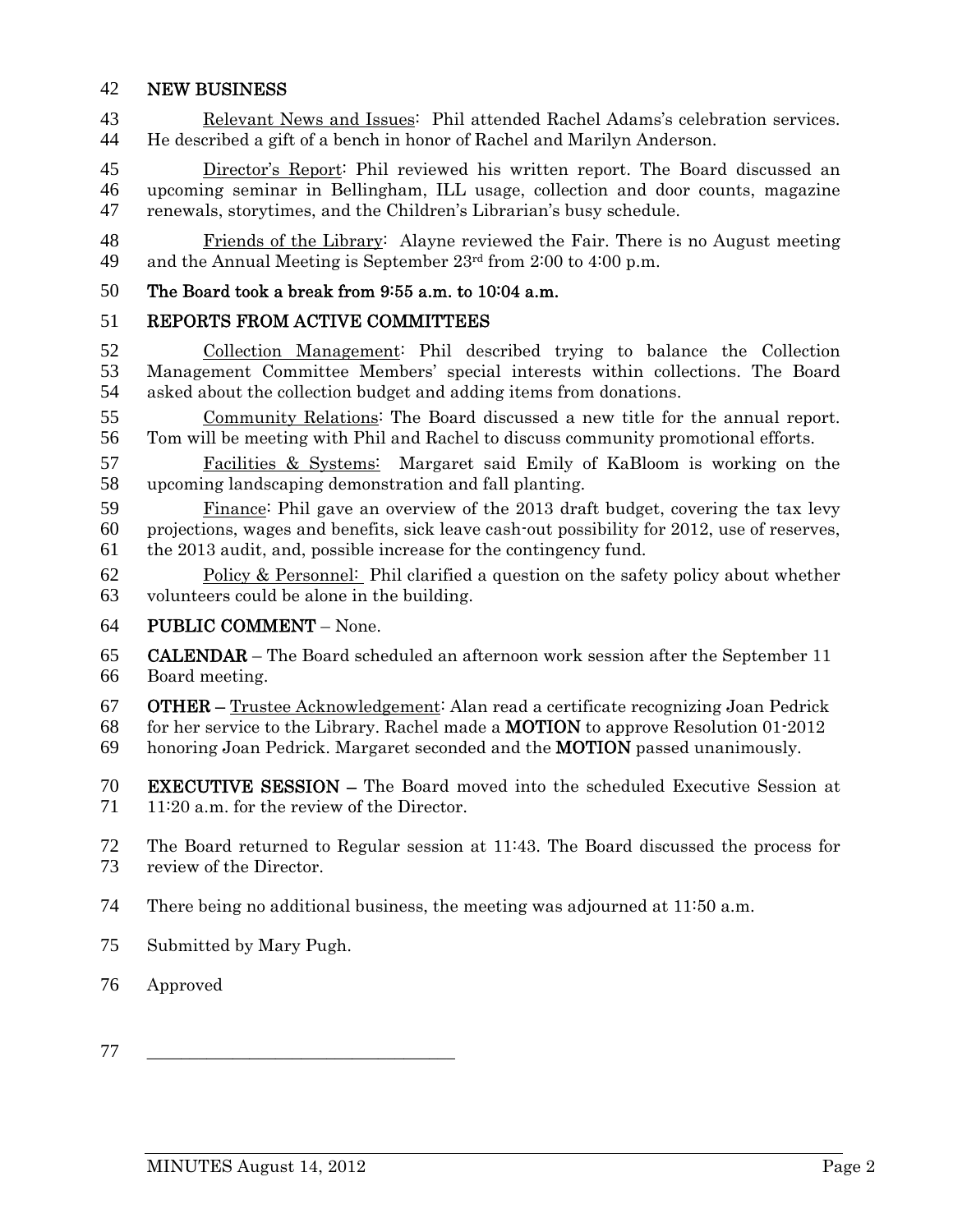| 1                          | ORCAS ISLAND LIBRARY DISTRICT                                                                                                                                                                                                                                                                                                                                                                                                |
|----------------------------|------------------------------------------------------------------------------------------------------------------------------------------------------------------------------------------------------------------------------------------------------------------------------------------------------------------------------------------------------------------------------------------------------------------------------|
| $\overline{2}$             |                                                                                                                                                                                                                                                                                                                                                                                                                              |
| 3                          | <b>Regular Board Meeting</b>                                                                                                                                                                                                                                                                                                                                                                                                 |
| $\overline{4}$             | September 11, 2012                                                                                                                                                                                                                                                                                                                                                                                                           |
| 5                          | Library President Alan Lichter convened the meeting at 9:00 a.m. in the Community                                                                                                                                                                                                                                                                                                                                            |
| 6<br>7<br>$8\,$<br>9       | Room of the Library. Also attending were Trustees Tom Fiscus, Rachel Newcombe,<br>Margaret Payne and Donna Riordan; Library Director Phil Heikkinen, staff members<br>Mary Pugh, Martin Arnold, Nita Couchman and Holly King; and Friends Board<br>Member Carol Ordway. Community members were also in attendance.                                                                                                           |
| 10                         | <b>WELCOME &amp; INTRODUCTIONS - Alan welcomed everyone.</b>                                                                                                                                                                                                                                                                                                                                                                 |
| 11<br>12                   | <b>ADDITIONS OR MODIFICATIONS TO THE AGENDA - Alan added an additional</b><br>Executive Session at 4:00 p.m. during the Board Retreat located at Benson Hall.                                                                                                                                                                                                                                                                |
| 13                         | <b>ROUTINE MATTERS</b>                                                                                                                                                                                                                                                                                                                                                                                                       |
| 14<br>15<br>16             | Minutes: Board reviewed the August 14, 2012 Regular Board Minutes.<br>Margaret made a <b>MOTION</b> to approve the Minutes; Donna seconded, and the <b>MOTION</b><br>passed unanimously.                                                                                                                                                                                                                                     |
| 17<br>18<br>19             | Vouchers and Payroll: Donna presented the September 2012 payroll in the<br>amount of \$26,497.48. Donna made a <b>MOTION</b> to approve the September payroll;<br>Margaret seconded, and the <b>MOTION</b> passed unanimously.                                                                                                                                                                                               |
| 20<br>21                   | Margaret said she had reviewed the invoices and recommended they be<br>approved.                                                                                                                                                                                                                                                                                                                                             |
| 22                         | 8/15/2012<br><b>Invoice Accounting Report</b><br>\$5,361.67<br>$\bullet$                                                                                                                                                                                                                                                                                                                                                     |
| 23                         | <b>Invoice Accounting Report</b><br>8/20/2012<br>\$2,847.15<br>$\bullet$                                                                                                                                                                                                                                                                                                                                                     |
| 24<br>25                   | <b>Invoice Accounting Report</b><br>8/29/2012<br>\$9,820.31<br>$\bullet$<br>9/04/2012<br><b>Invoice Accounting Report</b><br>\$3,468.47                                                                                                                                                                                                                                                                                      |
| 26<br>27                   | Donna made a <b>MOTION</b> to approve all current payments; Tom seconded, and the<br><b>MOTION</b> passed unanimously.                                                                                                                                                                                                                                                                                                       |
| 28<br>29<br>30             | <b>PUBLIC COMMENT</b> – Community members spoke in favor of the Library working<br>with the school district to solve the school library funding problem. Andrea Hendrick<br>read an additional letter of support.                                                                                                                                                                                                            |
| 31                         | <b>PLANNING &amp; PRIORITIES</b>                                                                                                                                                                                                                                                                                                                                                                                             |
| 32<br>33<br>34<br>35<br>36 | Needs Assessment Committee: Phil presented a draft of the Long-Range Plan.<br>The Board discussed the Library's role in the community, developing an information<br>portal, setting priorities, and service measures. Alan and Donna expressed concerns<br>about the possibility of overstretching staff commitment, and about funding<br>implications. The Board also talked about electronic and non-electronic publicity. |
| 37<br>38<br>39             | School Library Discussion: Donna said she had been approached several times<br>about how the Library could help now that the school district has cut funding for the<br>school library. Donna would like the Board to send a letter to the school district to open                                                                                                                                                           |

discussions on how to address long-term library needs for the students.. Alan asked 41 Donna to take the lead for engaging the school district in discussions. Margaret made a<br>42 **MOTION** that the Library District sends a letter to the school district to open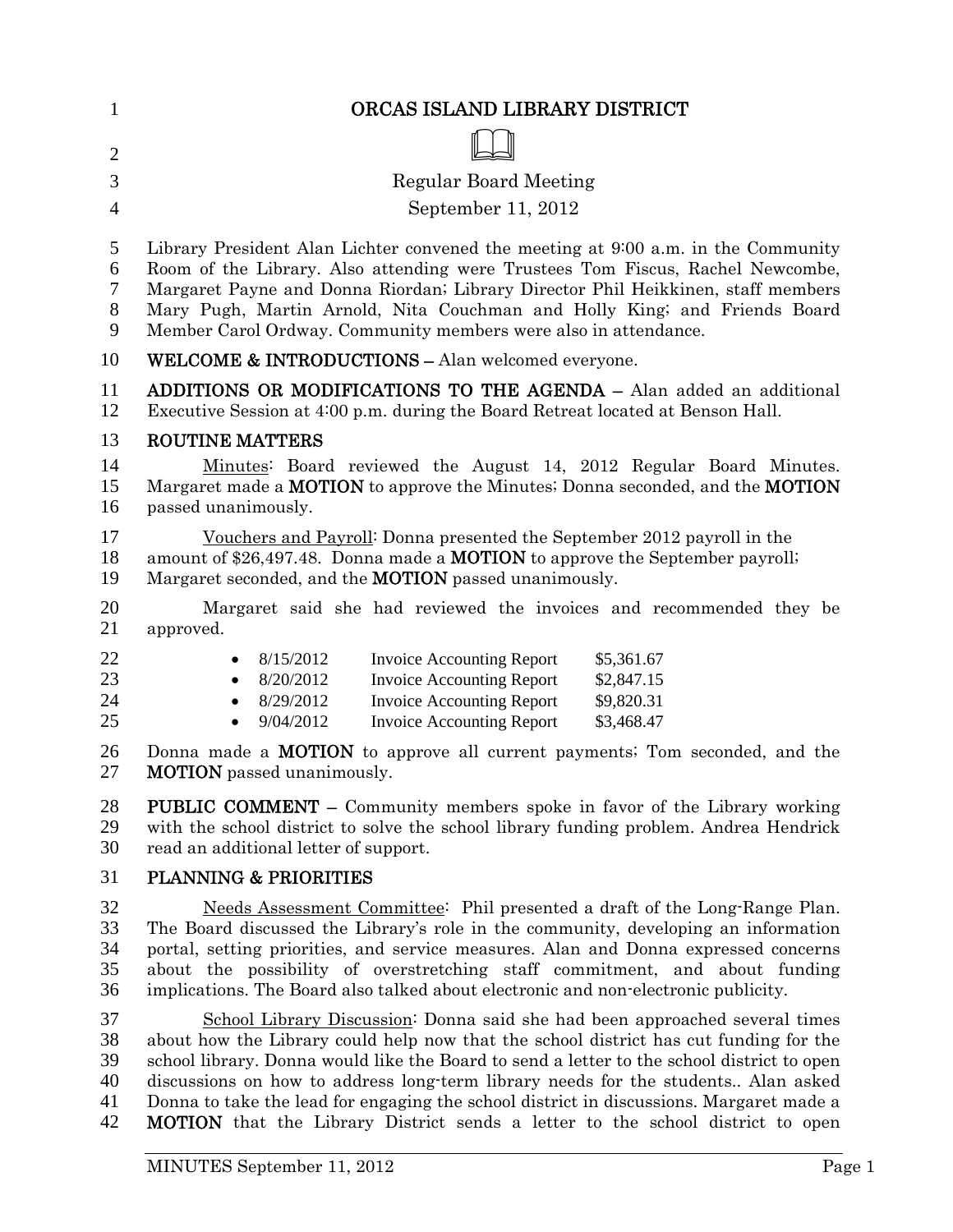43 discussions on the school library situation. Rachel seconded, and the **MOTION** passed unanimously. Phil and Mary reminded the Board that circular emails could be considered a meeting under the Open Public Meetings Act, and reminded the Trustees not to engage in online discussions.

The Board took a break from 9:55 a.m. to 10:04 a.m.

FY 2013 Budget Discussion: Donna opened the discussion on the draft 2013 budget. Items discussed included the tax levy, I747's 1% tax increase calculation, income, expenses, 2013 COLA, reserve study items for repair and maintenance, training, travel and conferences, collection, and reserves.

#### Rachel Newcombe left the meeting at 10:42 a.m.

#### NEW BUSINESS

Relevant News and Issues: None.

Director's Report: Phil asked if there were questions on his written report. Discussions covered the new landscape and upcoming planting demonstration, the Cliff Mass lecture, and program funding.

Friends of the Library: Carol Ordway said the upcoming Annual Meeting is 59 September 23<sup>rd</sup> from 2:00 to 4:00 p.m. She said there would be refreshments and chocolate; Sandy Wilson will lecture on handwriting analysis.

#### REPORTS FROM ACTIVE COMMITTEES

Collection Management: Phil said there was no August meeting.

Community Relations: Tom said he had met with several community members. Alan asked about the annual report.

Facilities & Systems: Margaret said there will be a class and planting 66 demonstration on September  $29<sup>th</sup>$  limited to twelve participants. Emily of KaBloom will do the landscaping demonstration and fall planting. Other instructors may also be on hand.

Donna reviewed how the Reserve Study is used to forecast facility repair and maintenance. She also talked about the Integrated Library Systems upgrade and/or changeover.

Finance: None.

Policy & Personnel: Phil said that high school senior Addie Newcombe will be working with the Library on her senior project topic of outreach to our Spanish-speaking community. The Library might also have an intern, financed by the Friends.

- PUBLIC COMMENT None.
- CALENDAR None.
- OTHER None.
- The Board took a break from 11:21 a.m. to 11:29 a.m.

EXECUTIVE SESSION – The Board moved into the scheduled Executive Session at 81 11:30 a.m. for the review of the Director.

- The Board returned to Regular session at 12:00 p.m. There was no action.
- The Board took a break from 12:01 p.m. to 1:00 p.m.
-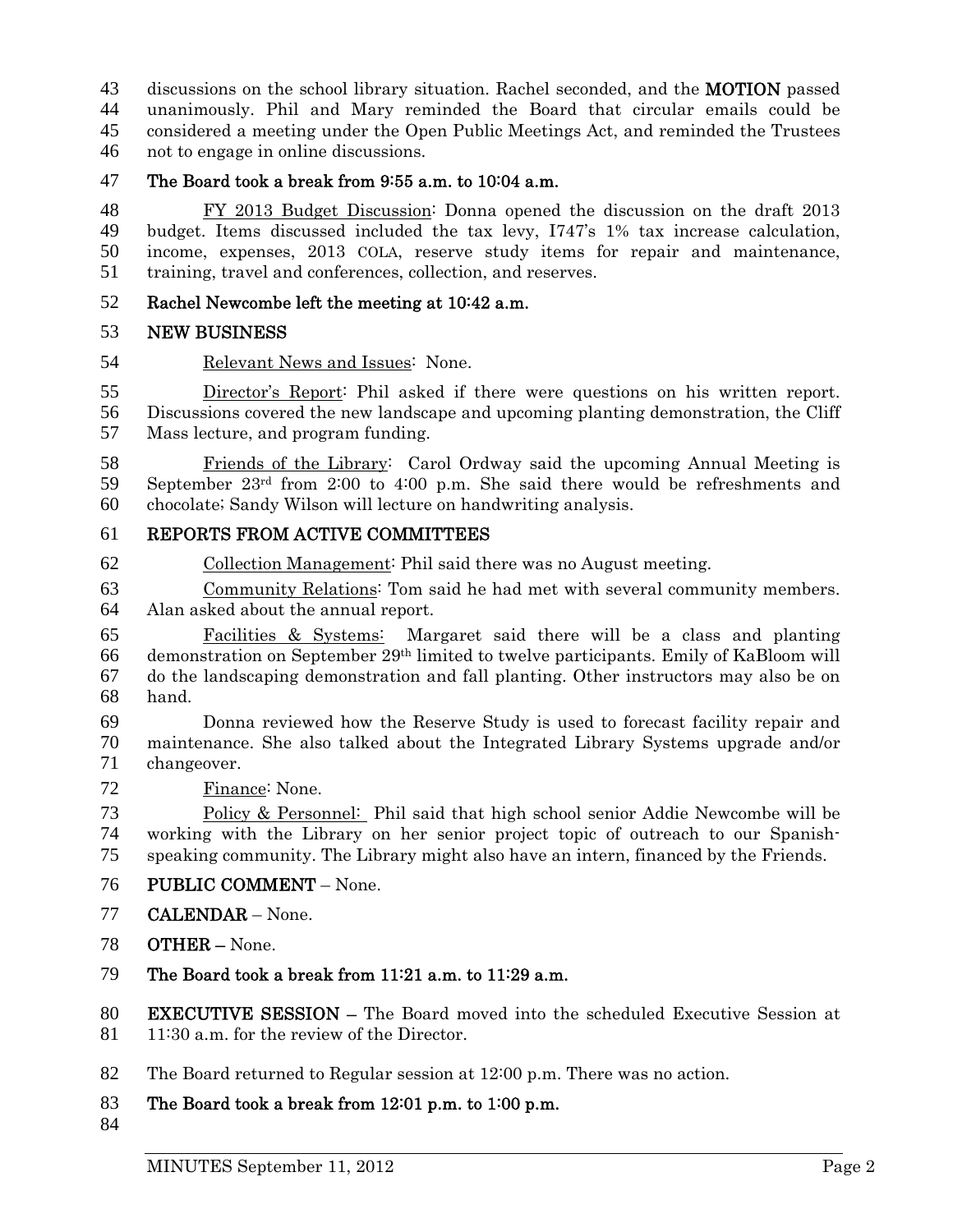- 85 Library Board Retreat
- 86 September 11, 2012
- 87 Alan reconvened the meeting as a Library Board Retreat in Emmanuel Parish Benson
- 88 Hall at 1:05 p.m. Attending were Trustees Tom Fiscus, Rachel Newcombe, Margaret
- 89 Payne and Donna Riordan; Library Director Phil Heikkinen.
- 90  $1.$  20<sup>th</sup> Anniversary of the Building Celebration:

91 Phil introduced current planning for the building's 20th anniversary celebration, including an open<br>92 house in February 2013 and a free festival in the summer (perhaps July). The Board discussed such house in February 2013 and a free festival in the summer (perhaps July). The Board discussed such 93 possibilities as lectures and/or panel discussions or debates about possible library futures and new 94 priorities; how to incorporate reviews of our existing building into the celebration; fundraising 95 possibilities; and events relating to the community needs assessment. Phil offered to research some 96 ideas and share them with the Board in October.

97 2. Futures Priorities from the Needs Assessment Process:

98 Discussion focused on the recommendations from the two recent community needs assessment<br>99 meetings, which included support for education, serving as a central community information 99 meetings, which included support for education, serving as a central community information 100 resource, and extending services by reaching out to the community in a variety of ways. The Board 101 talked about the importance of helping people to strengthen their information literacy, or the ability 102 to identify, understand, and evaluate what is important within the flood of available information.

103 The Board discussed the draft new long-range plan (or directions), including addition of specific<br>104 measurable objectives using a timeline, so that the Library could reliably gauge progress toward the 104 measurable objectives using a timeline, so that the Library could reliably gauge progress toward the 105 service goals; also alternatives for formatting the document, for which Donna volunteered.

- 106 The Board took a break from 3:50 to 4:00 pm.
- 107 3. Orcas Island School District Library

108 Donna introduced the topic, including the current school budget crisis and community comments<br>109 that she has heard. She suggested the idea of exploring with the school board how to make the best that she has heard. She suggested the idea of exploring with the school board how to make the best 110 possible long-term decisions relevant to library services for campus students; how to formulate the 111 list of options; and how to understand the costs. The Board also discussed other students and schools<br>112 on the island, and possible staffing and budget impacts on the Orcas Island Library no matter what 112 on the island, and possible staffing and budget impacts on the Orcas Island Library no matter what<br>113 happens with the school library. The Board agreed to pursue a conversation with the School Board. happens with the school library. The Board agreed to pursue a conversation with the School Board. 114 Tom and Rachel offered to support Donna in her involvement, also including Phil; and agreed on 115 language for a short letter to the School Board inviting them to a series of discussions, to be signed 116 by Alan and Phil.

117 **EXECUTIVE SESSION --** The Board moved into the scheduled Executive Session at 3:20 118 p.m. for the review of the Director.

- 119 The Board returned to Regular session at 3:45 p.m. There was no action.
- 120 The Board discussed the planned January 2013 Retreat, including the agenda, whether to involve a
- 121 facilitator (deciding not to), and whether to include the staff for part of the Retreat for discussion of
- 122 community outreach ideas. The Retreat is scheduled from 9 to 4:30 pm on January 29, 2013.
- 123 Alan adjourned the meeting at 3:58 pm. Phil stayed at the venue until 4:30 in case any members of 124 the public might arrive.
- 125 Submitted by Mary Pugh (Minutes) and Phil Heikkinen (Retreat Notes)
- 126 Approved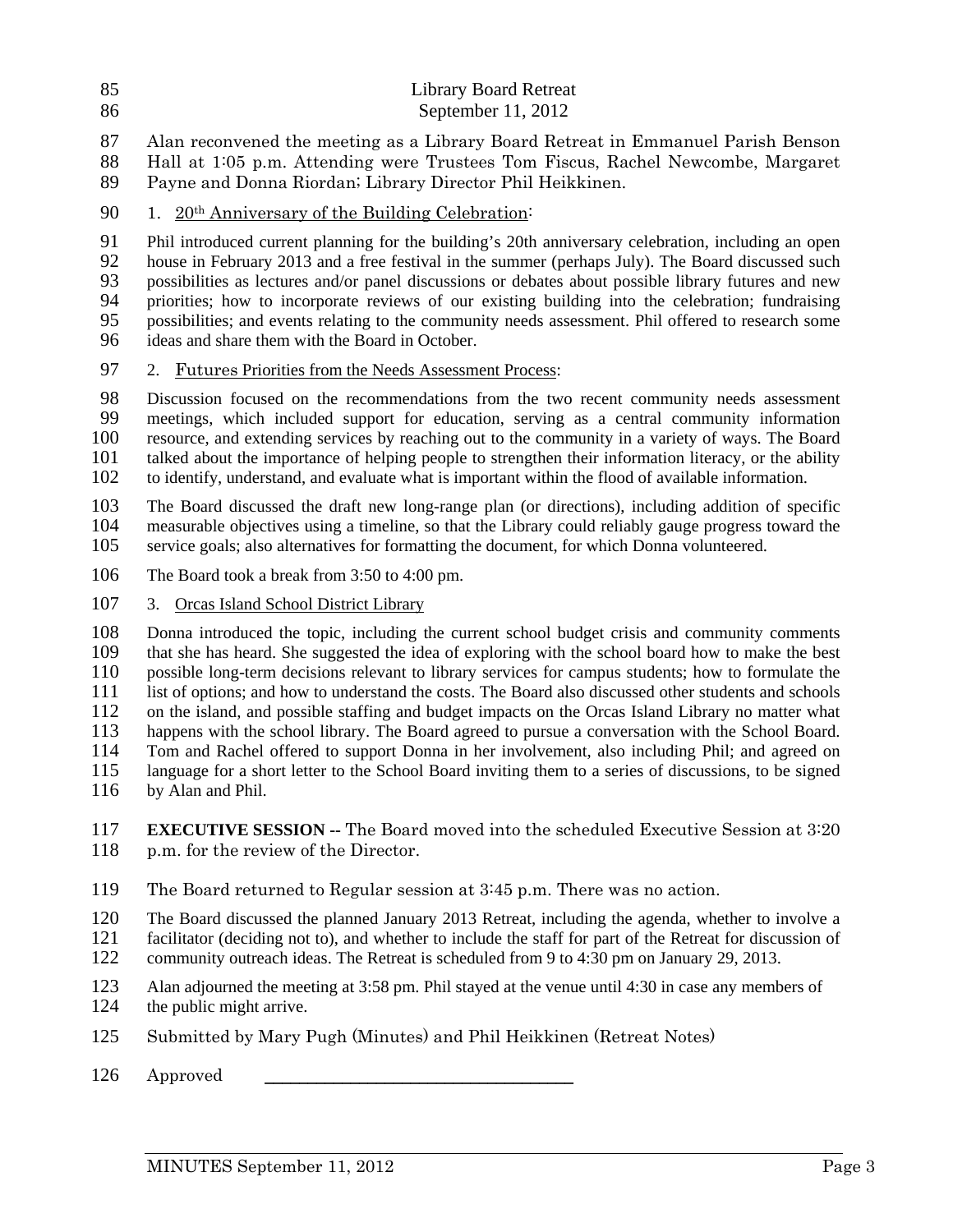| $\mathbf{1}$                                 | ORCAS ISLAND LIBRARY DISTRICT                                                                                                                                                                                                                                                                                                                                                                                                                                                                                                                                                                                                         |
|----------------------------------------------|---------------------------------------------------------------------------------------------------------------------------------------------------------------------------------------------------------------------------------------------------------------------------------------------------------------------------------------------------------------------------------------------------------------------------------------------------------------------------------------------------------------------------------------------------------------------------------------------------------------------------------------|
| $\overline{2}$                               |                                                                                                                                                                                                                                                                                                                                                                                                                                                                                                                                                                                                                                       |
| 3                                            | <b>Regular Board Meeting</b>                                                                                                                                                                                                                                                                                                                                                                                                                                                                                                                                                                                                          |
| 4                                            | October 9, 2012                                                                                                                                                                                                                                                                                                                                                                                                                                                                                                                                                                                                                       |
| 5<br>6<br>$\tau$<br>8                        | Library President Alan Lichter convened the meeting at 9:00 a.m. in the Community<br>Room of the Library. Also attending were Trustees Rachel Newcombe, Margaret Payne,<br>and Donna Riordan; Library Director Phil Heikkinen, staff members Mary Pugh, Nita<br>Couchman, and Tony Ghazel; and Friends Board Member Pierrette Guimond.                                                                                                                                                                                                                                                                                                |
| 9                                            | <b>WELCOME &amp; INTRODUCTIONS - Alan welcomed everyone.</b>                                                                                                                                                                                                                                                                                                                                                                                                                                                                                                                                                                          |
| 10                                           | <b>ADDITIONS OR MODIFICATIONS TO THE AGENDA - None.</b>                                                                                                                                                                                                                                                                                                                                                                                                                                                                                                                                                                               |
| 11                                           | <b>ROUTINE MATTERS</b>                                                                                                                                                                                                                                                                                                                                                                                                                                                                                                                                                                                                                |
| 12<br>13<br>14<br>15                         | Minutes: Board reviewed the September 11, 2012 Regular Board Minutes and<br>made corrections. Margaret made a <b>MOTION</b> to approve the Minutes as corrected;<br>Rachel seconded, and the <b>MOTION</b> passed unanimously. Donna asked that the<br>Minutes have more detail when important issues are discussed.                                                                                                                                                                                                                                                                                                                  |
| 16<br>17<br>18                               | Vouchers and Payroll: Donna presented the October 2012 payroll in the amount<br>of \$26,870.33. Donna made a <b>MOTION</b> to approve the October payroll; Margaret<br>seconded, and the <b>MOTION</b> passed unanimously.                                                                                                                                                                                                                                                                                                                                                                                                            |
| 19                                           | Donna said she had reviewed the invoices and recommended they be approved.                                                                                                                                                                                                                                                                                                                                                                                                                                                                                                                                                            |
| 20<br>21<br>22<br>23                         | 9/11/2012<br>\$5,984.09<br><b>Invoice Accounting Report</b><br>٠<br>9/18/2012<br><b>Invoice Accounting Report</b><br>\$4,332.85<br><b>Invoice Accounting Report</b><br>9/25/2012<br>\$1,158.86<br>10/3/2012<br><b>Invoice Accounting Report</b><br>\$3,143.42<br>$\bullet$                                                                                                                                                                                                                                                                                                                                                            |
| 24<br>25                                     | Donna made a <b>MOTION</b> to approve all current payments; Rachel seconded, and the<br><b>MOTION</b> passed unanimously.                                                                                                                                                                                                                                                                                                                                                                                                                                                                                                             |
| 26<br>27<br>28                               | <b>PUBLIC COMMENT –</b> Pierrette spoke about the landscaping project and the recent<br>planting seminar. She is making a book with pictures and details of all the plantings,<br>which will be available as a resource for local gardening information.                                                                                                                                                                                                                                                                                                                                                                              |
| 29<br>30                                     | Tony spoke as a member of the Orcas School Board, thanking the Library Board<br>for initiating a discussion on the school library.                                                                                                                                                                                                                                                                                                                                                                                                                                                                                                    |
| 31                                           | <b>2013 BUDGET DISCUSSION WITH PUBLIC TESTIMONY</b>                                                                                                                                                                                                                                                                                                                                                                                                                                                                                                                                                                                   |
| 32<br>33<br>34<br>35<br>36<br>37<br>38<br>39 | Donna began the discussion outlining changes from the September 11 packet to<br>the October 3 packet. She drew attention to the reduction in the new construction tax<br>allocation, explaining the difference between the 2011 estimate and the 2012 actual<br>amounts. The 2013 income estimates include a three-year average of additional<br>income. She said that the Friends have generously helped with programming, staff<br>development, and capital expenses; but even that will not be enough. Donna said it will<br>likely be necessary to draw from reserves for 2012, and that expenses must be carefully<br>monitored. |

Margaret said the discussion is very important and rather scary. Donna noted that approximately \$60,000 of additional non-tax revenue will be needed and raised for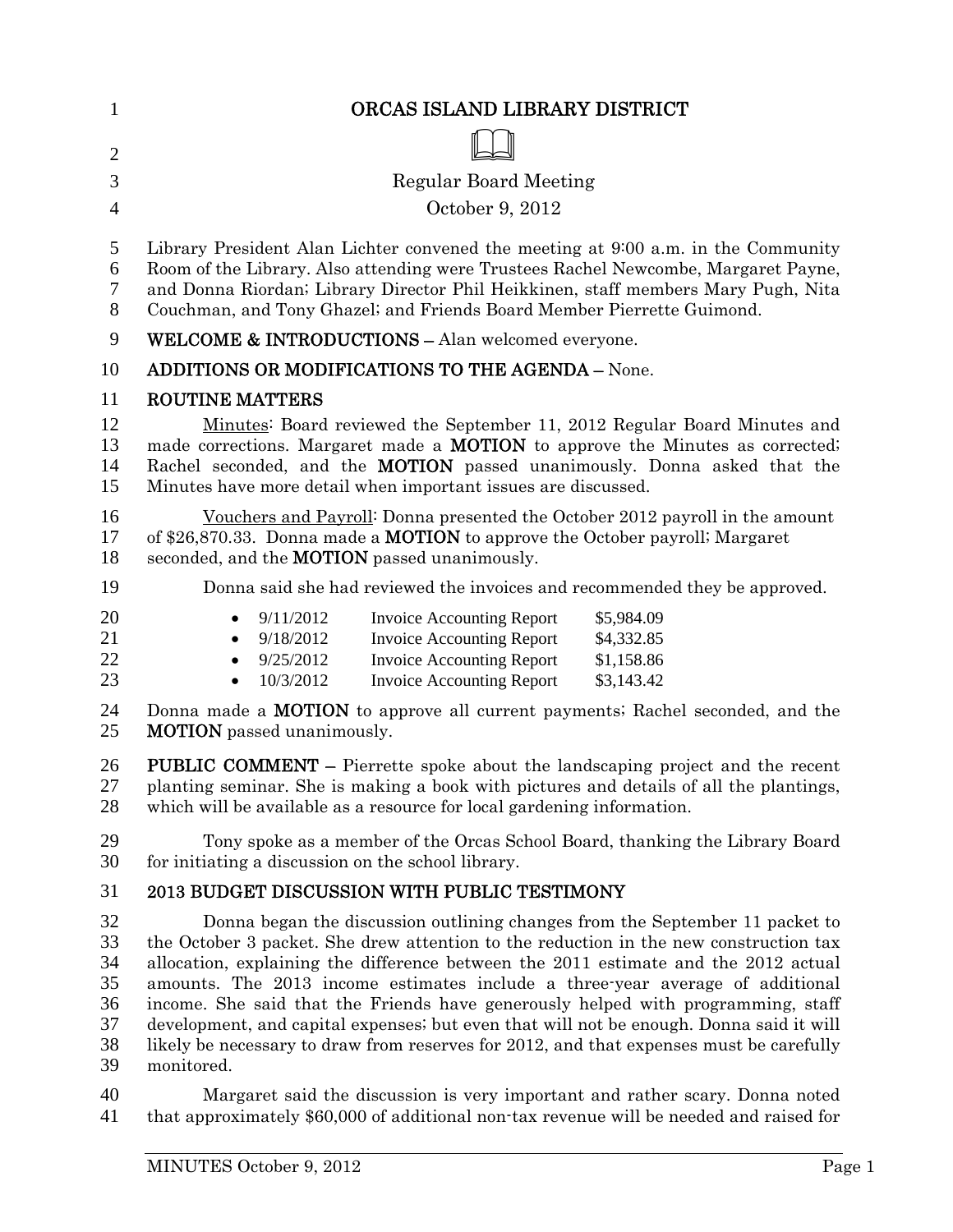consideration whether the Library ought to consider an annual campaign and how it could be run. Phil said he has requested additional information about fundraising options from the State Auditor' Office; however, he said that it is also important that we ask residents to fund basic services. Mary felt the reserves would have to be reduced before the community would support a levy lid lift. Rachel said the community will need information about the financial outlook.

The Board discussed with Phil and Mary the revenue and expenses for 2013. Salary and wages have a 2.7% COLA with a standard 2% increase on anniversary date. It was noted that this is not an automatic increase, but authorized each year. Repair and maintenance was discussed including maintaining the new plantings and hiring Emily Airings for consultations as appropriate. Collection spending is at 11.91% of operating. Donna noted that the 2013 budget maintains a status quo, with the Friends 54 supporting the  $20<sup>th</sup>$  Anniversary expenses.

Public Comment: Pierrette said the Board needs to be really conservative, especially with the school and Fire District going for a levy in 2013. She noted the compounding effect of a 4.7% increase in staff costs.

Tony said a small levy is not a bad idea, noting that \$100,000 would cover expenses for several years and only cost about three or four cents per thousand of valuation. He said the Library is loved by the community and believes they will support a levy for services. Donna said it would be difficult to choose between the school, Fire District, and Library, and suggested putting it off until 2014.

The Board took a break from 10:03 a.m. to 10:10 a.m.

## PLANNING & PRIORITIES

Update Library Directions (LRP): Phil presented a second draft of the Long-Range Plan. He talked about the island-wide mailing of the Library's annual report and the completed needs assessment process, and recommended the timely approval of the updated Long-Range Plan. The Board discussed changes and requested that the reference to the Library as a "gathering space to share information" be included. Phil will bring a draft to the November meeting.

Library Building Expansion Discussion: Margaret said that the landscaping project got her fired up and thinking that a much smaller addition to the building might be doable. She noted that libraries are the only truly free and democratic venues available for continuing education. She has seen changes in usage and the growing popularity of eBooks, and felt more people space for gatherings, quiet reading, computer use, and personal research was needed. Margaret believes that with the Library and Friends capital endowments, together with a couple of major donors, a smaller addition could be added for \$500,000.

The Board discussed people space versus collection space, computer use, a funding campaign, statistical counts, the recent needs assessment, cost estimates, floor plan, off-site locations, and donors.

Pierrette said the Board has been discussing expansion for 10 years. She recommends a different plan, very simple and low cost. She recommends tying in the theme of the  $20<sup>th</sup>$  Anniversary to attract donors. Also, cost estimates need to be pinned down.

Donna said she is not opposed to an addition, but she wants to be shown the 87 need and the finances. The board recognized a *Catch 22* between having a building plan and getting firm bids. Rachel made a MOTION that the Board explore the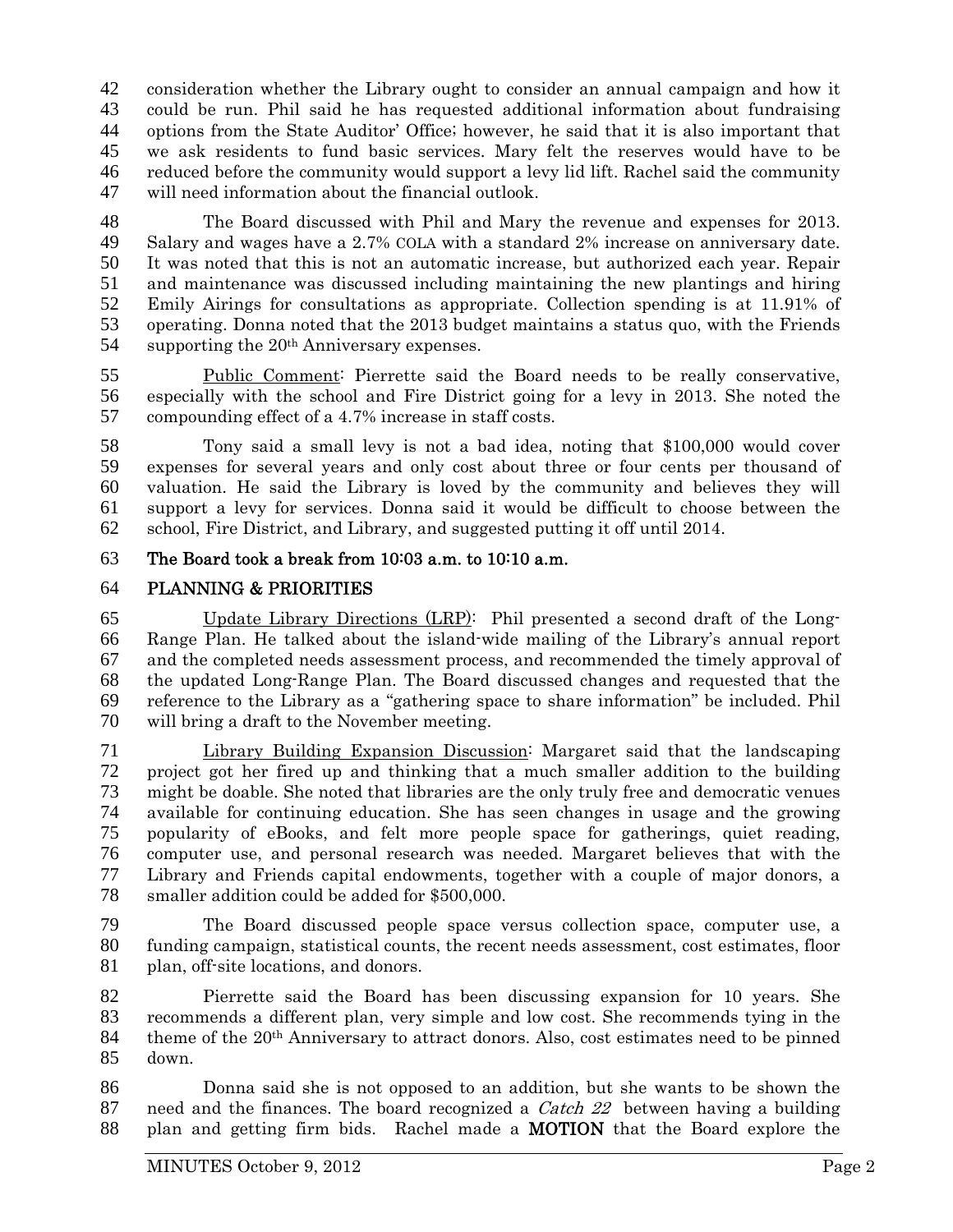possibility of a small expansion, not to exceed 1,500 square feet, with a report, including detailed financial information, to be presented for a vote to move forward at the January 2013 Board meeting. Alan seconded, and the MOTION passed with 3 Yea

and 1 abstention.

20th Anniversary Update: Phil had meetings with Friends Library Fair Chair 94 James Lobdell about combining the 2013 Library Fair with the  $20<sup>th</sup>$  Anniversary celebration, and to host the event on Library grounds. Events might include a February 2013 open house, a historical pictorial display, speaker engagements, and free summer picnic with entertainment.

#### NEW BUSINESS

Relevant News and Issues: None.

Director's Report: Phil highlighted the Library Facebook account, additional shelving in the YA section, the upcoming staff retreat, and programming and policies. Phil reported on the School Library discussion including participation of the Library 103 and School Boards, with the first meeting scheduled for October  $23<sup>rd</sup>$ . The discussion will focus on cooperation between the two districts to improve long-term library service to students. Donna shared additional thoughts on the process, and asked to include the item on the November meeting agenda.

Friends of the Library: Pierrette said the Friends will be discussing moving the Library Fair to the Library grounds. She felt this was a good plan and would save time and reduce costs.

#### REPORTS FROM ACTIVE COMMITTEES

- 111 Collection Management: The October meeting is Friday October 12 at 1:00 p.m..
- Community Relations: None.
- 113 Facilities & Systems: None.
- Finance: None.
- Policy & Personnel: None.
- 116 PUBLIC COMMENT None.
- CALENDAR None.
- OTHER None.

EXECUTIVE SESSION – The Board moved into the scheduled Executive Session at

- 11:26 a.m. for the review of the Director. The Board returned to Regular session at 121 12:00 p.m. There was no action.
- 122 There being no further action, the Meeting was adjourned at 12:01 p.m.
- Submitted by Mary Pugh
- 124 Approved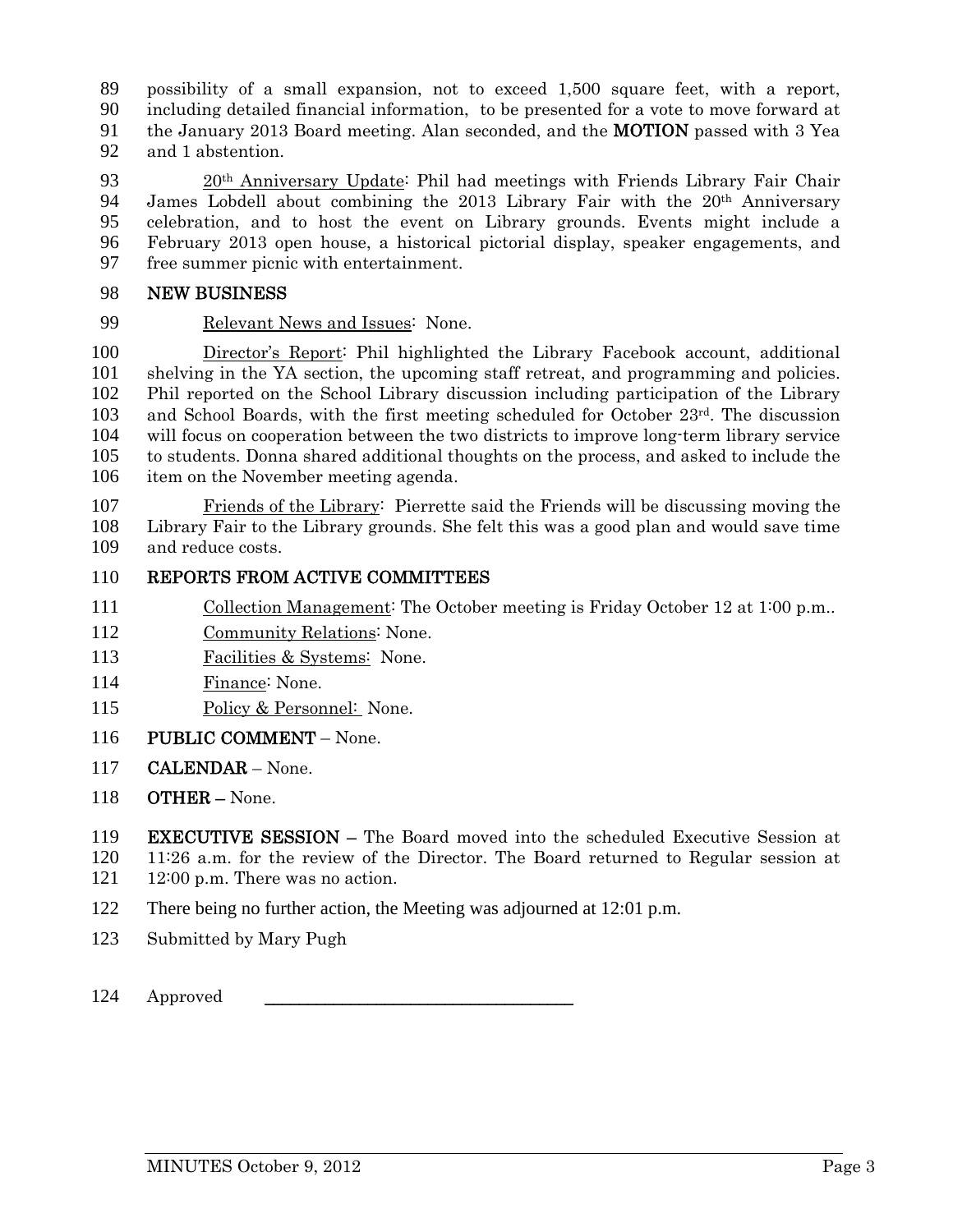Orcas Island Public Library School-Public Library Discussions about Library Services for Students and Families Meeting Notes, October 23, 2012; by Phil Heikkinen, OIPL Director

Agenda, prepared by Donna Riordan:

School-Public Library Discussions: ideas about providing the best possible library services for students for the long‐term October 23, 2012, 8 to 10 a.m. – First Meeting Location: OISD School Library Attendees: representatives of the School and Library Boards; School Superintendent and Orcas Island Library Director; other staff members as appropriate Draft Agenda (all times approximate)

- 1. Purpose of meeting (5 min)
- 2. Expected outcomes of this collaboration (10 min)
- 3. Prior discussions between OIL and OISD and outcomes (see attachments) (15 min)
- 4. Current status of library programs -- both OIL and OISD (40 min)
	- Funding levels and sources
	- Staffing levels and requirements
	- Collections management
	- Limitations/restrictions
- 5. Information needed for next meeting (5 minutes)
- 6. Next steps and timing (5 minutes)

#### Attachments:

2001 Draft Contract between OISD and OIL (pdf file, 13 pages) Draft 9/12/12 ‐‐ Orcas Island Public Library Long‐Range Strategic Directions July 2008 ‐‐ Two summaries (July 5 of OIL/OISD Discussions (Phil Heikkinen)

Attendees introduced themselves, including members of the OIPL and OISD boards, staff, and four members of the public. Discussion points included:

- Both the school and public library received numerous citizen comments at the time of this academic year's OISD budget crisis, asking whether the public library could operate the school library.
- What collaboration can occur, if any? At least, the group felt we could offer a statement to the community about the possibility.
- There is a lot of community and donor passion about the school library. The school may be able to reopen the library at some level if enough donations come in.
- How might students best receive library services in this difficult situation? How can the community make best use of this space year-round, for example for adult continuing education?
- What are the legal constraints, if any, to school and public library collaboration?
- The ideal outcome is a school library operated by the school district; Plan B might be a joint operation; and Plan C might be for the public library to modify its services in an attempt to better serve students in the absence of a school library.
- Research is available showing examples of various types of school-public library cooperation.
- Some of the questions to answer include:
	- o What is feasible financially for OIPL and OISD?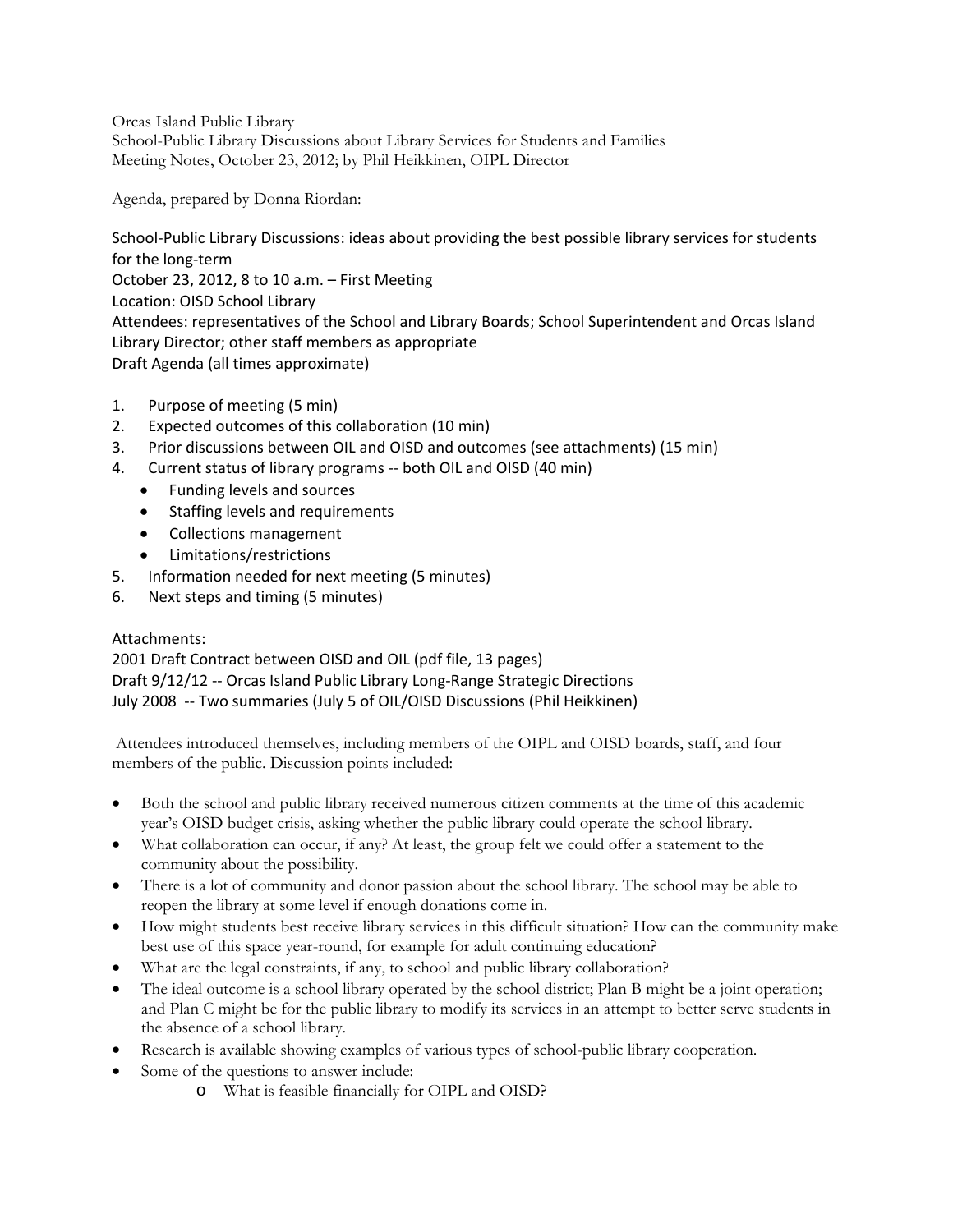- o Are the missions of the two districts compatible with regard to providing library services to students?
- o What can we share with respect to an online library system, staffing, databases, collections, etc.?
- o Who do we each serve, and how best can we serve them?
- o What are the staffing options, for example with respect to volunteers?
- Tom Fiscus will research legal parameters, including with San Juan County Prosecutor Randy Gaylord, for whom OISD is a client.
- Phil Heikkinen will research and share with the group some examples of school-public library cooperation.

The next meeting was scheduled for November 20.

\_\_\_\_\_\_\_\_\_\_\_\_\_\_\_\_\_\_\_\_\_\_\_\_\_\_\_\_\_\_\_\_\_\_\_\_\_\_\_\_\_

Submitted by Phil Heikkinen

Board Secretary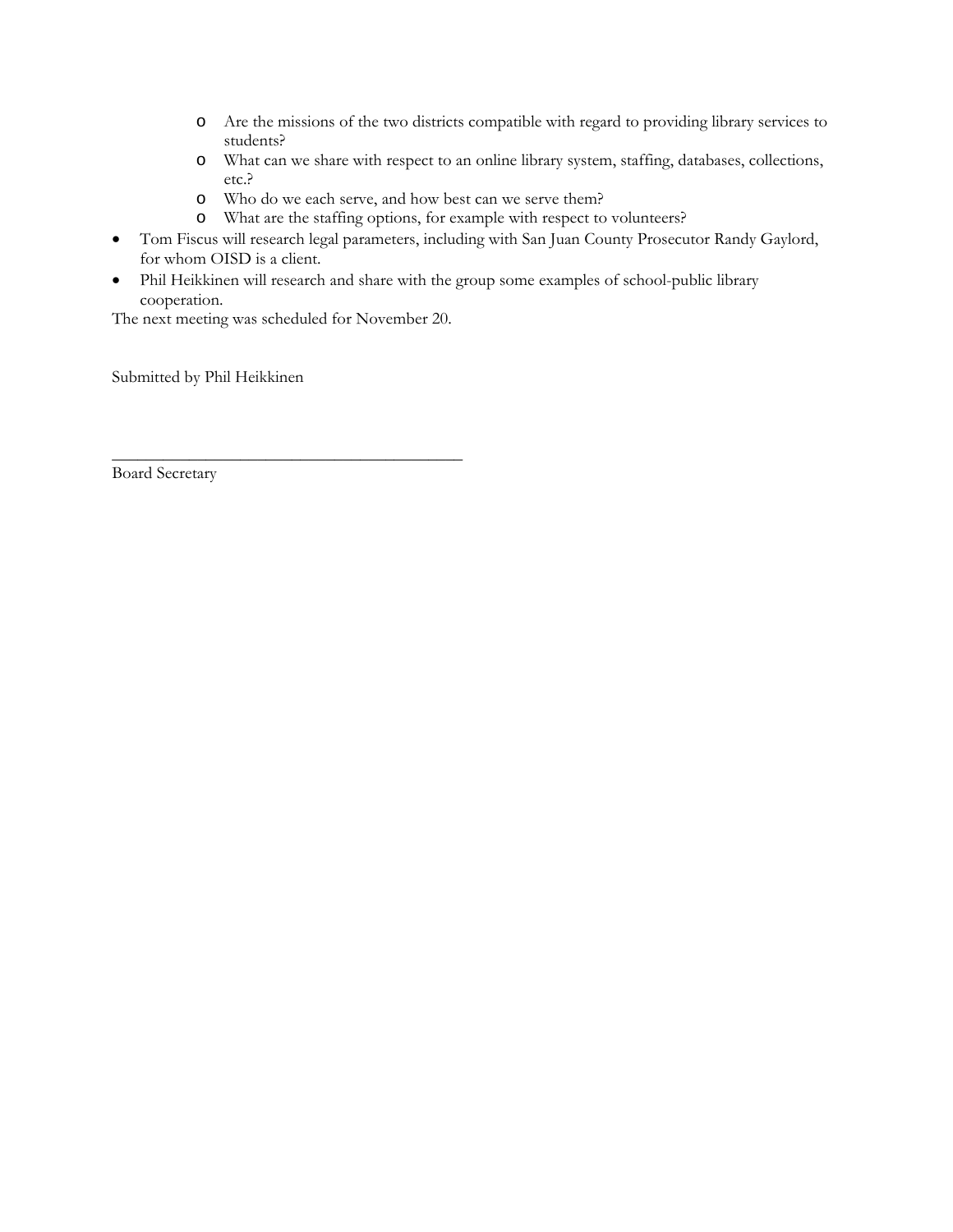| $\mathbf{1}$                                             | ORCAS ISLAND LIBRARY DISTRICT                                                                                                                                                                                                                                                                                                                                                                                                                                                                                                                                                                                                                                                                                                                                                                                                                      |
|----------------------------------------------------------|----------------------------------------------------------------------------------------------------------------------------------------------------------------------------------------------------------------------------------------------------------------------------------------------------------------------------------------------------------------------------------------------------------------------------------------------------------------------------------------------------------------------------------------------------------------------------------------------------------------------------------------------------------------------------------------------------------------------------------------------------------------------------------------------------------------------------------------------------|
| $\overline{2}$                                           |                                                                                                                                                                                                                                                                                                                                                                                                                                                                                                                                                                                                                                                                                                                                                                                                                                                    |
| 3                                                        | <b>Regular Board Meeting</b>                                                                                                                                                                                                                                                                                                                                                                                                                                                                                                                                                                                                                                                                                                                                                                                                                       |
| $\overline{4}$                                           | November 13, 2012                                                                                                                                                                                                                                                                                                                                                                                                                                                                                                                                                                                                                                                                                                                                                                                                                                  |
|                                                          |                                                                                                                                                                                                                                                                                                                                                                                                                                                                                                                                                                                                                                                                                                                                                                                                                                                    |
| 5<br>6<br>7<br>8                                         | Library President Alan Lichter convened the meeting at 9:00 a.m. in the Community<br>Room of the Library. Also attending were Trustees Tom Fiscus, Margaret Payne, and<br>Donna Riordan; Library Director Phil Heikkinen, staff members Mary Pugh, Nita<br>Couchman; and Friends Board Member Pierrette Guimond. Community members were                                                                                                                                                                                                                                                                                                                                                                                                                                                                                                            |
| 9                                                        | also present.                                                                                                                                                                                                                                                                                                                                                                                                                                                                                                                                                                                                                                                                                                                                                                                                                                      |
| 10                                                       | WELCOME & INTRODUCTIONS - Alan welcomed everyone.                                                                                                                                                                                                                                                                                                                                                                                                                                                                                                                                                                                                                                                                                                                                                                                                  |
| 11                                                       | <b>ADDITIONS OR MODIFICATIONS TO THE AGENDA - None.</b>                                                                                                                                                                                                                                                                                                                                                                                                                                                                                                                                                                                                                                                                                                                                                                                            |
| 12                                                       | <b>ROUTINE MATTERS</b>                                                                                                                                                                                                                                                                                                                                                                                                                                                                                                                                                                                                                                                                                                                                                                                                                             |
| 13<br>14<br>15                                           | Minutes: Board reviewed the October 9, 2012 Regular Board Minutes and made<br>corrections. After additional discussion, it was agreed that the Minutes would be<br>updated and presented at the December meeting.                                                                                                                                                                                                                                                                                                                                                                                                                                                                                                                                                                                                                                  |
| 16<br>17<br>18                                           | Vouchers and Payroll: Donna said she had reviewed the November 2012 payroll,<br>and the October and November invoices. She said they were within the customary<br>range of expenses and recommended approval                                                                                                                                                                                                                                                                                                                                                                                                                                                                                                                                                                                                                                       |
| 19<br>20<br>21<br>22<br>23                               | \$26,127.21<br>November 2012 Payroll<br>10/16/2012<br><b>Invoice Accounting Report</b><br>\$3,304.19<br>٠<br>10/23/2012<br><b>Invoice Accounting Report</b><br>\$2,049.37<br>11/06/2012<br><b>Invoice Accounting Report</b><br>\$789.70<br>11/06/2012<br><b>Invoice Accounting Report</b><br>\$4,359.60<br>$\bullet$                                                                                                                                                                                                                                                                                                                                                                                                                                                                                                                               |
| 24<br>25<br>26                                           | Donna made a <b>MOTION</b> to approve the November payroll; Margaret seconded, and the<br><b>MOTION</b> passed unanimously. Donna made a <b>MOTION</b> to approve all payments from<br>the invoice accounting reports, Tom seconded, and the <b>MOTION</b> passed unanimously.                                                                                                                                                                                                                                                                                                                                                                                                                                                                                                                                                                     |
| 27<br>28<br>29<br>30<br>31<br>32<br>33<br>34<br>35<br>36 | <b>PUBLIC COMMENT</b> – Pierrette spoke about the landscape budget for 2013 and the<br>use of volunteers and paid consultants. Kevin Sloan spoke about the process for<br>determining the landscaping budget for 2013. He said the landscape volunteers should<br>have received more information and been included and consulted in the discussions. He<br>does not see the need of a supervisor for the volunteers who have professional<br>experience, and extensive knowledge of the grounds. Margaret and Alan said that the<br>consultant would also work on the landscaping, not just supervise; and that the Board<br>wished to ensure the vitality of the new design. Phil said the amount in the budget is<br>an estimate, no contract for services has been signed, and we would use only the level<br>of consulting that was necessary. |
| 37                                                       | <b>2013 BUDGET DISCUSSION WITH PUBLIC TESTIMONY</b>                                                                                                                                                                                                                                                                                                                                                                                                                                                                                                                                                                                                                                                                                                                                                                                                |
| 38<br>$\sim$                                             | $2013$ General Fund Budget – Donna said there were no significant changes from                                                                                                                                                                                                                                                                                                                                                                                                                                                                                                                                                                                                                                                                                                                                                                     |

the October budget presentation. Mary said that the Assessor's Office recommended adding \$1100 for refunds. Mary said this had previously been included in the state assessed land and leases, but is now given its own line. The tax revenue reserve was 42 increased by the same amount. Mary said it continues the refrain of needing to ask in order to receive. order to receive.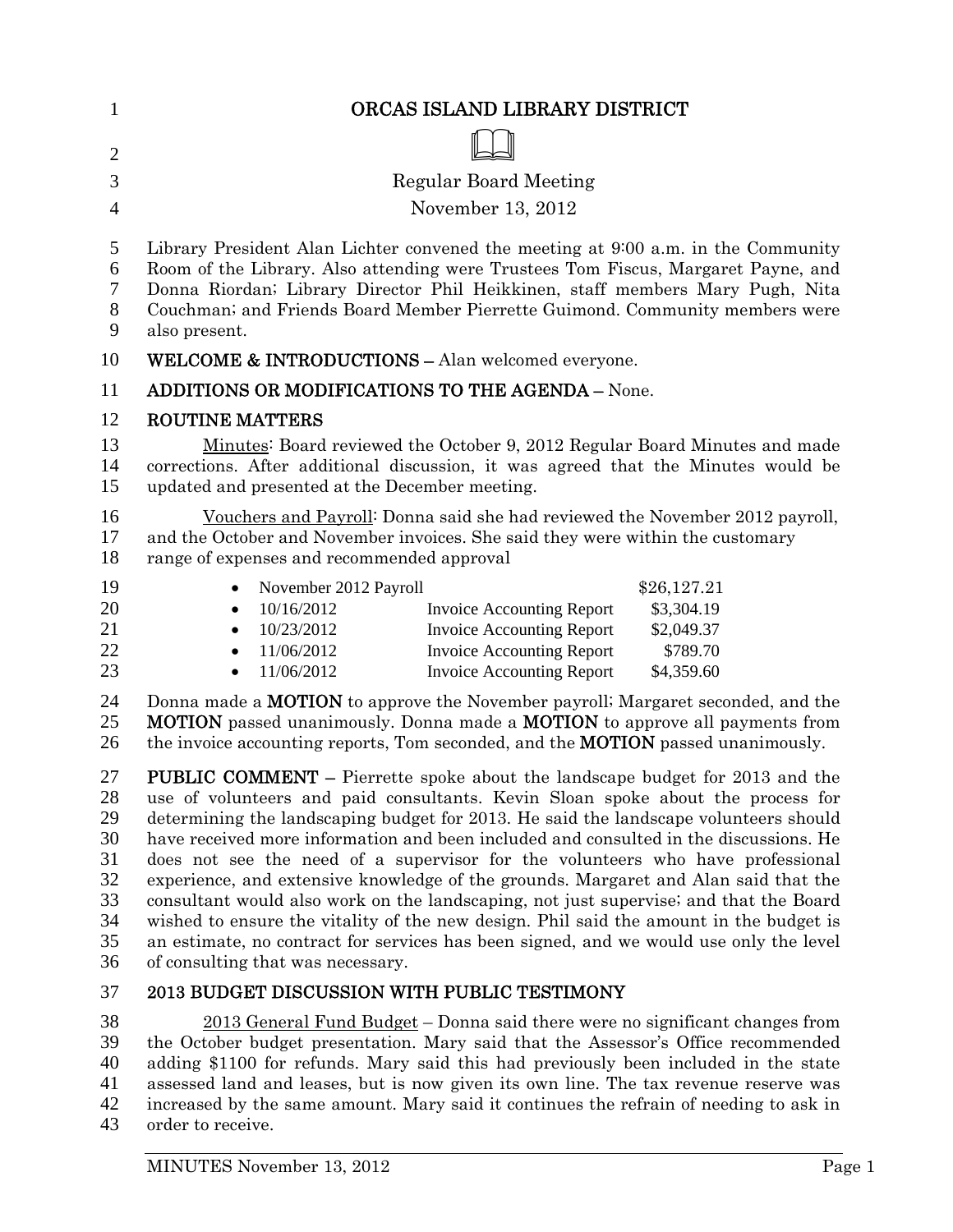Donna reiterated the discussion on income, noting that there are only two buckets of funding: tax revenue and other income dollars. She said that tax revenue does not cover operating costs and the library needs a flow of donations to make up the difference. The District will need to use reserves if those revenues do not keep up with expenses. Donna plans to track donations more closely. Tom asked for percentages, and Donna replied that donations and other revenues make up 10-15% of the budget.

50 There was no additional public comment. Donna made a **MOTION** to adopt the 2013 General Fund Budget in the amount of \$1,009,238 by Resolution 2-2012. 52 Margaret seconded, and the **MOTION** passed unanimously.

Donna made a MOTION to adopt Resolution 3-2012 setting the tax levy for 2013 at \$568,222.14. Margaret seconded, and the MOTION passed unanimously.

55 2013 Building Fund Budget – Donna made a **MOTION** to adopt Resolution 4-2012 setting the 2013 Building Fund Budget in the amount of \$5,803. Tom seconded, 57 and the **MOTION** passed unanimously.

## PLANNING & PRIORITIES

Update Library Directions (LRP): Phil discussed the third draft of the Long-Range Plan, which includes adding the Library as a "welcoming place for reflection, exploration, discussion, and community networking." The Board discussed how to quantify the goals and record measures. Tom will meet with Phil to develop output measures. Additional edits were made to the draft. After updating, Donna made a MOTION to adopt the 2012 Library Directions as amended. Tom seconded, and the MOTION passed unanimously.

## The Board took a break from 10:03 a.m. to 10:12 a.m.

OISD Library Memo of Understanding: Donna updated the Board on the meeting with the School Board, their staff, and community members at the school on October 28. The discussion explored the Library and School District working together to solve the needs of students. Donna said everyone had the desire to collaborate but many issues remain. Phil said the focus is to find long-term solutions. The Board reviewed the Memo of Understanding. Tom made a MOTION to approve the Memo of Understanding and forward it to the School Board. Donna seconded, and the MOTION passed unanimously.

Library Building Expansion Discussion: Margaret said she has been reviewing articles about the future of libraries. Most concede books will be around for awhile, but acknowledge the impact of eBooks. She noted libraries' central role as the only free and open access to information and learning. She said the overwhelming need is for people space that is open and flexible.

Donna supported these comments, noting the tie-in to the Community Foundation's needs assessment. She wants to be sure everything is on the table. Alan reiterated the Board's October decision to have a go or no-go vote in January. Donna agreed that the discussion needs a terminus; however, she would like to finish the discussion on the school library before any drop-dead deadline is reached. Alan said the school discussion could continue; however, the Library has its own needs and priorities. Donna and Tom do not see the problem with waiting 30 additional days, until the February meeting. Phil said he should have a concept with preliminary costs by December. Margaret sees an urgency to have the information available for possible donors. Donna is sensitive to that issue but feels the donors should gift unrestricted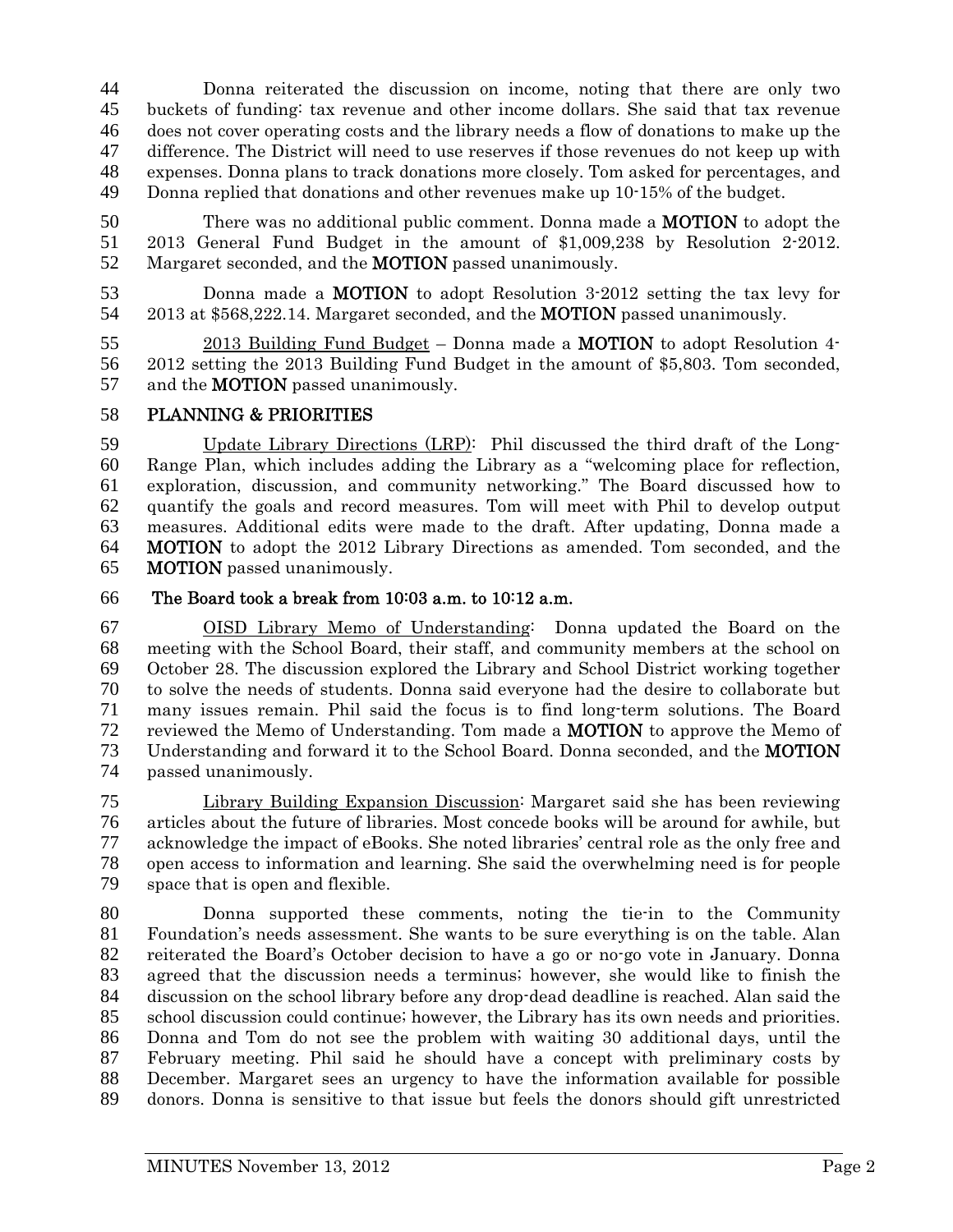funds to the Library. She suggested conversations with donors that encompass more than bricks-and-mortar gifts.

Tom said everyone agrees that more space is needed. Donna, however, said that the statistical numbers are going down. Margaret attributed the decrease, at least in part, to a lack of space. Donna said she needs the information and analysis; she needs to know what needs will be met that are not being met now.

Phil said the information has been gathered mostly by surveys and statistics. Margaret noted the obvious need for space is now and feels good about a smaller expansion with flexible people space which will cost less than the 2009 plan.

Alan is concerned about waiting, noting he will not be at the February meeting. Margaret would like a consensus to move forward; she is concerned and feels time is running out. She would like to continue and feels much can be accomplished by the January meeting. Alan said the Library can still help the school, but needs to take care of its own needs as well. Margaret and Phil will meet with OICF to discuss their needs study.

105 20<sup>th</sup> Anniversary Update: Phil updated the Board on events for the 20<sup>th</sup> Anniversary Celebration. He said the staff felt that combining the celebration with the 107 Library Fair would dilute the impact of the  $20<sup>th</sup>$  anniversary, and that they should be kept separate. Donna asked what speakers and entertainment was planned. She said topics should tie into library issues, i.e. "libraries as public spaces." Margaret agreed and expressed interest in the makeup of libraries of the future, noting how much has changed in the 500 years since the development of printed books. Alan asked for a more complete outline in the January packet.

## NEW BUSINESS

Relevant News and Issues: None.

Director's Report: Phil referred to his written report. He also discussed the October 25 staff retreat, home delivery services, more information shelving for the lobby, and extra staff meetings to follow-up on several new initiatives.

Friends of the Library: Pierrette requested sign-ups for helping at the 119 December 1<sup>st</sup> Holiday Tea. She said the Friends are making changes to next year's Library Fair, noting the increasing costs and decreasing manpower; they have decided not have an art auction at next year's Fair. She is disappointed that the Fair will not 122 be combined with the  $20<sup>th</sup>$  Anniversary; she thought it would increase the draw to both events. Pierrette said the membership letters have been mailed. She reminded the Board there will be no Friends meeting in December or January. Also, the Winter 125 Booksale is February  $23<sup>rd</sup>$ .

## REPORTS FROM ACTIVE COMMITTEES

- Collection Management: None.
- Community Relations: None.
- Facilities & Systems: None.
- Finance: None.
- Policy & Personnel: Phil asked the Board to consider a staff sick leave transfer for 2012. The Board asked for more details in December.

## PUBLIC COMMENT – None.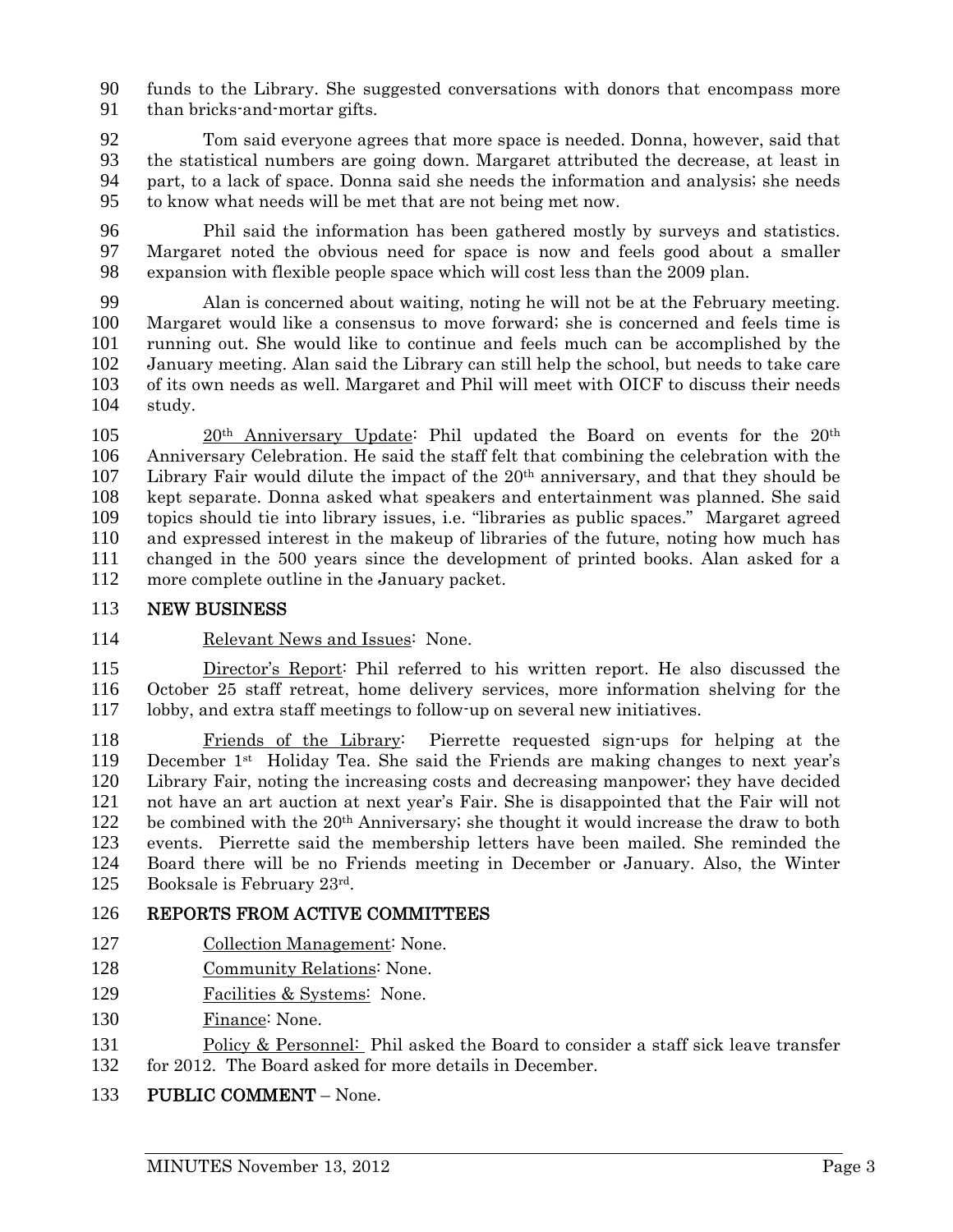- 134 CALENDAR The Board confirmed the January 22 Board work session, and approved
- 135 the Heartwood House location. They delayed the decision on a facilitator until the
- 136 agenda is finished.
- 137 OTHER None.

138 EXECUTIVE SESSION – The Board moved into the scheduled Executive Session at 139 11:26 a.m. for the review of the Director. The Board returned to Regular session at

- 140 11:57 a.m. There was no action.
- 141 There being no further action, the Meeting was adjourned at 11:58 a.m.
- 142 Submitted by Mary Pugh
- 143 Approved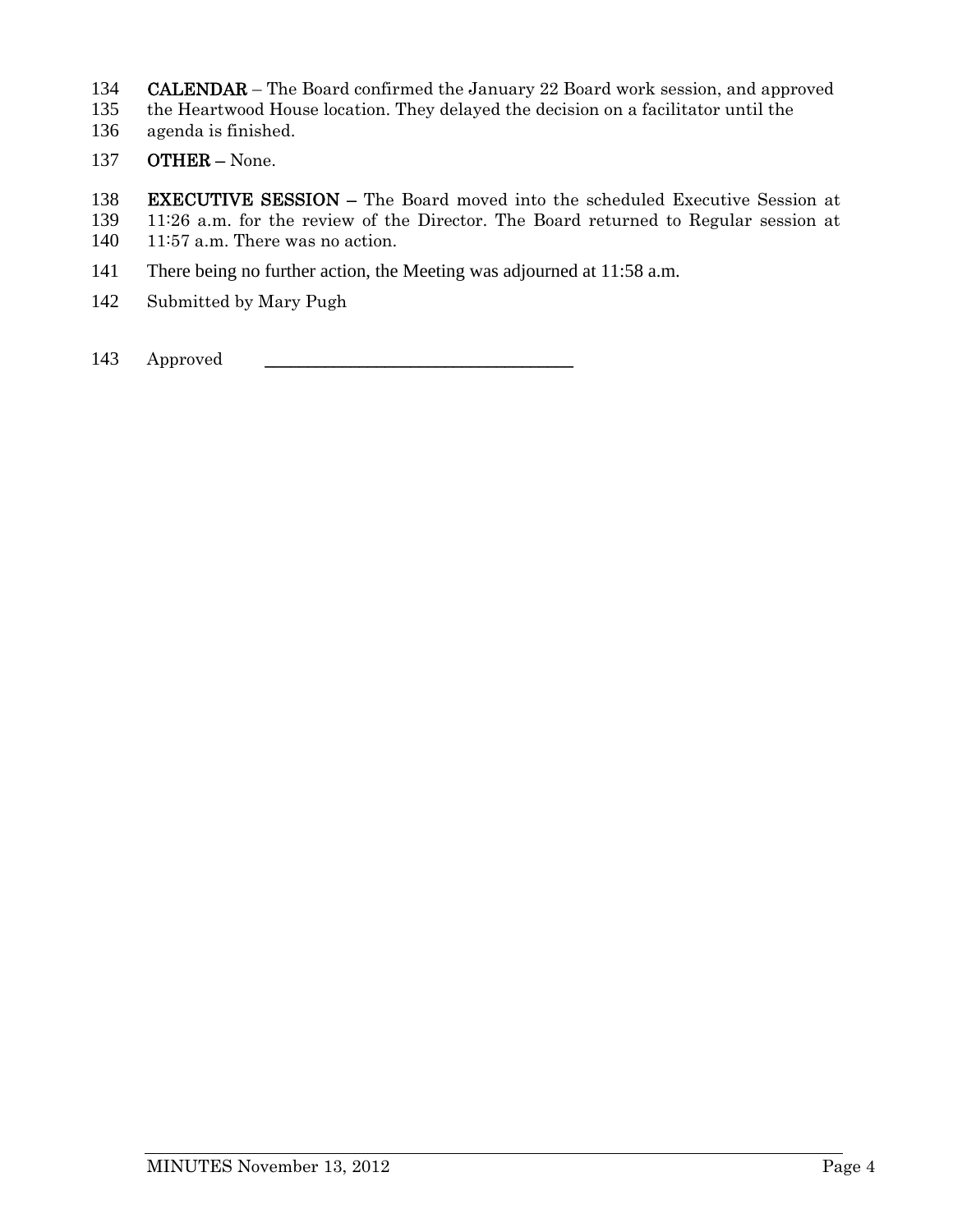Orcas Island Public Library School-Public Library Discussions about Library Services for Students and Families Meeting Notes, November 20, 2012; by Phil Heikkinen, OIPL Director

Agenda, prepared by Donna Riordan:

Second meeting of OIPL and OISD November 20, 2012, 8 am ‐ 10 am Location ‐‐ OISD School Library

1. Discussion/adoption of MOU (attached)

2. Updates

- November ballot bond issues and what they mean related to this discussion
- WA state law as it pertains collaboration among public institutions
- Interlocal agreements (attached)
- 3. Getting information
	- Compatibility of public and school library missions (see attached mission from OIPL)
	- Implications of "public" vs "open public" spaces in libraries
	- What is safe for students (fiduciary duty)?
- 4. Getting our work done
	- How? Subgroups? Assignments?
	- Issues? E.g.
		- o Space needs for school‐age children and their families ‐‐ How do we know? How do we find out?
		- o Space needs for public library and optimal space use? ‐‐ OIPL has begun this process; will update at this meeting.
		- o Staffing criteria ‐‐ differences/similarities in specialized skills between OISD and OIPL?
	- Timing -- what's our target for completing this examination?

#### Attachments:

Memorandum of Understanding Draft 11‐13‐12‐‐ Orcas Island Public Library Long‐Range Strategic Directions Example of an Interlocal Agreement (Asotin, WA)

Attendees included members of the OIPL and OISD boards, staff, and a member of the public; we were soon joined by Randy Gaylord, San Juan County Prosecutor. Discussion points included:

- We all took a copy of the approved memorandum of understanding, which was approved by the boards of OIPL and OISD, and which lists the main goals for this committee.
- The school bond issue passed in the November election; construction and remodeling are in the early planning stages, possibly to include the library. The tech levy, which also passed, can include operating funds for the library.
- Randy Gaylord joined the meeting, and shared his opinion on legal issues relevant to possible schoolpublic library collaboration. In addition to his written document, he said that:
	- o In the case of conflicts between the two institutions' missions, apply them as appropriate, depending on the context.
	- o He discussed "public" versus "open public" spaces. Visitors on the school campus are expected to check in at the front office. The public library may have different policies on the school campus than at its main location, even if it operates both facilities.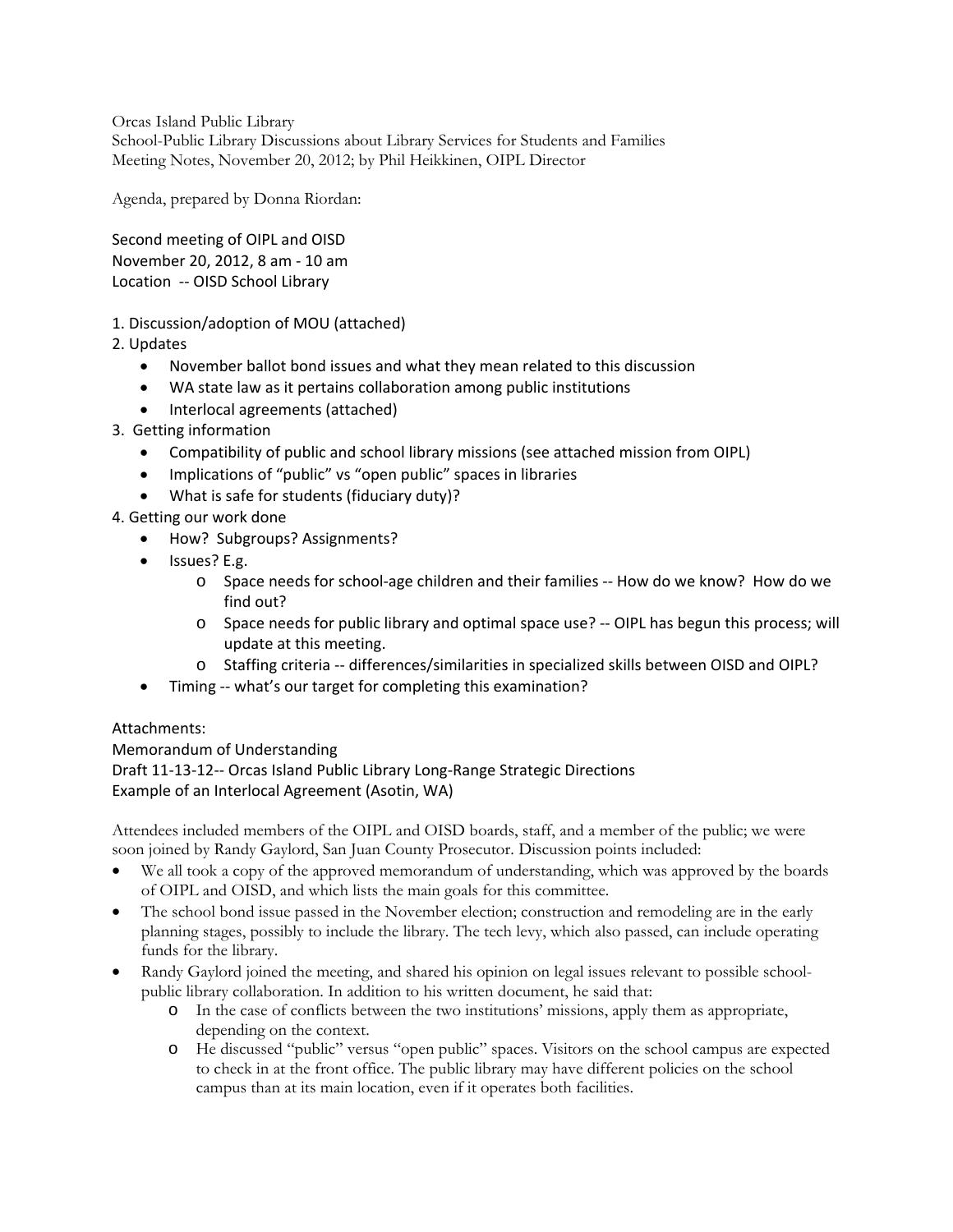- Are we assuming that our main discussion is about the public library operating a children's branch on the school campus? Or are there alternatives? What else might the public library do to support the function of the school library?
- OIPL would seem to have a choice between adding onto its own building or instead using new spaces on the school campus after the construction project.
- How best can we serve the students and the community? To what extent are our missions and operations compatible for these purposes?
- We will distribute and consider a checklist of questions in preparation for our next meeting, scheduled for December 14 at the school library.

Submitted by Phil Heikkinen

\_\_\_\_\_\_\_\_\_\_\_\_\_\_\_\_\_\_\_\_\_\_\_\_\_\_\_\_\_\_\_\_\_\_\_\_\_\_\_\_\_

Board Secretary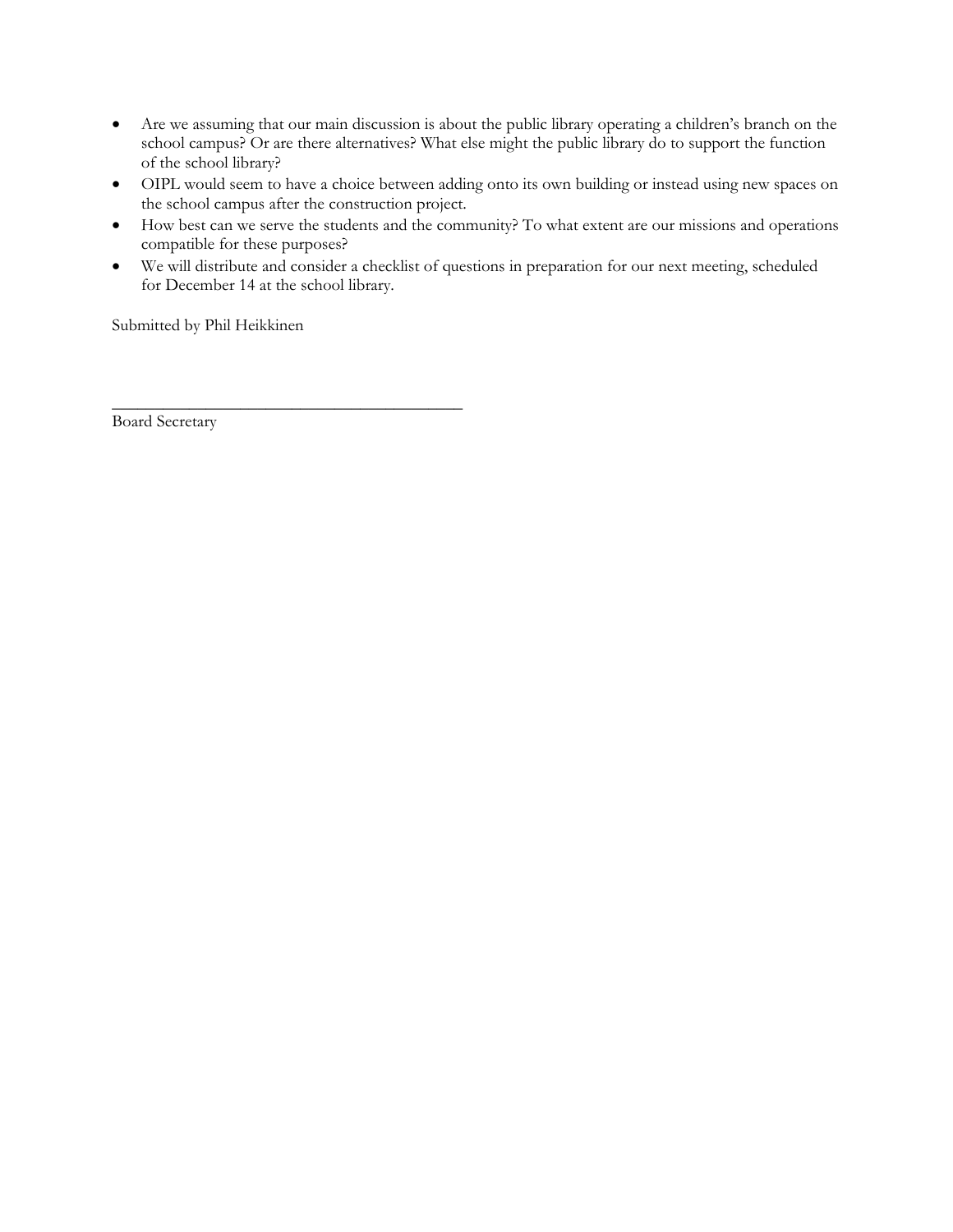| 1                                | ORCAS ISLAND LIBRARY DISTRICT                                                                                                                                                                                                                                                                                                                                                                                                                                                                                                         |
|----------------------------------|---------------------------------------------------------------------------------------------------------------------------------------------------------------------------------------------------------------------------------------------------------------------------------------------------------------------------------------------------------------------------------------------------------------------------------------------------------------------------------------------------------------------------------------|
| $\overline{2}$                   |                                                                                                                                                                                                                                                                                                                                                                                                                                                                                                                                       |
| 3                                | <b>Regular Board Meeting</b>                                                                                                                                                                                                                                                                                                                                                                                                                                                                                                          |
| $\overline{4}$                   | December 11, 2012                                                                                                                                                                                                                                                                                                                                                                                                                                                                                                                     |
|                                  |                                                                                                                                                                                                                                                                                                                                                                                                                                                                                                                                       |
| 5<br>6<br>7<br>8                 | Library President Alan Lichter convened the meeting at 9:00 a.m. in the Community<br>Room of the Library. Also attending were Trustees Tom Fiscus, Rachel Newcomb,<br>Margaret Payne, and Donna Riordan; Library Director Phil Heikkinen, staff members<br>Mary Pugh, and Nita Couchman. Community members were also present.                                                                                                                                                                                                         |
| 9                                | <b>WELCOME &amp; INTRODUCTIONS - Alan welcomed everyone.</b>                                                                                                                                                                                                                                                                                                                                                                                                                                                                          |
| 10<br>11<br>12<br>13             | <b>ADDITIONS OR MODIFICATIONS TO THE AGENDA - Mary added the October</b><br>Matters. Donna said the Sick Leave<br>to Routine<br>2012<br>Minutes<br>Transfer<br>Recommendation under Policy and Personnel should have been marked as a potential<br>action item.                                                                                                                                                                                                                                                                       |
| 14                               | <b>ROUTINE MATTERS</b>                                                                                                                                                                                                                                                                                                                                                                                                                                                                                                                |
| 15<br>16<br>17<br>18<br>19       | Minutes: The Board reviewed the October 9, 2012 Regular Board Minutes and<br>Donna made a MOTION to approve, Margaret seconded, and the MOTION passed<br>unanimously. The Board reviewed the November 13, 2012 Regular Board Minutes and<br>made a spelling correction. Tom made a <b>MOTION</b> to approve the Minutes as corrected,<br>Rachel seconded, and the <b>MOTION</b> passed unanimously.                                                                                                                                   |
| 20<br>21<br>22<br>23<br>24       | Vouchers and Payroll: Donna said she had reviewed the December 2012 payroll,<br>and the November and December invoices and recommends approval. She said that an<br>October 10 <sup>th</sup> report was not on last month's signature page and is included this month.<br>Donna said there were several annual payments in November that raised the overall<br>total for invoices.                                                                                                                                                    |
| 25<br>26<br>27<br>28<br>29       | December 2012 Payroll<br>\$27,123.65<br><b>Invoice Accounting Report</b><br>11/13/2012<br>\$3,843.47<br><b>Invoice Accounting Report</b><br>11/20/2012<br>\$12,380.00<br>11/26/2012<br><b>Invoice Accounting Report</b><br>\$1,472.05<br>12/04/2012<br>\$2,412.60<br><b>Invoice Accounting Report</b>                                                                                                                                                                                                                                 |
| 30<br>31<br>32<br>33             | Donna made a <b>MOTION</b> to approve the December payroll; Alan seconded, and the<br>MOTION passed unanimously. Donna made a MOTION to approve all payments from<br>the invoice accounting reports, Margaret seconded, and the <b>MOTION</b> passed<br>unanimously.                                                                                                                                                                                                                                                                  |
| 34                               | <b>PUBLIC COMMENT - None.</b>                                                                                                                                                                                                                                                                                                                                                                                                                                                                                                         |
| 35                               | PLANNING & PRIORITIES                                                                                                                                                                                                                                                                                                                                                                                                                                                                                                                 |
| 36<br>37<br>38<br>39<br>40<br>41 | <b>OISD</b> Library Update: Phil reviewed research on other cooperative agreements<br>between libraries and schools. Donna reviewed the last meeting, stating that the<br>question is different than the discussions in 2002 and 2008. She said the basic premise<br>is to determine what is needed versus what is possible. She noted Tom's discussion,<br>and said that the letter from Randy Gaylord, San Juan County Prosecuting Attorney<br>did not find any legal reason precluding a mutual contract. What remains is a policy |

42 question of matching priorities and values. Tom noted those issues could be quite 43 complicated, and Rachel said they were not insurmountable.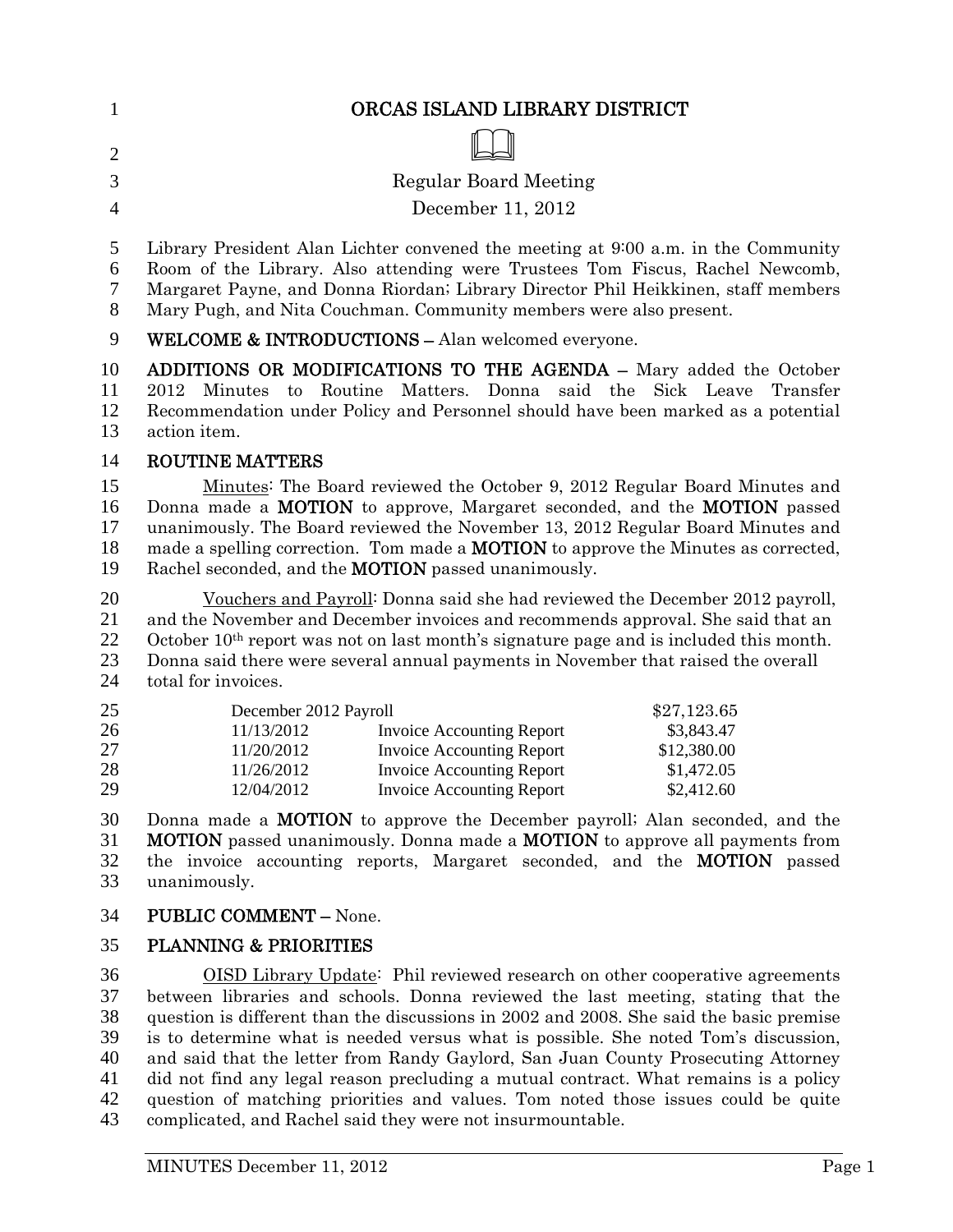44 The Board discussed inter-generational services, home schooled students,  $1<sup>st</sup>$ Amendment restrictions, adopting rules specifically for a school library, and internet filtering.

Donna said there is a unique window now, with the passage of the school bond and technology levies, to actively engage in discussions of a service contract to manage the school library. Rachel wanted to know what happens during holidays and summer break. Donna said the school district is looking at ways to address year-round activities. Phil said he felt an agreement would dilute the effectiveness of our Library; however, it does not preclude helping the school to more fully utilize the facility and services. A major concern is funding; even with an agreement, will the school commit to long-term funding of a school library.

Alan asked for a straw vote on whether to continue discussions with the school. Tom, Donna and Rachel said yes, further discussions would be beneficial. Alan and Margaret said no, a service agreement would dilute the focus from the Library. The next joint meeting is on December 17.

Library Building Expansion Discussion: Phil doesn't want the Board to fixate on concept drawings; rather to focus on space needs, i.e. children's, YA, meeting room, etc. Margaret said she had several meetings with John Ashenhurst, Lisa Byers (OPAL), Hilary Canty (OICF), Diane Berreth (OICF), Bob Egan (OIPR). All stressed the need to involve the community and be transparent in discussions. All agreed the Library needs more space.

## The Board took a break from 10:15 a.m. to 10:21 a.m.

Alan believes a small addition can be funded with donations, reminding the Board of the \$8.5 million raised by the community to purchase Turtleback Mountain. Donna is concerned about the funding, adding that property owners are still processing the recent valuation decrease. She does not see how the Library can discuss an expansion without finishing the talks about the school library. Tom asked about overhead costs; Phil said roughly \$40,000 for overhead, staff, and collection. Margaret said her research showed expansions increased both circulation and patron visits.

Alan asked if a vote was still possible for January. The Board felt additional information is still needed and a vote may have to be postponed until March. Phil will have additional information for January.

20th Anniversary Update: Phil asked if there were questions on his report. Donna asked about the speakers and topics. Phil said that Addie Newcombe is partnering with the Library on her senior project. She has arranged for a Spanish-language author to do a program in May.

### NEW BUSINESS

81 Relevant News and Issues: None.

Director's Report: Phil presented the Board with a thank-you card from the staff. He highlighted items from his written report. Phil said he is researching the role of library boards in fundraising.

Friends of the Library: Phil estimated 800 people attended the Holiday Tea 86 December  $1^{st}$ . The next Friends meeting is in February, 2013, and the Winter Booksale 87 is February  $23^{\text{rd}}$ .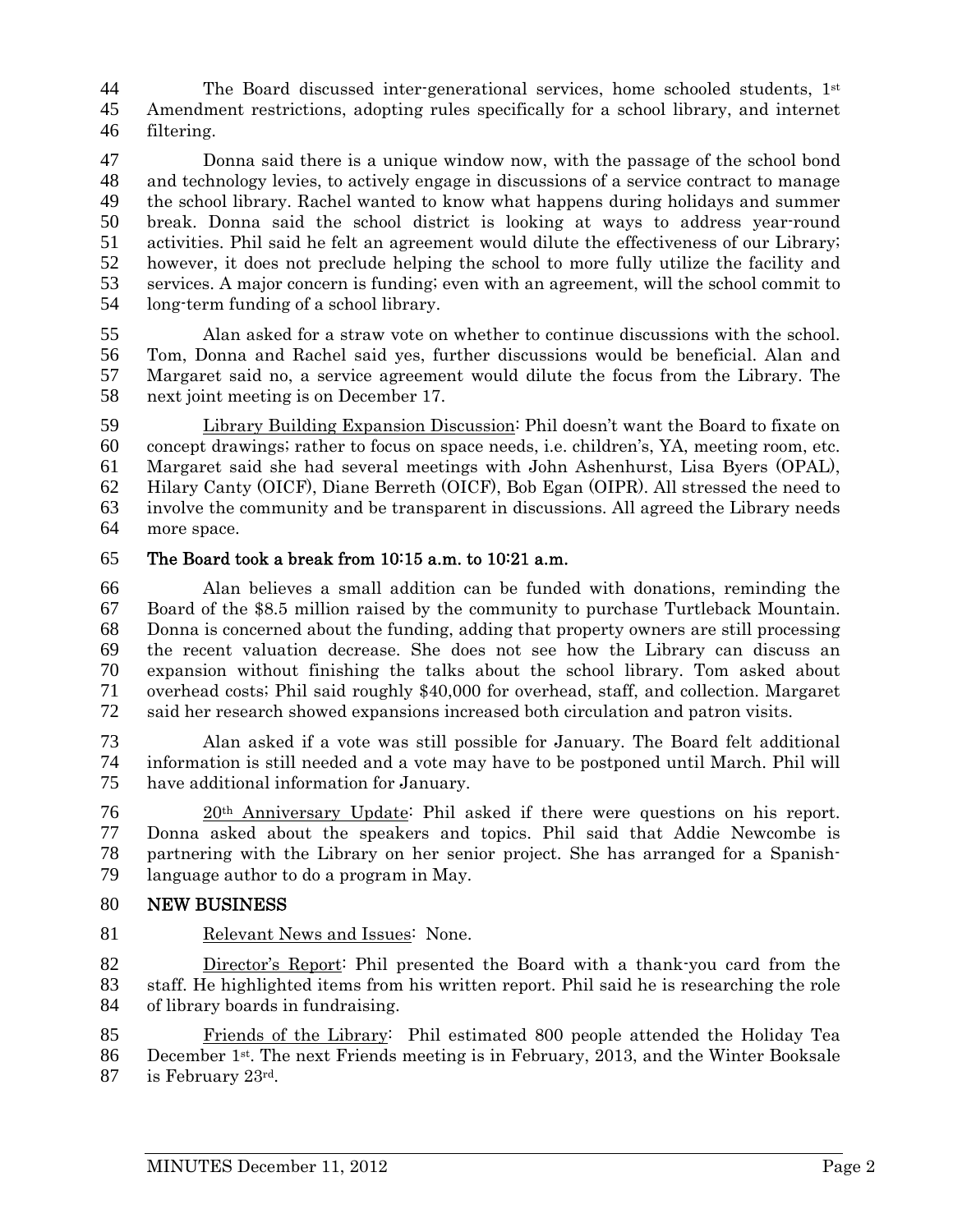### REPORTS FROM ACTIVE COMMITTEES

Collection Management: Phil noted the committee's desire not to meet monthly, and to concentrate on special projects dealing with the collection. He said the committee's role in purchase recommendations is less crucial than in years past, when we had a smaller, less experienced staff. The Board discussed licensing and circulation of eBooks.

- Community Relations: None.
- Facilities & Systems: None.

Finance: 2012 Year-End Budget Adjustment – Donna presented Resolution 05- 2012 Amending the 2012 General Fund Budget. The amendment brings into the 98 budget the 2011 ending cash balance of \$13,058. Donna made a **MOTION** to approve Resolution 05-2012; Margaret seconded. The MOTION passed unanimously.

Policy & Personnel: Sick Leave Transfer Recommendation – Phil referred to his memo and discussed with the Board how the transfer would be applied. Rachel made a **MOTION** to approve the transfer of up to two days, per FTE, of accumulated sick leave 103 into compensatory time for eligible staff. Margaret seconded, and the **MOTION** passed unanimously.

PUBLIC COMMENT – Nita commented on the school library discussion, noting the lack of financial support by the school. She suggested additional outreach as a better way to help the school.

108 CALENDAR – The Board confirmed the Heartwood House location for the January 22

- Board work session, with no facilitator. The Board will meet 9-4 with a working lunch.
- OTHER None.

111 There being no further action, the Meeting was adjourned at 11:39 a.m.

- Submitted by Mary Pugh
- 113 Approved